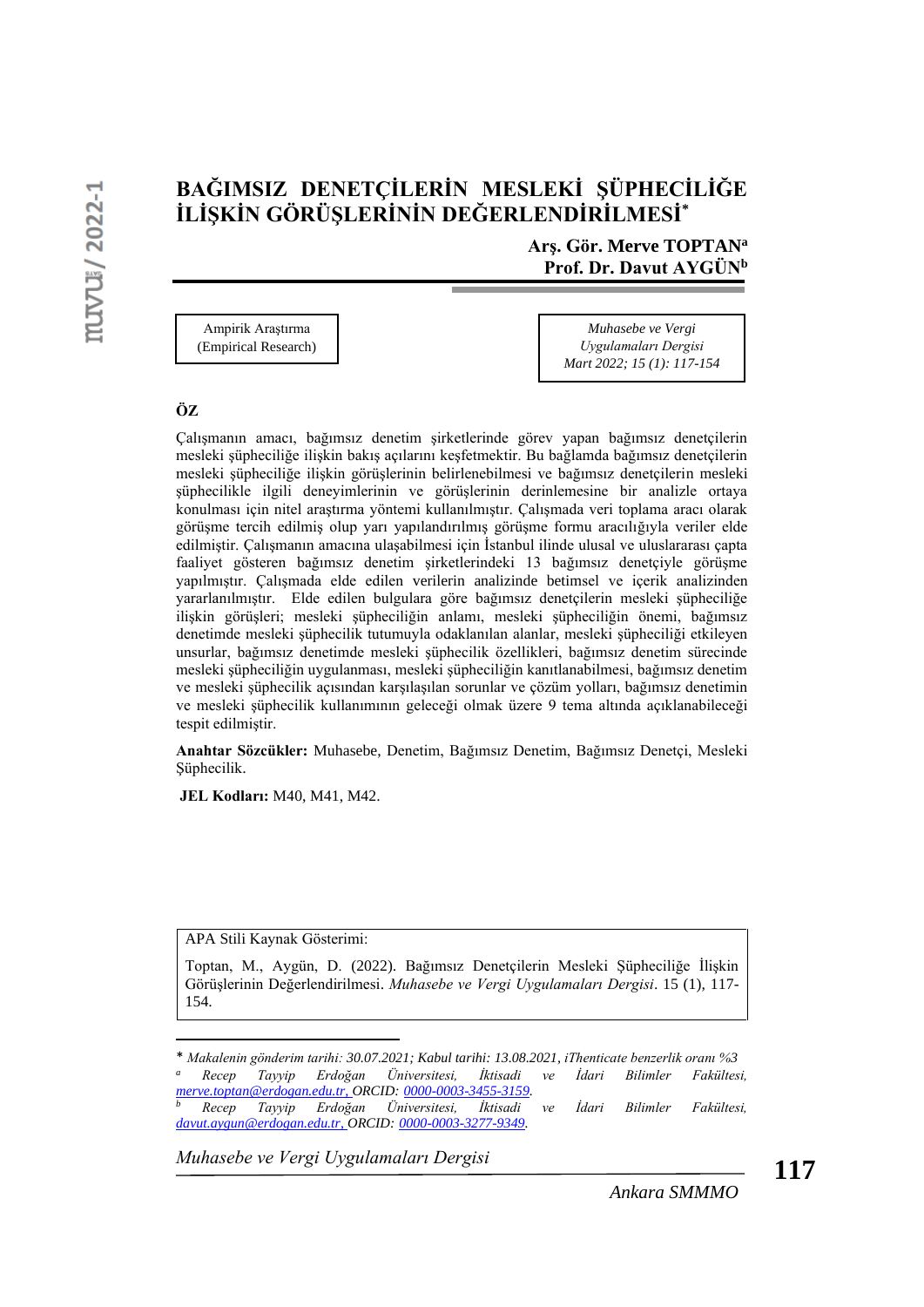### **EVALUATION OF INDEPENDENT AUDITORS' OPINIONS ON PROFESSIONAL SKEPTICISM**

#### **ABSTRACT**

The aim of the study is to reveal the perspectives of independent auditors working in independent audit companies on professional skepticism. In this context, qualitative research method was used to determine the independent auditors' opinions on professional skepticism and to reveal their experiences and opinions on professional skepticism through an in-depth analysis. In the study, data were obtained using a semi-structured interview form. In order to achieve the purpose of the study, interviews were conducted with 13 independent auditors from independent audit companies operating in the province of Istanbul on a national and international scale. Descriptive and content analysis was used to analyze the data obtained in the study. According to the findings obtained, it was determined that the independent auditors' opinions on professional skepticism could be explained under 9 themes, namely the meaning of professional skepticism, the importance of professional skepticism, the areas focused with the attitude of professional skepticism in independent audit, the factors affecting professional skepticism, the characteristics of professional skepticism in independent audit, the practice of professional skepticism in the independent audit process, proving professional skepticism, the problems encountered in independent audit and professional skepticism and solutions, and the future of independent audit and the use of professional skepticism.

**Keywords:** Accounting, Audit, Independent Audit, Independent Auditor, Professional Skepticism.

**JEL Codes:** M40, M41, M42.

#### **EXTENDED SUMMARY**

#### **Introduction**

It can be stated that developments and changing conditions in businesses increase the possibility of error, fraud or abuse. Against these increasing situations, an independent auditor must carry out audit activities very carefully, cautiously, questioningly, critically and meticulously throughout the audit process. At this point, it can be stated that one of the most important building blocks of such an independent audit activity that can meet the needs is professional skepticism. In this context, in the study, it is aimed to reveal the perspectives of independent auditors working in independent audit companies on professional skepticism. For the aforementioned purpose, the study primarily focuses on independent audit and professional skepticism. Then, the scope and method of the study is included. Finally, the findings obtained from the research are explained.

#### **Literature on Research**

Professional skepticism has been included in the literature as it is an attitude that should be maintained throughout the audit. In this context, in order to reveal the importance of the subject, some studies in the domestic and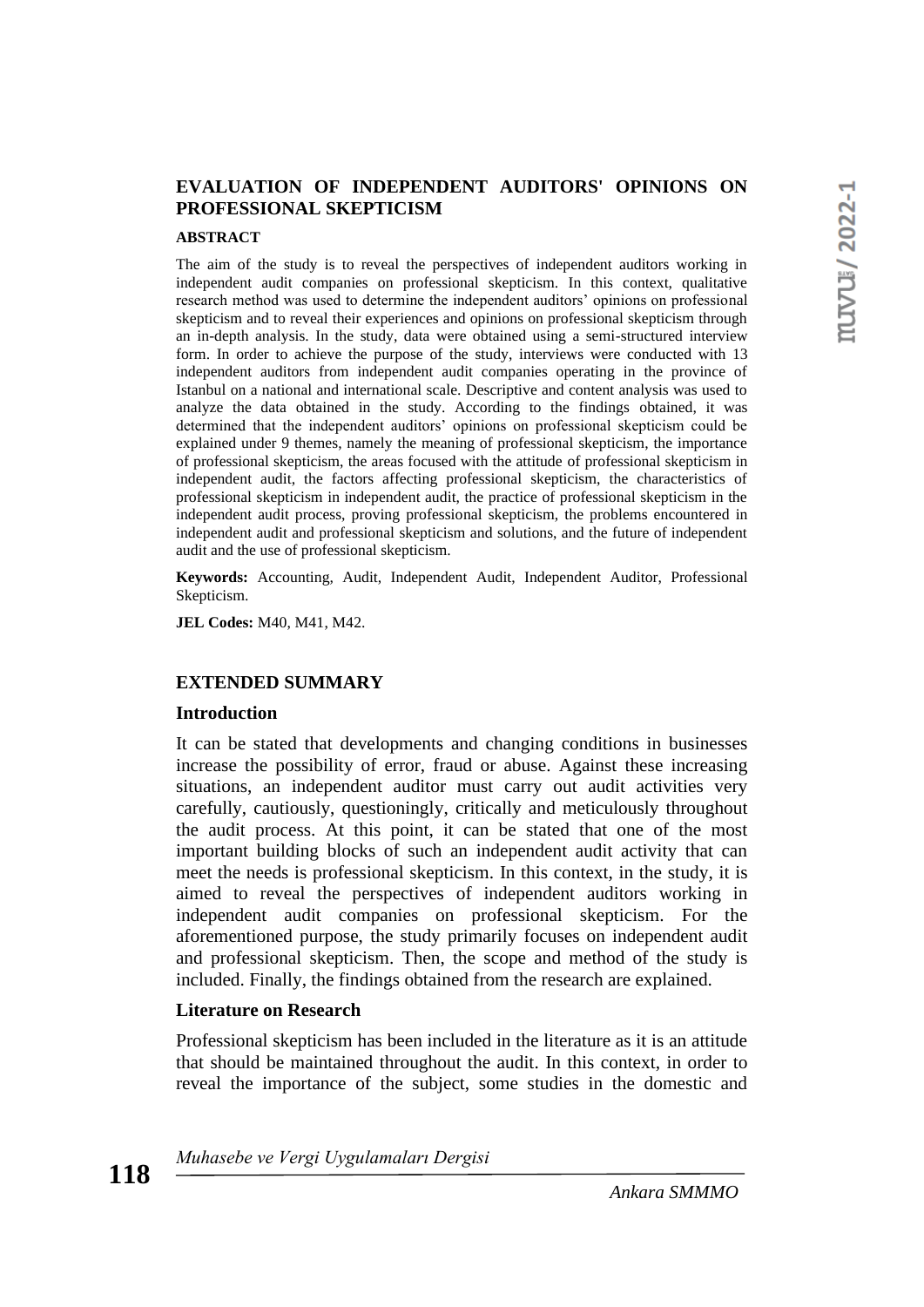foreign literature that examine the subject of professional skepticism from various perspectives are given below.

In the study conducted by Nelson (2009), research on professional skepticism in the field of audit was reviewed and a model, which explains how audit evidence is combined with the auditor's knowledge, traits, and incentives to make a judgment that reflects professional skepticism in audit, was presented.

In the study conducted by Hurtt (2010), a scale was developed to measure professional skepticism. In order to determine some levels of skepticism, the multidimensional characteristics of skeptical behaviors that affect the individual's behavior in certain ways was focused. As a result of the reliability analysis and factor analysis conducted after the pilot study, the items were grouped under 6 factors as questioning mind, search for knowledge, suspension of judgment, interpersonal understanding, autonomy and self-esteem.

In a study (Dalkılıç & Oktay, 2011) in which professional skepticism was explained in international standards on auditing and assurance, the concepts of skepticism and professional skepticism were defined and the situations affecting professional skepticism were examined. It was stated that professional skepticism is important in detecting errors and frauds. It was also reported that an audit process with normal results and no error or fraud would not provide the auditor with the ability to detect errors and fraud.

In another study (Aschauer et al., 2017) in which the relationship between the trust of the auditors in the client company managers and the levels of professional skepticism was investigated, a multi-method approach consisting of two stages was used. First, interviews were conducted with supervisors and clients to identify the concept of interpersonal trust and professional skepticism and to develop a hypothesis. Secondly, in order to reveal the relationship of trust and professional skepticism between auditors and clients, data were collected from 233 auditor-client pairs in Germany. When the results of the interviews about the professional skepticism dimension of the study are examined, it can be stated that the professional skepticism characteristics stated by Hurtt (2010) come to the fore in the customers, professional skepticism is understood as an objective concept in the audit practice, and there is a positive opinion about the role of identification-based trust in the auditor-client relationship. On the other hand, it is seen that various environmental issues such as economic dependence and characteristics of the audit firm were presented as examples of the factors that may affect the auditor's professional skepticism. The study also concluded that the fact that auditors have a identification-based trust with their clients is positively related to clients' perceptions of the auditor's professional skepticism.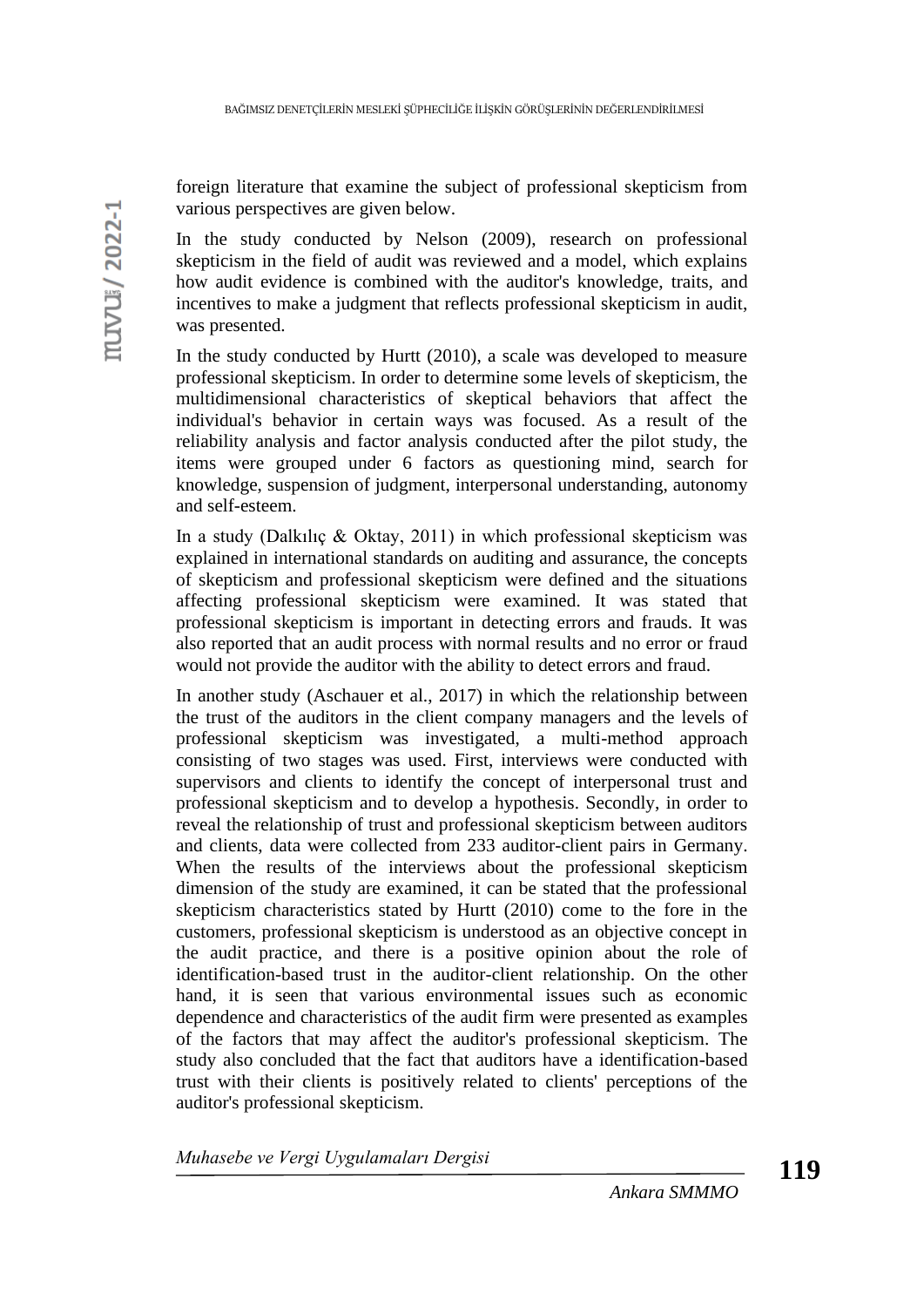In the study conducted by Azgın (2018), the importance of professional skepticism in audit was explained and the necessary criteria for a quality audit and the audit quality framework were tried to be examined. In the study, Hurtt's (2010) professional skepticism scale was used to reveal the professional skepticism of the auditors and the scale prepared in line with the framework presented for the audit quality of the (International Auditing and Assurance Standards Board [IAASB], by adding the questions in Sulaiman's (2011) study was used to measure the quality. In addition, an open-ended question was asked for the auditors to explain the factors that may affect the audit quality. The scale was applied to 197 auditors who are authorized by the Public Oversight, Accounting and Auditing Standards Authority and actually make independent audits. In the study, dimensions explaining skepticism and quality were determined by confirmatory factor analysis. The dimensions of skepticism were gathered under 5 factors: questioning mind-curiosity, autonomy, suspension of judgment, self-esteem and interpersonal understanding. On the other hand, the dimensions of quality were gathered under input, process, output and environmental factors. Then, the hypotheses were tested through the structural equation model. In the study, it was determined that there was a statistically significant and positive relationship between the professional skepticism of the auditor and the audit quality.

In the study conducted by Yılmaz (2018), it was aimed to carry out validity and reliability analyses by translating the scale developed by Hurtt (2010) into Turkish and to apply the scale on professionals in Turkey. In this context, a study was conducted to measure the professional skepticism levels of certified public accountants and sworn-in certified public accountants and lecturers in Turkey. In the study, it was concluded that the professional skepticism levels of sworn-in certified public accountants differed significantly from those of the other participants and that the participants in the high age group had a higher level of professional skepticism than those in the lower age group.

In the study conducted by Khaligova (2019), fraudulent financial reporting and professional skepticism were discussed and it was aimed to examine the sensitivity of independent auditors on these issues. In the study, the data were collected from 109 auditors in the province of Ankara, and t-test, oneway analysis of variance and TUKEY test were applied to analyze the data. According to the results of the research, it was emphasized that the auditors have sufficient knowledge and experience in fraudulent financial reporting, they perform the audit with a skeptical approach, importance is attached to professional skepticism in every stage of the audit and in the detection of fraud, and professional skepticism is gained through experience.

When the literature summarized above on professional skepticism is evaluated as a whole, it can be stated that professional skepticism is an

*Muhasebe ve Vergi Uygulamaları Dergisi*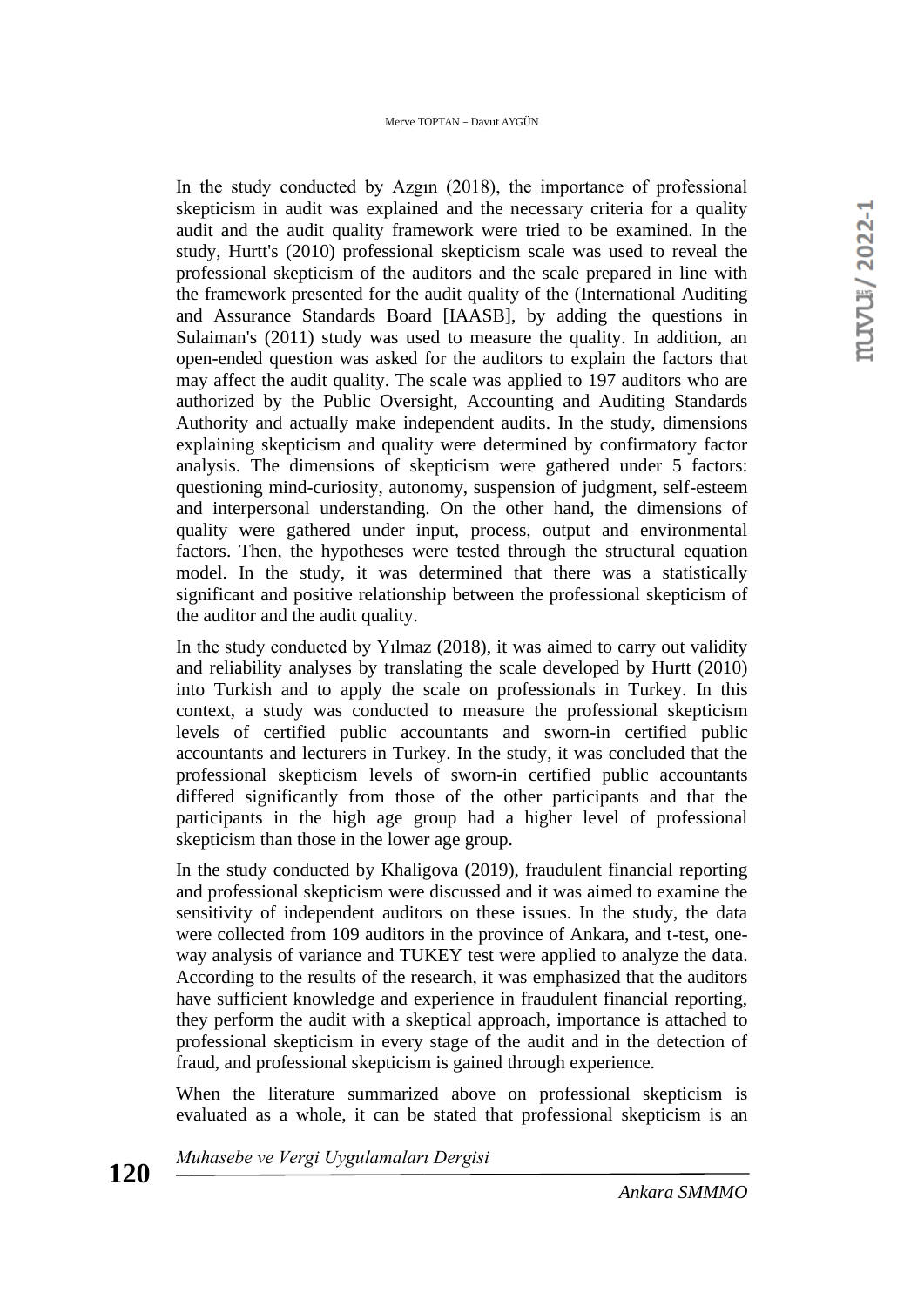important element of audit. In addition, it can be reported that quantitative research methods are preferred in studies related to the professional skepticism of independent auditors, and the scale developed by Hurtt (2010) is generally used. Unlike the existing literature, in this study, the aim of the research was tried to be achieved by adopting the qualitative research method. In terms of the fact that professional skepticism is an abstract aspect in independent audit, it may be useful to consider individuals' thoughts, lives, and experiences from different perspectives in accordance with human nature. In this context, it was tried to examine the thoughts and experiences of independent auditors on professional skepticism within the framework of their own views by providing a one-to-one interview with the target audience, as well as giving a different methodological dimension to the research. It can be stated that examining the subject in more detail with in-depth interviews and explaining the emerging information may contribute to the literature. On the other hand, in the study, it is aimed to contribute to the literature by examining what professional skepticism, which can be expressed as an important part of independent audit, means and why it is important, how professional skepticism is applied, the areas focused with professional skepticism in independent audit, the characteristics of professional skepticism in independent audit and the factors that can affect the professional skepticism of the independent auditor.

# **Method of the Research**

In the study, qualitative research method was used in order to reveal the experiences and opinions of independent auditors on professional skepticism with an in-depth analysis and to approach the subject from a broader perspective. In this context, interview, which is one of the qualitative research methods, was preferred as a data collection tool in order to reveal the opinions of independent auditors on professional skepticism.

## **Findings of the Research**

It was determined that the independent auditors' opinions on professional skepticism could be explained under 9 themes: the meaning of professional skepticism, the importance of professional skepticism, the areas focused with the attitude of professional skepticism in independent audit, the factors affecting professional skepticism, the characteristics of professional skepticism in independent audit, the practice of professional skepticism in the independent audit process, proving professional skepticism, the problems encountered in independent audit and professional skepticism and solutions, and the future of independent audit and the use of professional skepticism.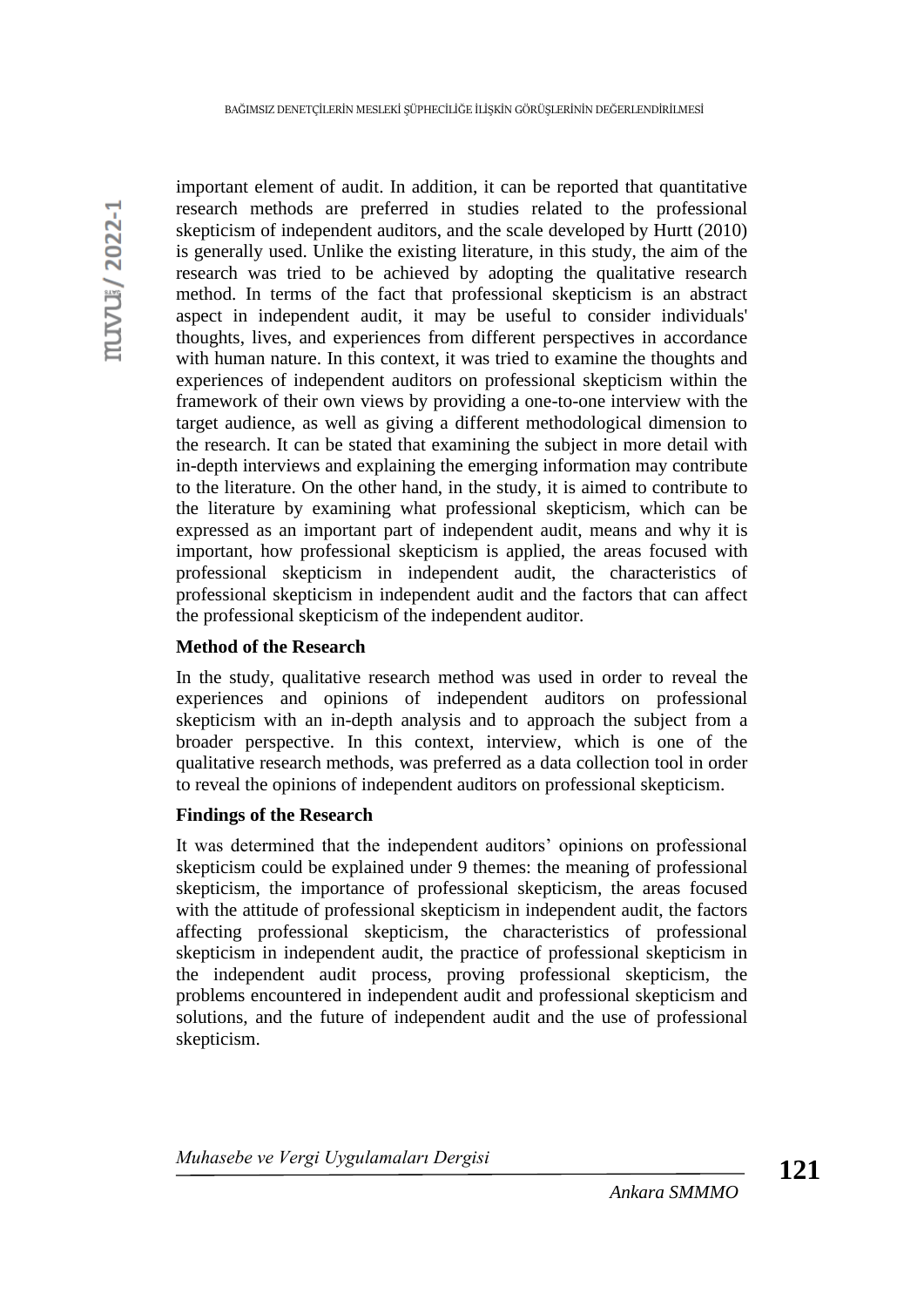### **Conclusion**

The changes experienced today have increased the need for the development of independent audit and the profession of independent audit. It is because the independent audit aims to present the information users in accordance with their needs and truth, as well as revealing the deficiencies, error or fraud possibilities of the companies subject to independent audit. In order to fulfill the purpose of the independent audit and to provide benefits for the related parties, the independent auditors who perform the independent audit activities should exhibit an attitude of professional skepticism during the audit process.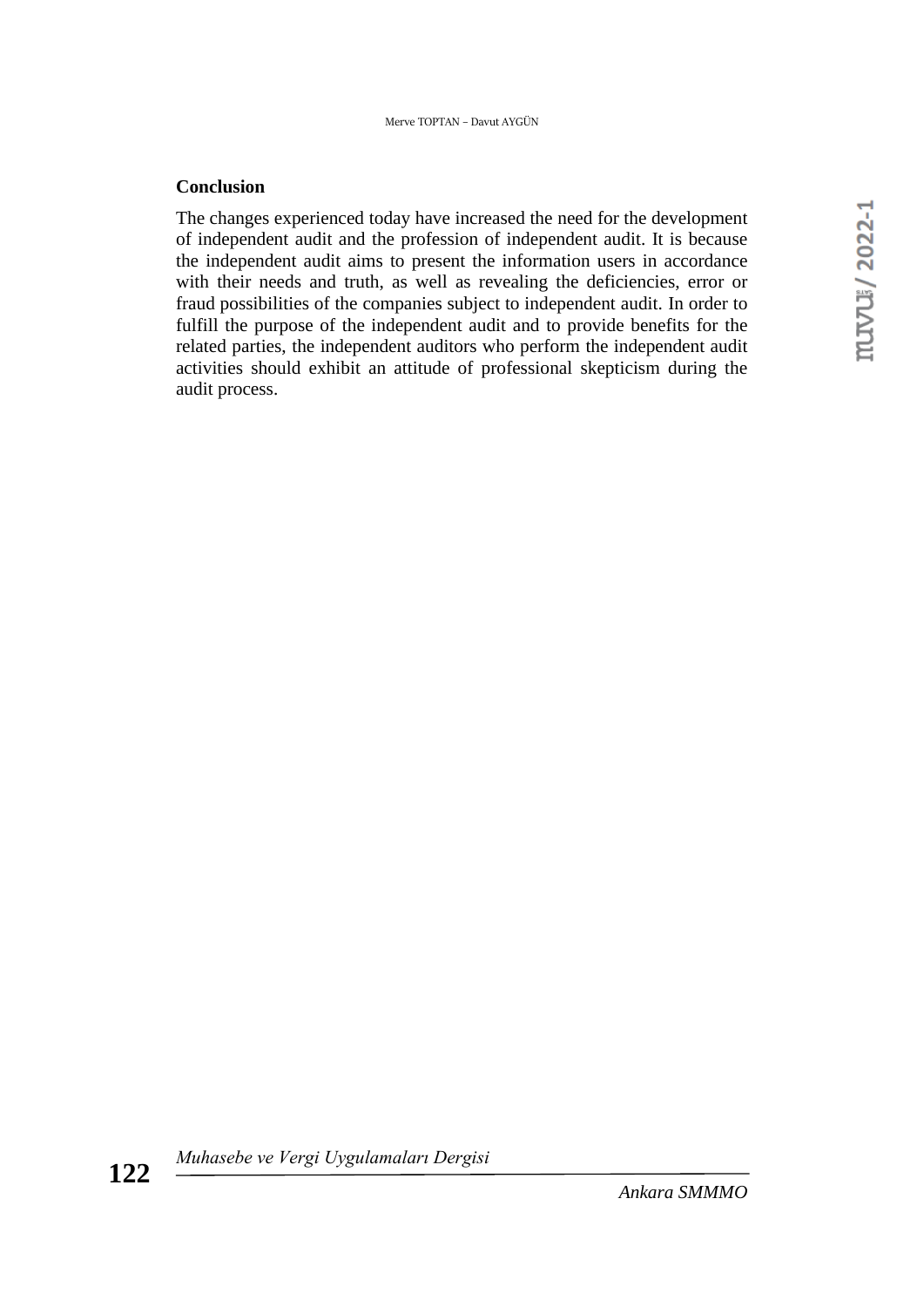# **1. GİRİŞ<sup>1</sup>**

İşletme hayatında yaşanan gelişmelerin iş ilişkilerinde değişikliklere yön vermekle birlikte işletmeler tarafından üretilen bilginin önemini arttırdığı ifade edilebilir. Dolayısıyla da işletmelerde yaşanan değişmeler farklı ihtiyaçların doğmasına neden olmuştur. Yaşanan gelişmelerle daha fazla bilgi üretiminin olması, çok daha karışık işlemlerin oluşması, çeşitli risklerin ortaya çıkması, çevresel faktörlerin iş yaşamına etkisi, bilgiyi kullanan paydaş sayısının artması, finansal tabloların daha önemli hale gelmesi gibi durumlara bağlı olarak gerçeği yansıtan finansal bilginin önemi arttığı belirtilebilir. Finansal bilginin önemli hale gelmesiyle de bilgi kullanıcılarının doğru bilgiye ulaşma isteği, hata, hile veya suistimalin ortaya çıkarılması veya önlenmesi gibi etkenlerden dolayı bağımsız denetime ve bağımsız denetçiliğe duyulan ihtiyaç artmıştır. Bu bağlamda da bağımsız denetimin amacına ulaşılabilmesi, bağımsız denetçinin görevini tam anlamıyla yerine getirebilmesi ve hata, hilenin tespit edilmesi veya önlenebilmesi için bağımsız denetçilerin denetim sürecinde mesleki şüphecilik tutumlarını sergilemeleri gerekmektedir.

İşletmelerde yaşanan gelişmeler ve değişen koşulların özellikle hata, hile veya suistimal olabilirliğini arttırdığı ifade edilebilir. Artan bu durumlara karşı bağımsız denetçinin denetim süreci boyunca çok dikkatli, tedbirli, sorgulayıcı, eleştirel ve titiz bir biçimde denetim faaliyetlerini yürütmesi gerekmektedir. Gelinen noktada ihtiyaçlara cevap verebilecek bu tür bir bağımsız denetim faaliyetinin en önemli yapı taşlarından birinin mesleki şüphecilik olduğu ifade edilebilir.

Bağımsız denetçilerin görüşlerine göre mesleki şüpheciliğin değerlendirilmesinin amaçlandığı bu çalışmada öncelikle bağımsız denetim ve mesleki şüphecilik konuları üzerinde durulmuştur. Sonra çalışmanın kapsamına ve yöntemine yer verilmiştir. Daha sonra ise çalışma sonucu elde edilen bulgular açıklanmıştır.

### **2. BAĞIMSIZ DENETİM**

Denetim, iktisadi faaliyet ve olaylara ilişkin iddiaların önceden belirlenen ölçütlerle uygunluk derecesini araştırmak, karşılaştırmak ve sonuçları ilgililere bildirmek amacıyla kanıt toplayarak ve toplanan kanıtları değerlendirerek elde edilen bulguları raporlayan sistematik bir süreçtir (Güredin, 2014, s. 11; Usul, 2015, s. 13). Denetimin türlerinden biri olan bağımsız denetim, Bağımsız Denetim Yönetmeliği'nin 4. maddesine göre finansal tablo ve diğer finansal bilgilerin, finansal raporlama standartlarına

<sup>1</sup> Bu çalışma Recep Tayyip Erdoğan Üniversitesi Sosyal Bilimler Enstitüsü'nde devam etmekte olan "Bağımsız Denetçilerin Görüşlerine Göre Mesleki Şüpheciliğin Değerlendirilmesi" konulu doktora tez çalışmasından türetilmiştir.

*Muhasebe ve Vergi Uygulamaları Dergisi*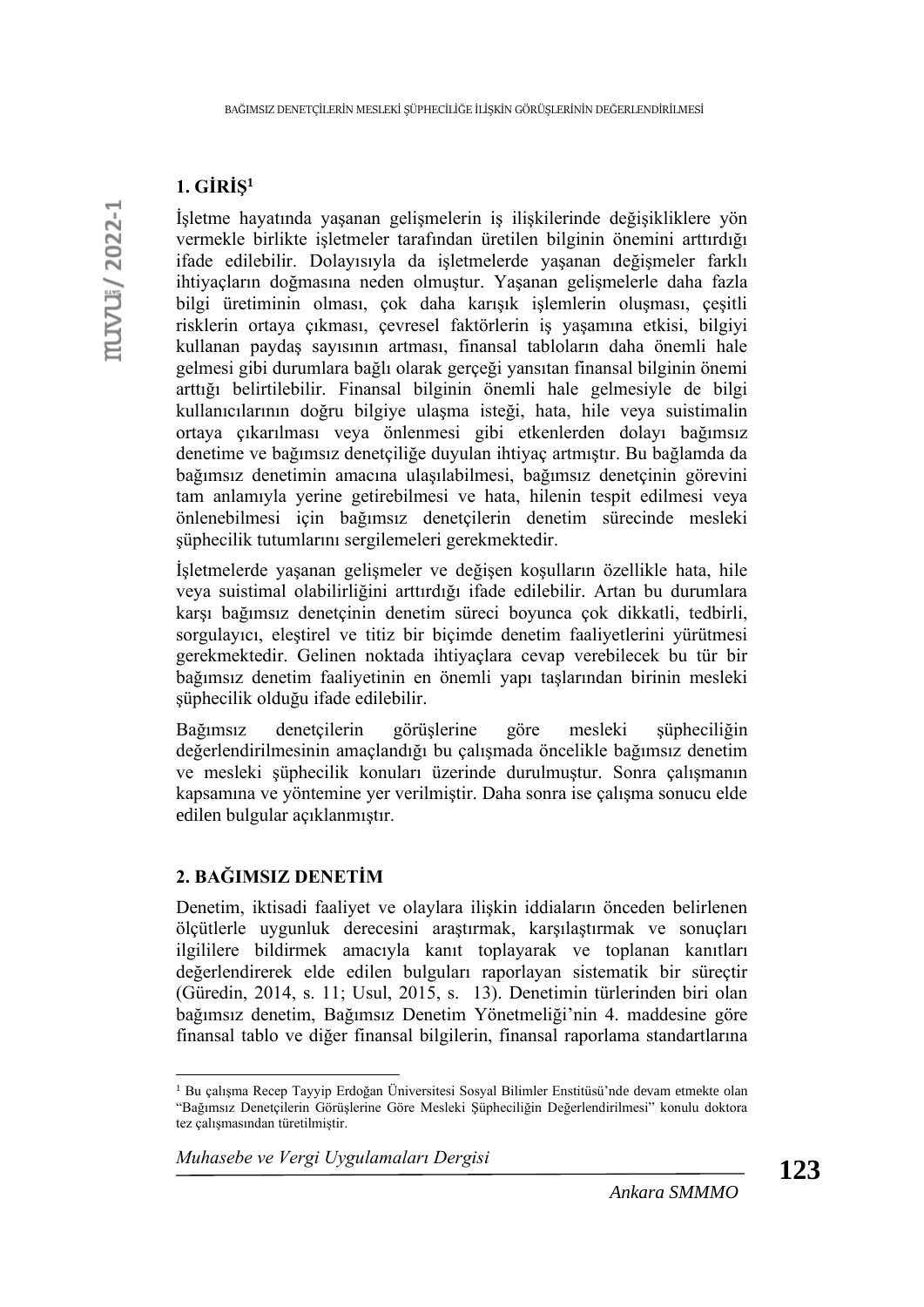uygunluğu ve doğruluğu bakımından makul güvence sağlayacak yeterli ve uygun bağımsız denetim kanıtlarının elde edilmesi için denetim standartlarında öngörülen gerekli bağımsız denetim tekniklerinin uygulanarak defter, kayıt ve belgeler üzerinden denetlenmesi ve değerlendirilerek rapora bağlanması biçiminde ifade edilmektedir. İşletmelerin finansal tabloları; çıkar çatışması, muhasebe bilgilerinin karışıklığı, muhasebe bilgilerinin ve işletme kararlarının toplumun geniş kesimlerini etkilemesi, doğru ve güvenilir bilgiye duyulan ihtiyacın artması, bilgi kullanıcılarının sayısının artması, yasal zorunluluklar, zaman ve finansal yetersizlikler gibi nedenlerden dolayı bağımsız denetime tabi tutulmaktadır. Bu bağlamda bağımsız denetimin yönetime doğru bilgileri sağlaması, yönetimin finansal tablolardan yola çıkarak geleceğe ait doğru karar almasına yardımcı olması, işletme yönetiminin ve çalışanlarının hile yapmasını önlemesi, finansal tabloların gerçeği yansıtıp yansıtmadığını göstermesi gibi faydaları bulunmaktadır (Kardeş Selimoğlu, 2017, s. 5-8).

Öte yandan bağımsız denetim faaliyetlerini ifa eden bağımsız denetçi, Bağımsız Denetim Yönetmeliği'nin 4. maddesine göre bağımsız denetim yapmak üzere, 1/6/1989 tarihli ve 3568 sayılı Serbest Muhasebeci Mali Müşavirlik ve Yeminli Mali Müşavirlik Kanununa göre yeminli mali müşavirlik ya da serbest muhasebeci mali müşavirlik ruhsatını almış meslek mensupları arasından Kurum tarafından yetkilendirilen kişileri ifade etmektedir. Bir başka tanımda ise müşterilerine profesyonel denetim hizmeti sunan ve tek başına çalışan uzman bireyler ile bir denetim işletmesinde görevli bireyler olarak belirtilmektedir (Güredin, 2014, s. 19). Bağımsız denetçiler denetimi yaptıkları işletmeyle işçi-işveren ilişkisi olmadan işletmelere denetim ve diğer hizmetleri sunmaktadır (Bozkurt, 2018, s. 37).

# **3. ŞÜPHECİLİK VE MESLEKİ ŞÜPHECİLİK**

Şüphe kavramı antikçağ Yunan felsefesinde gözlemek ve incelemek anlamlarına gelen "skeptesthai" ile belirtilmiş olup herhangi bir şeyin gerçek ve doğru sayılmasının askıda bırakılması olarak tanımlanmıştır (Hançerlioğlu, 2013, s. 388). Şüphecilik kavramı ise "şüpheci" kökünden oluşmaktadır. Düşünmek, incelemek, dikkatle gözlemlemek veya sorgulamak anlamlarına gelen Yunanca "skeptikos" kelimesinden gelmektedir (Glover & Prawitt, 2013, s. 2; Yankova, 2015, s. 84). Bu bağlamda şüphecilik kesin bilginin olanaksızlığını ileri süren felsefi görüş olarak ifade edilebilir (Hançerlioğlu, 2013, s. 388). Şüphecilik kavramının genel olarak felsefe, din, etik, bilim ve tüketici literatüründe yer aldığı belirtilebilir. Bu bağlamda şüpheciliğin felsefi şüphecilik, tarafsız şüphecilik, olumsuz şüphecilik, bağlamsal şüphecilik, dini şüphecilik, siyasi şüphecilik, etik şüphecilik, bilimsel şüphecilik, reklam şüpheciliği gibi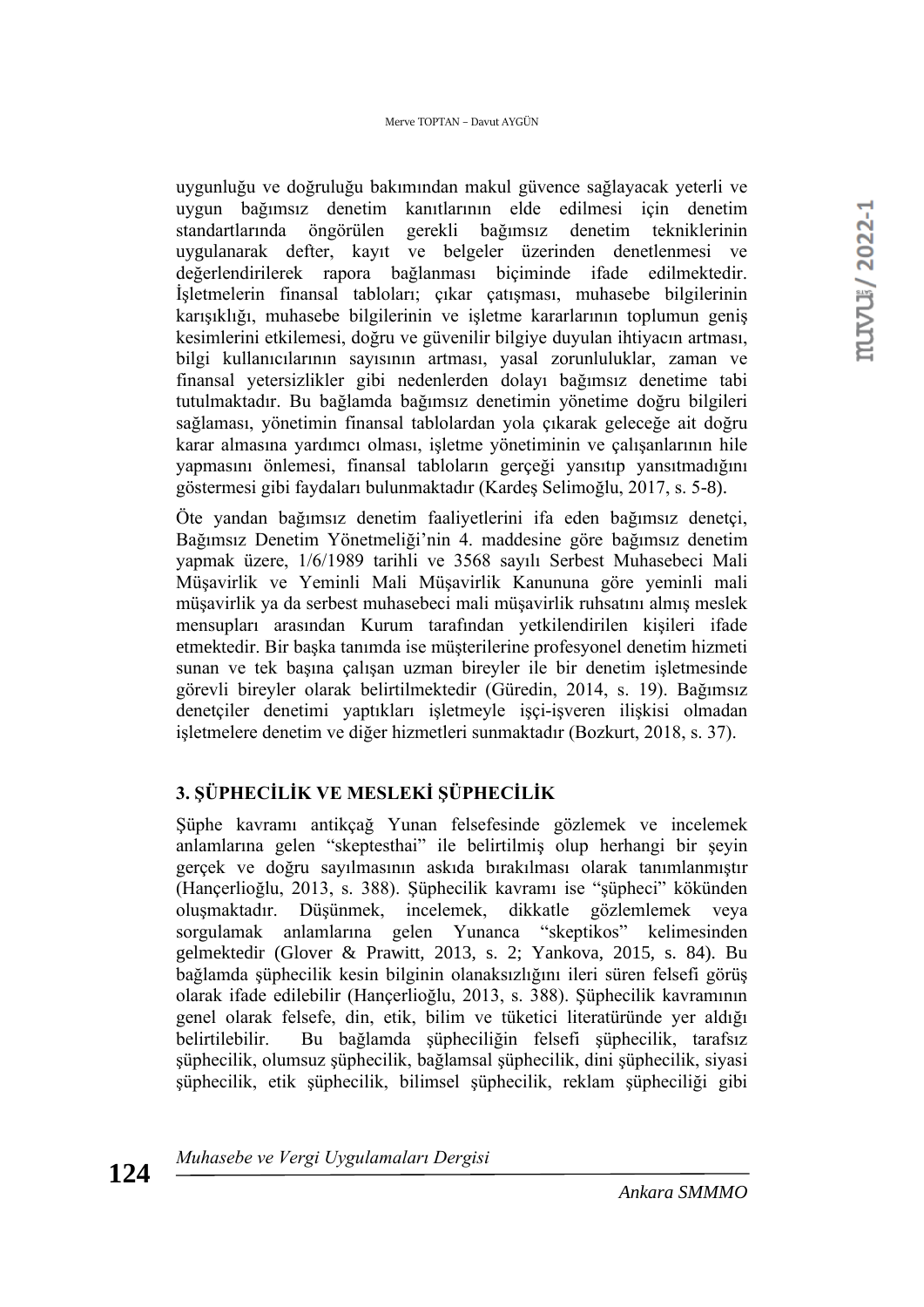alanları bulunmaktadır (Yankova, 2015, s. 83-89). Denetim literatüründe ise genellikle mesleki şüphecilik açısından konuya yaklaşıldığı ifade edilebilir.

Denetimde mesleki şüphecilik, farklı bakış açılarının bir sonucu olarak farklı şekillerde tanımlanmaktadır. Buna göre; denetimde mesleki şüphecilik "mesleğin temelini oluşturan ve denetim kanıtlarının eleştirel değerlendirmesi ile sorgulayıcı bir aklı içeren bir tutum" (Ciolek, 2017, s. 34), "bireyin alternatifler veya açıklamalar için yeterli destek sağlayıncaya kadar sonucu erteleme eğilimini nitelendiren çok boyutlu bir yapı" (Hurtt, 2010, s. 151), "sorgulayan bir aklı ve denetim kanıtlarının eleştirel bir değerlendirmesini içeren bir tutum" (Public Company Accounting Oversight Board [PCAOB], 2012, s. 1), "denetçinin muhtemel yanlışlığa işaret edebilecek durumları belirleyen ve bunlara yanıt verme yeteneğini artıran temel bir tutum" (IAASB, 2012, s. 1), "sorgulayıcı bir yaklaşımla hareket ederek, hata veya hile kaynaklı yanlışlığa işaret eden durumlara karşı dikkatli olmayı ve denetim kanıtlarını titiz bir biçimde değerlendirmeyi içeren tutum" (Bağımsız Denetim Standardı [BDS] 200, paragraf 13) biçimimde tanımlanmıştır.

Yukarıdaki tanımlar doğrultusunda, mesleki şüphecilik genel olarak denetim boyunca önemli yanlışlık, hata, hile ve bilginin güvenilirliği konusunda yanıltıcı durumların olabilirliğini göz önünde bulundurarak denetim kanıtlarının eleştirel ve titiz biçimde değerlendirilmesi ile denetimde sorgulayıcı bir yaklaşım içinde bulunulmasını gerekli kılan bir tutum olarak tanımlanabilir. Bu bağlamda mesleki şüphecilik bağımsız denetimin önemli bir parçası ve denetimi tamamlayan bir unsur olarak nitelendirilebilir.

Mesleki şüphecilik denetim kanıtlarının eleştirel değerlendirmesini içermektedir. Söz konusu bu eleştirel değerlendirme denetçinin incelemelerini uygun bir şekilde yapabilmesine olanak tanımaktadır. Aynı zamanda, yönetimden ve üst yönetimden sorumlu olanlardan elde edilen bilgilerin güvenilirliğinin sorgulanmasını ve diğer denetim kanıtlarıyla çelişen kanıtlar olması durumuna karşı da tetikte olmayı gerektirmektedir (IAASB, 2012, s. 1).

# **4. LİTERATÜR İNCELEMESİ**

Mesleki şüphecilik, denetim sürecinde sürdürülmesi gereken bir tutum olması sebebiyle literatürde kendine yer edinmiştir. Bu bağlamda konunun önemini ortaya çıkarabilmesi açısından mesleki şüphecilik konusunu çeşitli açılardan inceleyen yerli ve yabancı literatürde yer alan bazı çalışmaların özetine aşağıda Tablo 1'de yer verilmiştir.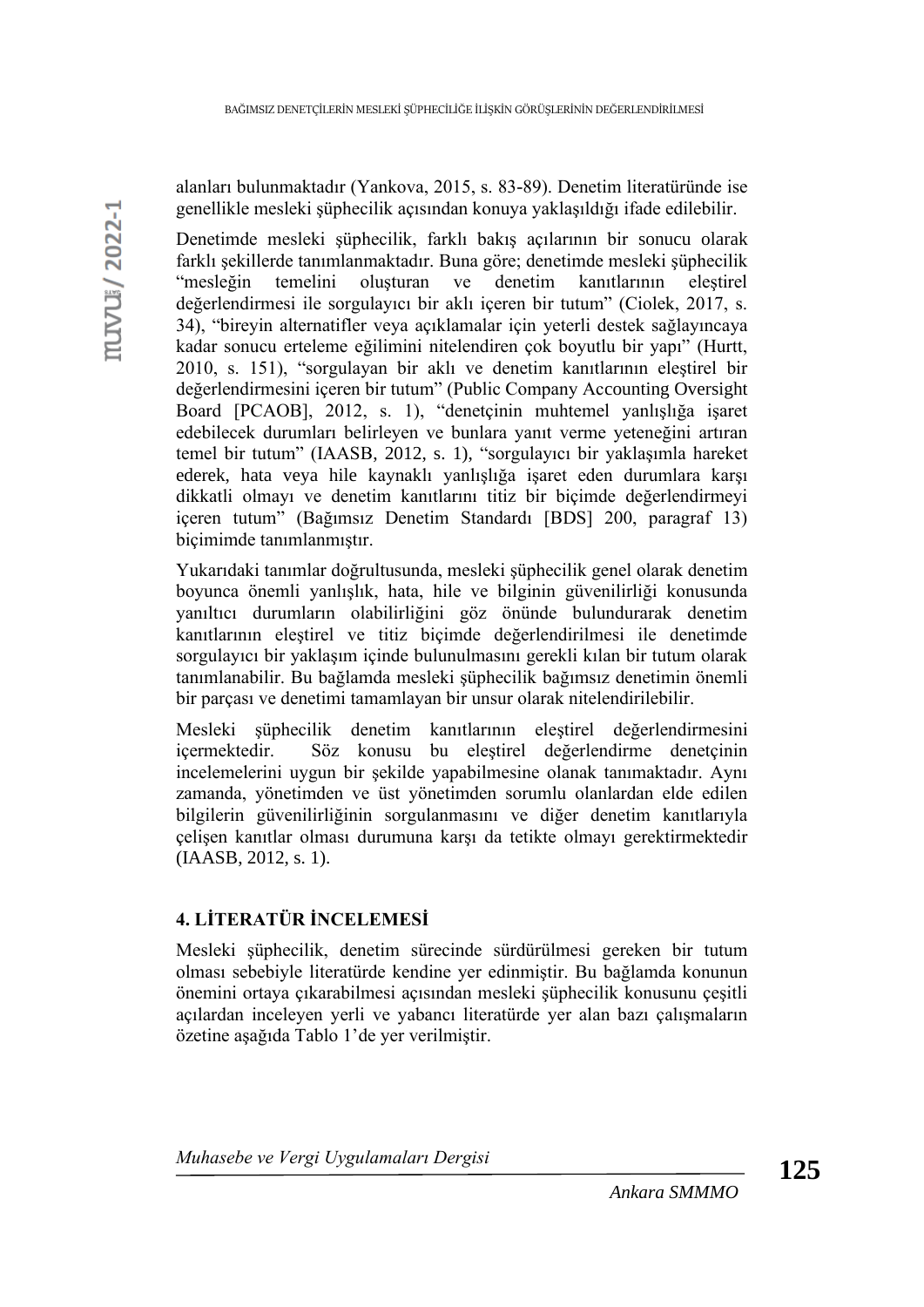# **Tablo-1:** Literatür incelemesi

| Yazar<br>(yıl)                  | Calışmanın Özeti                                                                                                                                                                                                                                                                                                                                                                                                                                                                                                                                                                                                                                                                                                                                                                                                                                                                                                                                                                                     |
|---------------------------------|------------------------------------------------------------------------------------------------------------------------------------------------------------------------------------------------------------------------------------------------------------------------------------------------------------------------------------------------------------------------------------------------------------------------------------------------------------------------------------------------------------------------------------------------------------------------------------------------------------------------------------------------------------------------------------------------------------------------------------------------------------------------------------------------------------------------------------------------------------------------------------------------------------------------------------------------------------------------------------------------------|
| Nelson<br>(2009)                | Çalışmada, denetim alanındaki mesleki şüphecilik konulu araştırmalar gözden geçirilmiş olup<br>denetimde mesleki süpheciliği yansıtan bir yargıda bulunmak için denetim kanıtlarının<br>denetçinin bilgisi, özelliği ve güdüleri ile nasıl birleştirildiğini açıklayan bir model sunulmuştur.<br>Model, denetim vargı ve eylemlerinde mesleki süphecilik düzeyini etkilemek için denetçilerin<br>mevcut bilgisi, özelliği ve güdülerinin birleşimini ön plana çıkarmaktadır.                                                                                                                                                                                                                                                                                                                                                                                                                                                                                                                         |
| Hurtt<br>(2010)                 | Çalışmada mesleki şüpheciliği ölçümleyebilmek amacıyla bir ölçek geliştirilmiştir. Birtakım<br>şüphecilik düzeylerini belirlemek için bireyin belirli şekillerde davranmasını etkileyen şüpheci<br>davranışların çok boyutlu özelliklerine odaklanılmıştır. Güvenilirlik analizi ve pilot çalışma<br>sonrası yapılan faktör analizi sonucunda maddeler sorgulayıcı akıl, bilgiyi arama, kararı<br>erteleme, bireylerarası anlayıs, bağımsızlık ve özgüven olmak üzere 6 faktör altında toplanmıştır.                                                                                                                                                                                                                                                                                                                                                                                                                                                                                                 |
| Dalkılıç<br>ve Oktay<br>(2011)  | Uluslararası denetim ve güvence standartlarında mesleki şüpheciliğin açıklandığı çalışmada<br>şüphecilik ve mesleki şüphecilik kavramları tanımlanarak mesleki şüpheciliği etkileyen durumlar<br>incelenmiştir. Mesleki şüpheciliğin, hata ve hilelerin tespit edilmesinde önemli olduğu<br>belirtilmiştir. Normal sonuçlanan ve herhangi bir hata veya hileye rastlanılmayan bir denetim<br>sürecinin denetçiye hata ve hile ortaya çıkarma yeteneğini sağlamayacağı ifade edilmiştir.                                                                                                                                                                                                                                                                                                                                                                                                                                                                                                              |
| Popova<br>(2012)                | Çalışmada mesleki şüphecilik düzeyinin (kişisel özelliklere bağlı yüksek/düşük şüphecilik) ve<br>varsayımsal olarak müşterilerle olan farklı deneyimlerin denetim kararlarına etkilerini incelemek<br>amaçlanmıştır. Bu çalışmada Hurtt (2010) tarafından geliştirilmiş olunan mesleki şüphecilik<br>ölçeği kullanılmıştır. Elde edilen veriler ANOVA analiziyle test edilmiştir. Çalışma sonucunda<br>şüpheci olan katılımcıların, kanıtları değerlendirme aşamasında hileye ilişkin kanıtlara karşı daha<br>hassas olduğu tespit edilmiştir. Ayrıca çalışmanın sonuçları, denetim kalitesinin hem mesleki<br>şüphecilik özelliğinden hem de müşteriye özgü önceki deneyimlerden etkilendiğini<br>desteklemektedir.                                                                                                                                                                                                                                                                                 |
| Hussin ve<br>Iskandar<br>(2013) | Araştırmada Hurtt'ün (2010) geliştirdiği ölçeğin Malezya'ya uygunluğunu araştırmak için bir<br>faktör analizi çalışması yapılması amaçlanmıştır. Araştırmanın sonuçları, Hurtt'ün (2010)<br>şüphecilik ölçeğiyle ulaşılan 6 boyuttan bilgiyi arama, bağımsızlık, bireylerarası anlayış,<br>özgüven ve sorgulayıcı akıl olmak üzere 5 boyutun Malezya'da mesleki şüpheciliğin<br>belirlenmesinde önemli boyutlar olduğunu göstermiştir. Elde edilen sonuçlarda, denetim işini<br>geciktirebileceği kanısıyla kararı erteleme boyutunun konu dışı bırakıldığı ifade edilmiştir.                                                                                                                                                                                                                                                                                                                                                                                                                        |
| Pretnar<br>Abičić<br>(2014)     | Denetçilerin mesleki şüpheciliği ve hileli finansal raporlama riskinin incelendiği çalışmada,<br>müşteri ile olan sözleşme süresinin ve denetimin planlama aşamasında tahmin edilen hile<br>riskinin denetim sürecinin diğer aşamalarında denetçinin mesleki şüpheciliğini etkileyip<br>etkilemediğini ve hile riskinin değerlendirilmesinde mesleki şüpheciliğin etkisinin denetçinin<br>deneyimiyle ilişkili olup olmadığını belirlemek amaçlanmıştır. Sonuçlar incelendiğinde<br>çalışmanın, "planlama aşamasında hile riskinin düşük değerlendirilmesinin, denetimin sonraki<br>aşamalarında denetçinin mesleki şüpheciliğini etkileyeceği" ile "bir müşteride daha uzun süreli<br>denetim yapmanın, denetçinin mesleki şüpheciliğinin azalmasını etkileyeceği" yönündeki<br>hipotezleri doğrulanmıştır. Çalışmada ayrıca mesleki şüpheciliğin denetimdeki önemi kabul<br>edilmesine rağmen hile riskinin değerlendirilmesinde uygun düzeyde şüphecilik gösterilmediği<br>sonucuna ulaşılmıştır. |
| Erdoğan<br>(2015)               | skandalların yaşanmasıyla birlikte<br>bağımsız<br>denetim mesleğinin<br>Calışmada<br>finansal<br>sorgulanmasına neden olan durumlara cevap aranması amaçlanmış olup muhasebe mesleği<br>açısından bağımsız denetimi etkileyen sorunlar ile finansal tabloların bağımsız denetimine<br>yapılan eleştirilerin nedenleri açıklanmıştır. Ayrıca çalışmada hile ve usulsüzlükleri tespit<br>etmede denetçiye yardımcı olabilecek faktörler; eğitim, çevresel farkındalık, mesleki şüphecilik<br>ve deneyimlerden öğrenme biçiminde belirtilmiştir. Çalışma neticesinde mesleki şüpheciliğin<br>denetim mesleğinin önemli bir unsuru olarak kabul edilmekle birlikte; bağımsız denetçilerin<br>yetiştirilmesinde, soru sorma ve bu sorular doğrultusunda mevcut durumun belirlenmesinin<br>önemli olduğu vurgulanmıştır.                                                                                                                                                                                   |
| Holley<br>(2016)                | Muhasebe yöneticilerinin eleştirel düşüncesi ile mesleki şüpheciliği arasındaki ilişkinin<br>incelendiği araştırmada verilerin toplanması için Mesleki Şüphecilik anketi (Hurtt, 2010) ve<br>Watson-Glaser Eleştirel Düşünme Değerlendirme Formu S (Watson ve Glaser, 1994)<br>kullanılmıştır. Çalışmanın sonucunda muhasebe yöneticilerinin finansal istikrarı sağlamak ve<br>operasyonel riski en aza indirmek için muhasebe sistemlerinde mesleki şüpheciliği ve eleştirel<br>düşünmeyi aynı anda uygulayarak küçük işletmelerdeki kontrol sistemlerini güçlendirebileceği<br>ortaya koymuştur.                                                                                                                                                                                                                                                                                                                                                                                                   |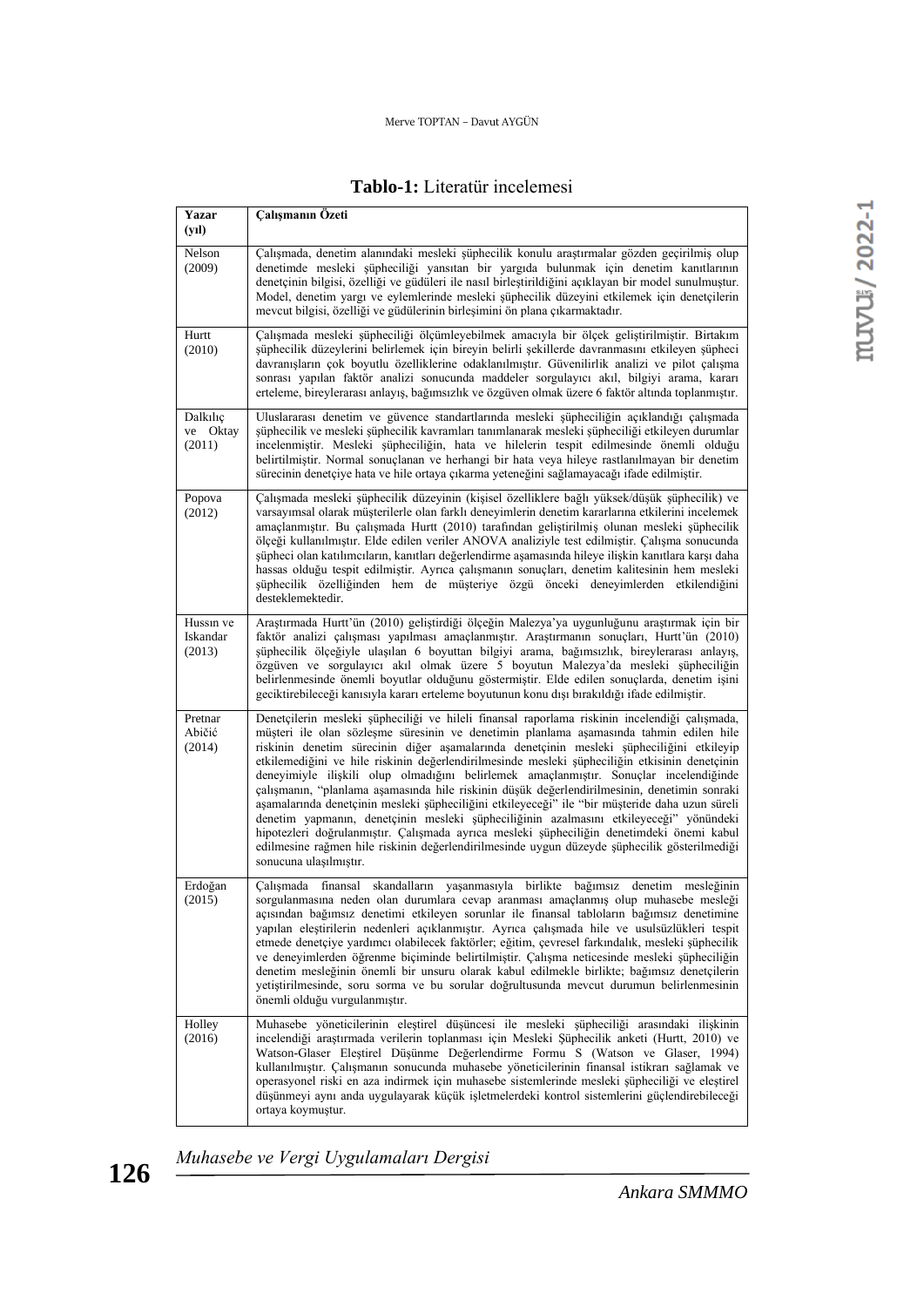| Ciołek<br>(2017)       | Çalışmada denetçilerin mesleki şüphecilikleriyle ilgili araştırmaların sentezlenmesi ve mesleki<br>şüphecilik özelliklerinin belirlenmesi amaçlanmıştır. Denetimde mesleki şüpheciliğin uygulama<br>ve teori açısından önemli bir kavram olduğundan hareketle, mevcut denetim standartlarında yer<br>almış olmakla birlikte belirsizliklerin olduğu ve araştırmalar ile düzenleyicilerin kavramın<br>önemini vurgulamanın yanında nasıl belirtilip ölçüleceği konusunda mücadele verildiği<br>belirtilmiştir. Çalışmada şüphecilik eksikliğinin denetim noksanlıklarının temel nedeni olup<br>olmadığını ve hangi faktörlerin şüphecilik eksikliğine yol açtığını belirlemenin zorluğu da<br>vurgulanmıştır. Araştırma bulgularının uygulama ve düzenlemelere (standartlar) yönelik<br>çıkarımları olmakla birlikte şüpheci yargının şüpheci eyleme nasıl dönüştüğünü anlamak için ek<br>araştırmalar yapılmasına ihtiyaç olduğunu gösterdiği ifade edilebilir. Bir şüphecinin sahip olması<br>gereken özellikler ise sorgulayıcı akıl, kararı erteleme, bilgiyi arama, bireylerarası anlayış,<br>özgüven ve bağımsızlık olmak üzere altı kategoride sıralanmıştır.                                                                                                                                                                                                                                                     |
|------------------------|-------------------------------------------------------------------------------------------------------------------------------------------------------------------------------------------------------------------------------------------------------------------------------------------------------------------------------------------------------------------------------------------------------------------------------------------------------------------------------------------------------------------------------------------------------------------------------------------------------------------------------------------------------------------------------------------------------------------------------------------------------------------------------------------------------------------------------------------------------------------------------------------------------------------------------------------------------------------------------------------------------------------------------------------------------------------------------------------------------------------------------------------------------------------------------------------------------------------------------------------------------------------------------------------------------------------------------------------------------------------------------------------------------------------------|
| Aschauer<br>vd. (2017) | Denetçilerin müşteri şirket yöneticilerine olan güveni ile mesleki şüphecilik düzeyleri arasındaki<br>ilişkinin araştırıldığı çalışmada, iki aşamadan oluşan çok yöntemli bir yaklaşım kullanılmıştır.<br>İlk olarak bireylerarası güven ve mesleki şüphecilik kavramını belirlemek ve bir hipotez<br>geliştirmek için denetçilerle ve müşterilerle görüşmeler yapılmıştır. İkinci olarak ise denetçiler<br>ve müşteriler arasındaki güven ve mesleki şüphecilik ilişkisini ortaya çıkarmak için Almanya'da<br>233 kişiden oluşan denetçi-müşteri ikilisinden veri toplanmıştır. Çalışmanın mesleki şüphecilik<br>boyutuyla ilgili görüşme sonuçları incelendiğinde; müşterilerde Hurtt (2010) tarafından<br>belirtilmiş olan mesleki şüphecilik özelliklerinin ön plana çıktığı, denetim uygulamasında<br>mesleki şüpheciliğin tarafsız bir kavram olarak anlaşıldığı ve denetçi-müşteri ilişkisinde güven<br>temelli ilişki rolüne ilişkin olumlu bir görüşte olunduğu ifade edilebilir. Öte yandan, denetçinin<br>mesleki şüpheciliğini etkileyebilecek faktörlere ekonomik bağımlılık, denetim firmasının<br>özellikleri gibi çeşitli çevresel hususların örnek olarak sunulduğu görülmüştür. Çalışmada ayrıca<br>denetçilerin müşterileriyle güven temelli bir ilişki içinde olmasının müşterilerin denetçinin<br>mesleki şüpheciliğine ilişkin algılarıyla pozitif biçimde ilişkili olduğu sonucuna ulaşılmıştır. |
| Azgin<br>(2018)        | Calismada, mesleki süpheciliğin denetimde önemi açıklanarak kaliteli bir denetim<br>için gerekli ölçütler ve denetim kalite çerçevesi incelenmeye çalışılmıştır. Çalışmada<br>denetçilerin mesleki şüpheciliklerini ortaya çıkarmak için Hurtt'ün (2010) mesleki şüphecilik<br>ölçeği; kaliteyi ölçmek için ise IAASB'ın denetim kalitesine yönelik sunulan çerçeve<br>doğrultusunda hazırlanan ölçeğe Sulaiman'ın (2011)<br>çalışmasındaki sorulardan da<br>eklenmesiyle oluşturulan ölçek kullanılmıştır. Ayrıca denetçilerin denetim kalitesine etkisi<br>olabilecek unsurları açıklamalarına yönelik açık uçlu bir soru sorulmuştur. Ölçek Kamu<br>Gözetimi, Muhasebe ve Denetim Standartları Kurumu [KGK] tarafından yetki verilen ve fiilen<br>bağımsız denetim yapan 197 denetçiye uygulanmıştır. Çalışmada doğrulayıcı faktör analiziyle<br>şüpheciliği ve kaliteyi açıklayan boyutlar belirlenmiştir. Şüphecilik boyutlarının sorgulayıcı<br>akıl-merak, bağımsızlık, yargıyı erteleme, özgüven ve kişiler arası anlayış olmak üzere 5 faktör<br>altında toplandığı görülmüştür. Kalitenin boyutları ise girdi, süreç, çıktı ve çevresel faktörler<br>altında toplanmıştır. Daha sonra yapısal eşitlik modeli ile hipotezler test edilmiştir. Çalışmada<br>denetçinin mesleki şüpheciliği ile denetim kalitesi arasında istatistiksel olarak anlamlı ve pozitif<br>yönde bir ilişki olduğu tespit edilmiştir.  |
| Karahan<br>(2018)      | Çalışmanın amacı, bağımsız denetçinin mesleki şüpheciliğinin denetim standartları bağlamında<br>denetim kalitesine olan etkisini incelemek ve mesleki şüpheciliğin denetim kalitesi üzerindeki<br>pozitif etkisini tespit etmektir. Araştırmada mesleki şüpheciliği ölçmede Hurtt (2010) tarafından<br>geliştirilen ölçekten; bağımsız denetim kalitesini ölçmek için ise Esendemirli'nin (2013)<br>çalışmasından yararlanılmıştır. Araştırmanın örneklemi 87 bağımsız denetçiden oluşmaktadır.<br>Verilerin analiz edilmesinde keşfedici faktör analizi, Pearson korelasyon analizi, çoklu regresyon<br>analizi, t-testi ve ANOVA testi uygulanmıştır. Çalışmada mesleki şüphecilik; sorgulayıcı zihin,<br>merak, bireylerarası uzlaşma, özgüven, karar verme yeteneği faktörlerinden; denetim kalitesi ise<br>liderlik sorumlulukları, müşteri ilişkileri yönetimi, denetimin yürütülmesi, insan kaynakları ve<br>izleme faktörlerinden oluşmaktadır. Çalışma neticesinde bağımsız denetçilerin mesleki<br>süphecilik düzeylerinin yeterli olduğu ifade edilmiştir. Ayrıca "Bağımsız denetcinin mesleki<br>şüpheciliği ile bağımsız denetim kalitesi arasında pozitif anlamlı ilişki vardır" biçimindeki<br>araştırmanın temel hipotezi kabul edilmiş olup değişkenler arasındaki ilişkilerin pozitif yönlü<br>olduğu tespit edilmiştir.                                                                              |
| Yılmaz<br>(2018)       | Çalışmada, Hurtt (2010) tarafından geliştirilen ölçeğin Türkçeye çevrilmesiyle geçerlik ve<br>güvenirlik analizlerinin yapılması ve ölceğin Türkiye'deki meslek mensupları üzerinde<br>uygulanması amaçlanmıştır. Bu bağlamda Türkiye'deki yeminli mali müşavirler, serbest<br>muhasebeci ve mali müşavirler ve öğretim elemanlarının mesleki şüphecilik düzeylerinin<br>ölçülmesi için bir araştırma yapılmıştır. Çalışmada, yeminli mali müşavirlerin mesleki şüphecilik<br>düzeylerinin diğer katılımcıların şüphecilik düzeylerinden anlamlı bir şeklide farklılık gösterdiği<br>ve yüksek yaş grubundaki katılımcıların düşük yaş grubundaki katılımcılara göre daha yüksek                                                                                                                                                                                                                                                                                                                                                                                                                                                                                                                                                                                                                                                                                                                                        |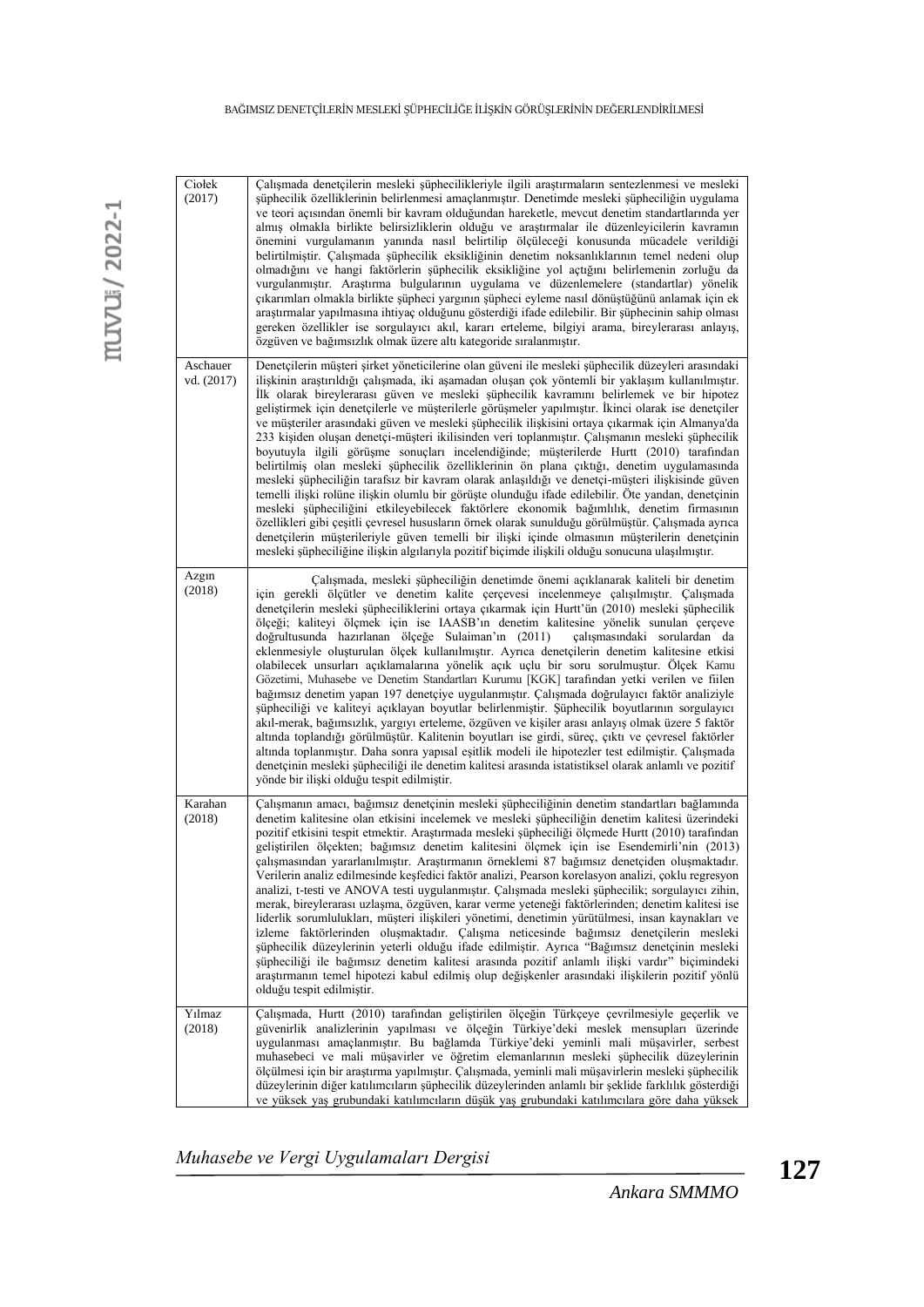#### Merve TOPTAN – Davut AYGÜN

|                      | mesleki şüpheciliğe sahip oldukları sonucuna ulaşılmıştır.                                                                                                                                                                                                                                                                                                                                                                                                                                                                                                                                                                                                                                                                                                                                                                                                                                                                                                                                                                                                                                                                                                                                                                                                                        |
|----------------------|-----------------------------------------------------------------------------------------------------------------------------------------------------------------------------------------------------------------------------------------------------------------------------------------------------------------------------------------------------------------------------------------------------------------------------------------------------------------------------------------------------------------------------------------------------------------------------------------------------------------------------------------------------------------------------------------------------------------------------------------------------------------------------------------------------------------------------------------------------------------------------------------------------------------------------------------------------------------------------------------------------------------------------------------------------------------------------------------------------------------------------------------------------------------------------------------------------------------------------------------------------------------------------------|
| Khaligova<br>(2019)  | Hileli finansal raporlama ile mesleki süphecilik ele alınarak bağımsız denetçilerin bu konular<br>hakkındaki duyarlılığının incelenmesinin amaçlandığı çalışmada veriler Ankara ili özelinde 109<br>denetçiden toplanmıştır. Çalışmada verilerin analiz edilmesinde t testi, tek yönlü varyans analizi<br>ve TUKEY testi uygulanmıştır. Araştırmanın sonuçlarına göre denetçilerin hileli finansal<br>raporlamada yeterli düzeyde bilgi ve birikime sahip oldukları, şüpheci bir yaklaşımla denetimi<br>gerçekleştirdikleri, denetimin her safhası ile hile tespitinde mesleki şüpheciliğe önem verildiği<br>ve mesleki şüpheciliğin deneyimle kazanıldığı vurgulanmıştır.                                                                                                                                                                                                                                                                                                                                                                                                                                                                                                                                                                                                        |
| Tayyar vd.<br>(2020) | Mesleki şüpheciliğin etik algısı üzerindeki etkisinin incelendiği çalışmada mesleki şüpheciliğin<br>sorgulayıcı zihin, merak, özgüven, karar verme yeteneği ve bireyler arası uzlaşma boyutlarının<br>ölçülmesi için Hurtt'ün (2010); mesleki etik değerlerinin tarafsızlık, genel olarak etik algısı ve<br>mesleki yeterlilik boyutlarının ölçülmesi için Sakarya ve Kara'nın (2010) çalışmalarında yer alan<br>ölçekten yararlanılmıştır. Çalışma çerçevesince veriler Uşak ilinde görev yapan 103 SMMM'ye<br>anket uygulanarak toplanmıştır. Veriler; betimleyici analiz, açıklayıcı faktör analizi, doğrulayıcı<br>faktör analizi ve yapısal eşitlik modeli ile analiz edilerek sonuçlara ulaşılmıştır. Araştırma<br>sonucunda muhasebe açısından mesleki şüpheciliğin mesleki etik değerleri üzerinde aynı yönde<br>ve anlamlı etkisi olduğu tespit edilmiştir. Mesleki şüpheciliğin sorgulayıcı zihin ve özgüven alt<br>boyutlarının; merak, bireyler arası uzlasma ve karar verme yeteneği alt boyutlarına kıyasla bu<br>etkide daha fazla ön plana çıktığı belirtilmiştir. Bu doğrultuda çalışmada özellikle muhasebe<br>meslek mensubunun sorgulayıcı ve özgüvenli olması ne kadar yüksekse etik davranma<br>eğiliminin de o kadar yüksek olacağı sonucuna ulaşılmıştır. |

Tablo-1'de görüldüğü üzere denetimde mesleki şüphecilikle ilgili literatür bir bütün olarak değerlendirildiğinde mesleki şüpheciliğin denetimin önemli bir unsuru olduğu ifade edilebilir. Ayrıca bağımsız denetçilerin mesleki şüphecilikleri ile ilişkilendirilen çalışmalarda nicel araştırma yöntemlerinin tercih edildiği genellikle de Hurtt (2010) tarafından geliştirilen ölçekten yararlanıldığı ifade edilebilir. Mevcut literatürden farklı olarak bu çalışmada nitel araştırma yöntemi benimsenerek araştırmanın amacına ulaşılmaya çalışılmıştır. Bağımsız denetimde mesleki şüphecilik tutumunun soyut bir yönü olması bakımından insan doğasına uygun bir biçimde bireylerin düşünceleri, yaşantıları ve deneyimlerinin farklı bakış açılarıyla ele alınması yararlı olabilir. Bu bağlamda araştırmaya yöntemsel açıdan farklı bir boyut kazandırılmasıyla birlikte hedef kitle ile birebir görüşme sağlanarak bağımsız denetçilerin mesleki şüpheciliğe yönelik düşüncelerini ve deneyimlerini kendi görüşleri çerçevesinde incelenmeye çalışılmıştır. Konunun derinlemesine görüşmelerle daha detaylı bir biçimde incelenerek ortaya çıkan bilgilerin açıklanmasının literatüre katkısı olabileceği belirtilebilir. Diğer bir yönüyle çalışmada, bağımsız denetimin önemli bir parçası olarak ifade edilebilen mesleki şüpheciliğin ne ifade ettiği ve neden önemli olduğu, mesleki şüpheciliğin uygulanışının nasıl olduğu, bağımsız denetimde mesleki şüphecilikle odaklanılan alanların, bağımsız denetimde mesleki şüphecilik özelliklerinin ve bağımsız denetçinin mesleki şüpheciliğini etkileyebilen unsurların neler olduğunun derinlemesine incelenmesiyle literatüre katkı sağlanması hedeflenmektedir.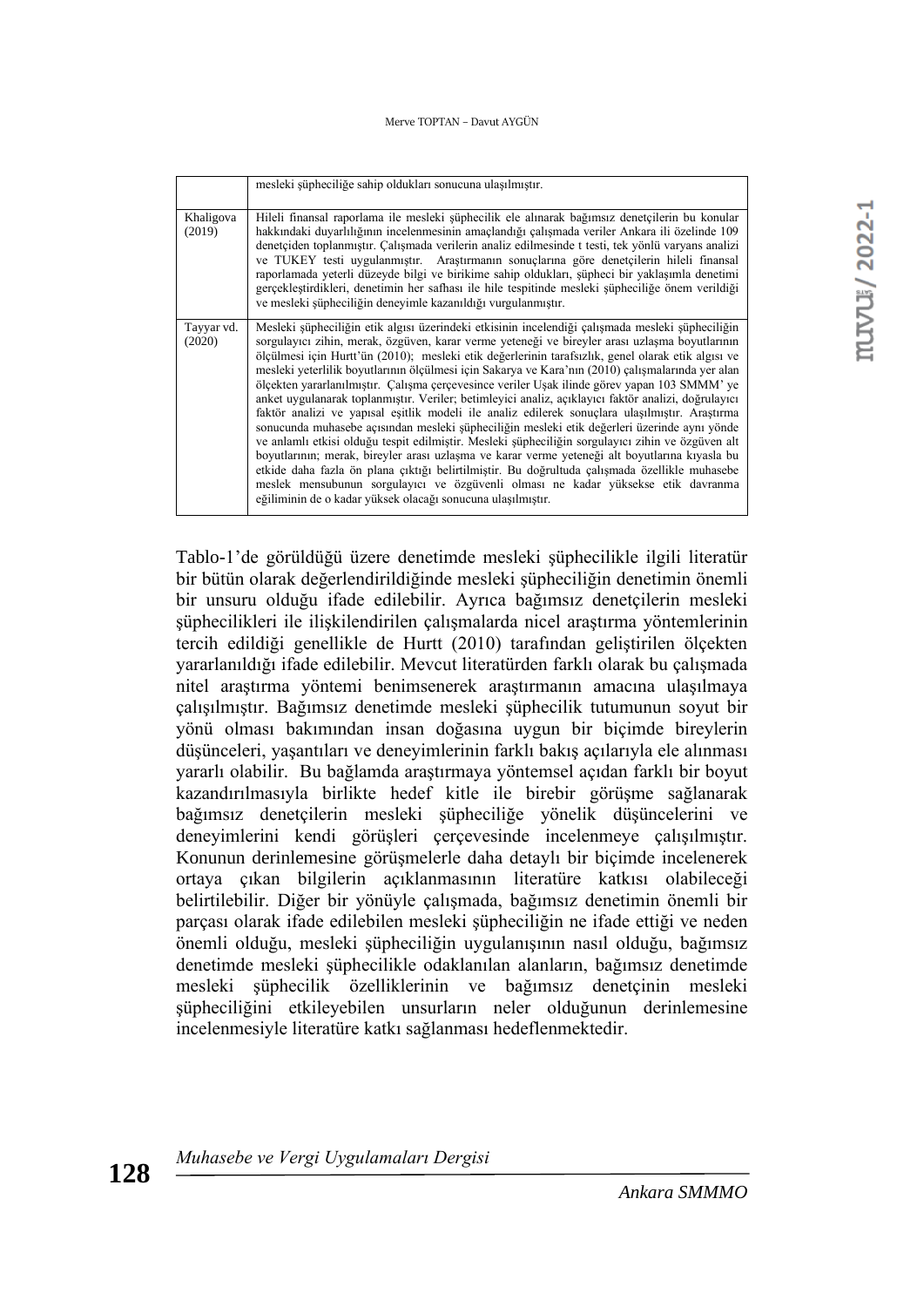### **5. ARAŞTIRMA**

Çalışmanın bu kısmında öncelikle araştırmanın amacına, kapsamına ve yöntemine yer verilmiştir. Daha sonra araştırmadan elde edilen bulgular açıklanmıştır.

### **5.1. Araştırmanın Amacı**

Araştırmanın amacı, bağımsız denetim şirketlerinde görev yapan bağımsız denetçilerin mesleki şüpheciliğe ilişkin bakış açılarını keşfetmektir. Bu amaç doğrultusunda araştırmada aşağıdaki sorulara cevap aranmaktadır:

- Mesleki şüphecilik ne ifade ediyor?
- Bağımsız denetimde mesleki şüphecilik önemli midir? Neden?
- Bağımsız denetimde mesleki şüphecilik tutumuyla en çok hangi alanlara odaklanılmaktadır?
- Mesleki şüpheciliği etkileyen faktörler nelerdir?
- Bağımsız denetçilerin mesleki şüphecilik özellikleri nelerdir?
- Bağımsız denetim sürecinde mesleki şüphecilik uygulamaya nasıl aktarılmaktadır?
- Mesleki şüphecilik nasıl kanıtlanabilir?
- Mesleki şüphecilik açısından bağımsız denetimde karşılaştığınız sorunlar ve sorunların çözümleri için neler yapılmaktadır?
- Bağımsız denetim mesleğinin geldiği nokta göz önüne alındığında ve mesleki şüphecilik tutumu değerlendirildiğinde geleceğe ilişkin görüşler nelerdir?

### **5.2. Araştırmanın Kapsamı ve Yöntemi**

Çalışmada bağımsız denetçilerin mesleki şüphecilikle ilgili deneyimlerinin ve görüşlerinin derinlemesine bir analizle ortaya konulması ve konuya daha geniş bir bakış açısıyla yaklaşılabilmesi için nitel araştırma yöntemi kullanılmıştır. Ayrıca çalışmada nitel araştırma desenlerinden fenomenoloji (olgubilim) deseni tercih edilmiştir. Bu bağlamda bağımsız denetçilerin mesleki şüpheciliğe ilişkin görüşlerini keşfedebilmek için nitel araştırma yöntemlerinden biri olan görüşme veri toplama aracı olarak tercih edilmiş olup yarı yapılandırılmış görüşme formu aracılığıyla veriler elde edilmiştir. Söz konusu formda yer alan sorular Altunakar (2015), Auditing and Assurance Standards Board [AUASB] (2012), Bağımsız Denetim Standartları, Dalkılıç ve Oktay (2011), Endrawes (2010), Glover ve Prawitt (2013), Hurtt (2010), Hurtt vd. (2013), IAASB (2012), International Auditing and Assurance Standards Board [IAASB], International Ethics Standards Board for Accountants [IESBA] ve International Accounting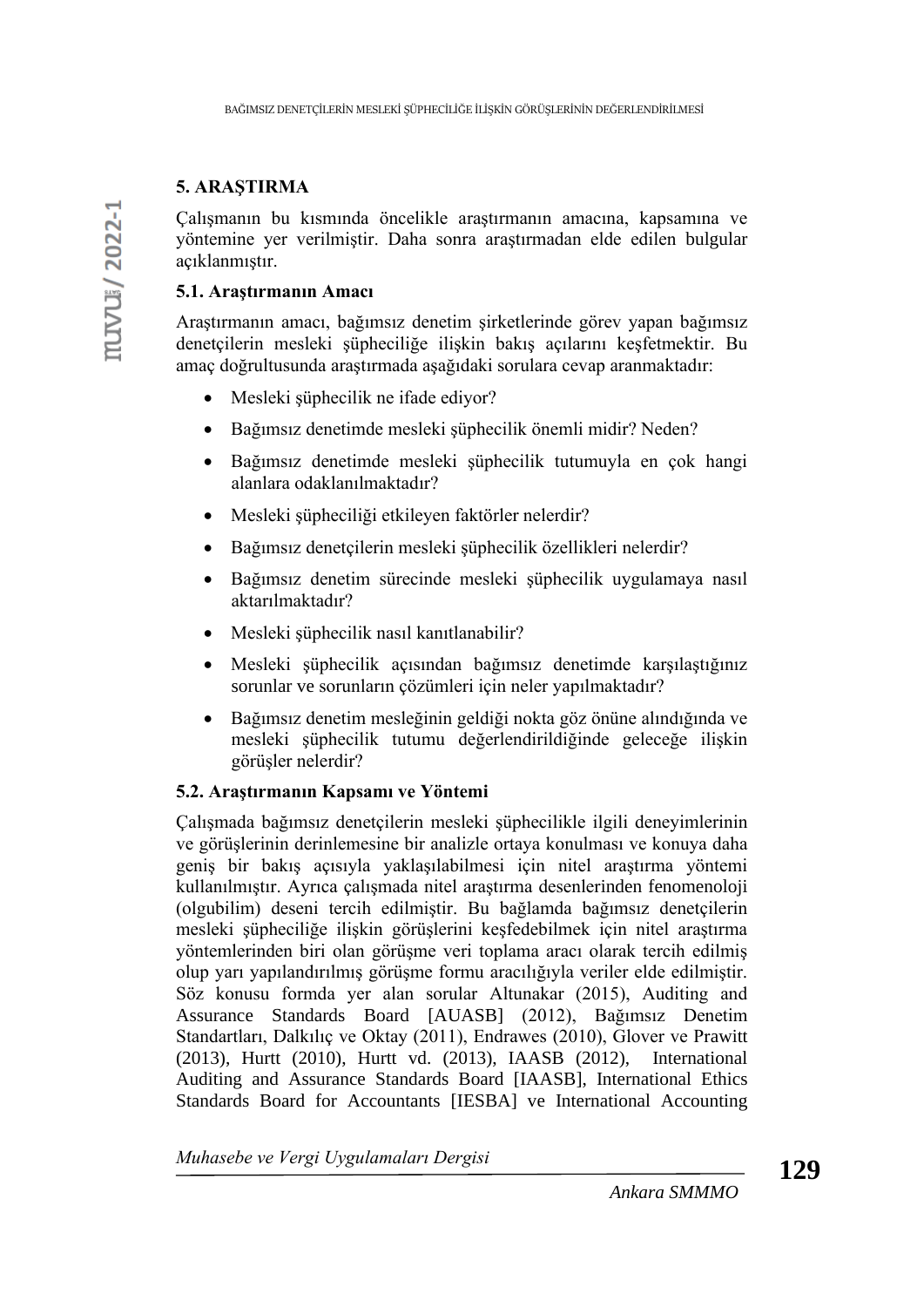Education Standards Board [IAESB] (2017), Leung (2017), PCAOB (2012) ile Pretnar Abičić (2014) tarafından hazırlanan çalışmalardan yararlanılarak oluşturulmuştur. Hazırlanan görüşme formundaki soruların geçerliliğinin sağlaması için uzman görüşüne başvurulmuştur. Bu doğrultuda görüşme soruları kapsam, uygunluk, anlaşılırlık ve açıklık açısından değerlendirilmesi için gerek teorik açıdan gerekse uygulamaya yönelik yöntem açısından toplamda üç uzman tarafından incelenmiştir. Uzmanların görüşleri doğrultusunda bazı sorular silinmiş bazı sorular da yeniden şekillendirilmiştir. Uzman incelemesinden sonra hazırlanan yarı yapılandırılmış görüşme formu doğrultusunda pilot çalışmanın yapılması aşamasına geçilmiştir. Çalışmada görüşme sorularının kapsamını ve niteliğini belirlemek amacıyla Samsun ve Trabzon illerinde olmak üzere iki bağımsız denetçiyle pilot görüşme yapılmıştır. Bağımsız denetçilerin mesleki şüpheciliğe ilişkin görüşlerini değerlendirmek amacıyla yapılan pilot görüşmeler çözümlenmiş ve analiz edilmiştir. Analiz sonucunda elde edilen bulgulara ve görüşme esnasındaki katılımcıların sorulara yönelik vermiş oldukları tepkiler doğrultusunda görüşme formundaki sorular yeniden düzenlenmiştir.

Çalışmada İstanbul ilinde ulusal ve uluslararası çapta faaliyet gösteren 13 farklı bağımsız denetim şirketinin her birinden bir bağımsız denetçi olmak üzere toplam 13 bağımsız denetçiyle görüşme yapılmıştır. Örneklemde bağımsız denetim şirketlerinde hizmet veren KGK tarafından yetki belgesine sahip sorumlu ortak baş denetçi, baş denetçi, kıdemli denetçi ve denetçi unvanlarına sahip bağımsız denetçiler yer almaktadır. Çalışmanın saha araştırmasının yapılabilmesi için Recep Tayyip Erdoğan Üniversitesi Sosyal ve Beşeri Bilimler Etik Kurulu'ndan etik onay alınmıştır. Ayrıca katılımcılara araştırma hakkında bilgi vermek ve bağımsız denetçilerin araştırmaya gönüllü olarak katıldıklarını beyan edebilmeleri için aydınlatılmış onam formu kullanılmış olup katılımcıların gönüllü olarak katıldıklarına dair onamları alınmıştır. Araştırma çerçevesince toplanacak verilerin eksiksiz bir biçimde toplanabilmesi için görüşme öncesinde katılımcıların izni alınarak ses kayıt cihazı kullanılmıştır. Katılımcılarla Temmuz-Eylül 2019 tarihlerinde görüşmeler yapılmıştır. Yapılan görüşmeler ise 37-119 dk. arasında sürmüş olup görüşmelerin ortalama süresi ise 1 sa. 21 dk. 28 sn. dir.

Görüşmelerden elde edilen verilerin analiz edilmesinde betimsel ve içerik analizinden yararlanılmıştır. Söz konusu analizlerden yararlanılarak elde edilen veriler kod, alt tema ve temalara ayrılarak sınıflandırılmıştır. Ayrıca araştırmacının kodlamaları dışında bir akademisyenden, iki katılımcıya ait dökümleri içeren kodlama tablosu verilerek, bağımsız ve tarafsız bir şekilde kodlama yapılabilmesi için yardım alınmıştır. Dolayısıyla çalışmanın veri analizinde iki kodlayıcı tarafından bağımsız olarak aynı veri seti üzerinde kodlamanın yapılması sağlanmıştır. Bu bağlamda nitel çalışmalarda

*Muhasebe ve Vergi Uygulamaları Dergisi*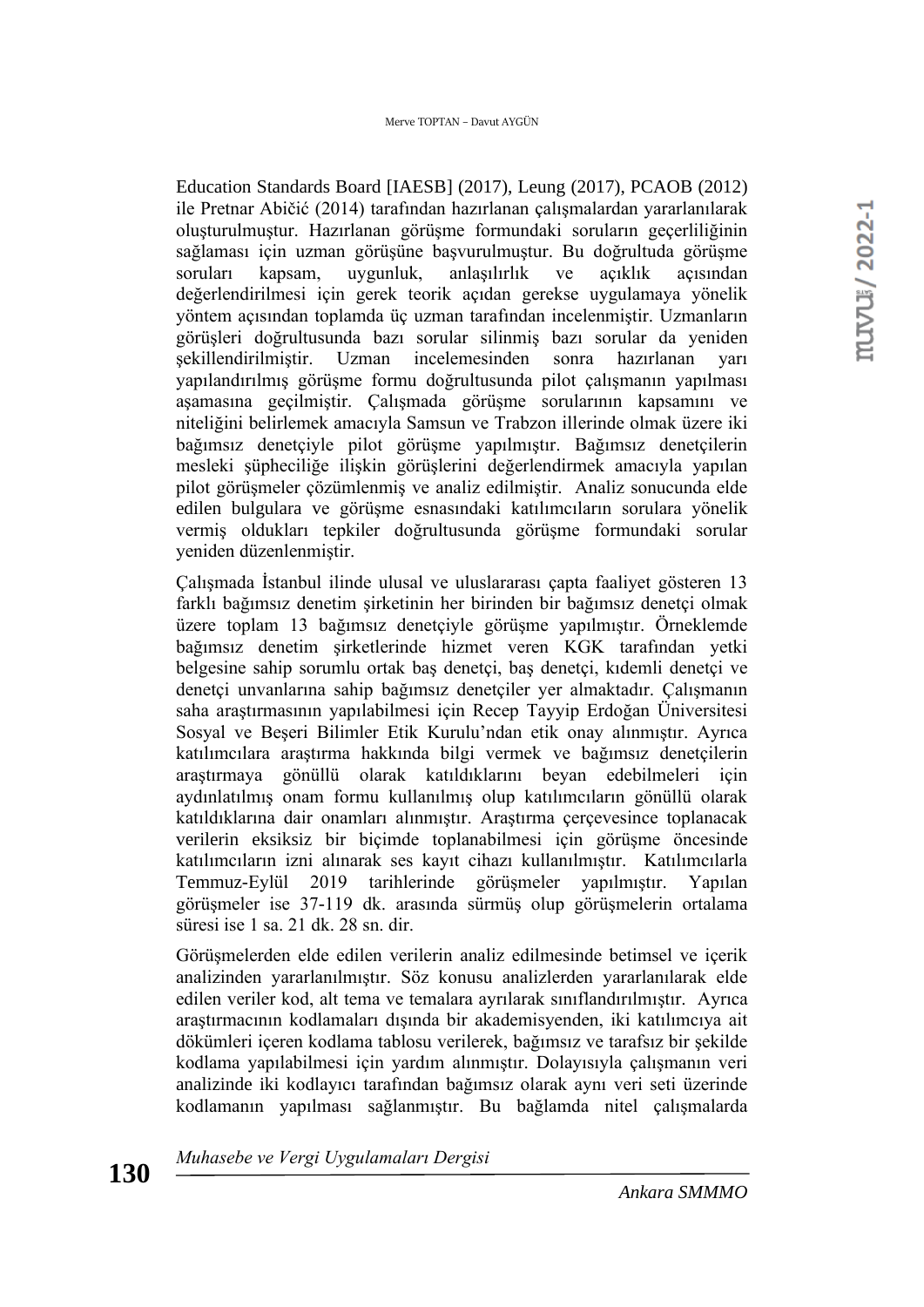kodlama güvenirliğin en az yüzde 80 olması tavsiye edilmektedir (Creswell, 2017, s. 203; Miles & Huberman, 1994, s. 64). Araştırma kapsamında Miles ve Huberman (1994) tarafından önerilen kodlama güvenirliğini hesaplamaya yönelik Güvenirlik= (Görüş birliği /(Görüş birliği+ Görüş ayrılığı)) x 100 formülü yardımıyla elde edilen kodların güvenirliği incelenmiştir. Yapılan iki ayrı kodlama üzerinde karşılaştırma yapılmış olup iki farklı katılımcıya ait ortaya çıkan kodlardan hareketle yüzde 94 oranında güvenirlik tespit edilmiştir.

Veri analizi sonucunda ulaşılan bulgular; tema, alt tema veya kodları gösteren tablolar ve doğrudan alıntılar ile sunulmuştur. Ayrıca elde edilen sonuçların hangi tema, alt tema ve kodda yoğunlaşıldığının tespit edilmesi amacıyla frekans (sıklık) analizi yapılmış ve ulaşılan sonuçlar tabloda katılımcı görüşü (f) olarak gösterilmiştir. Bu bağlamda katılımcı görüşü (f), araştırma katılımcılarından elde edilen veriler doğrultusunda görüşlerin değerlendirilmesiyle ulaşılan ilgili tema, alt tema veya koda görüş bildiren katılımcı sayısını ifade etmektedir.

# **5.3. Araştırmanın Bulguları**

Çalışmanın bu kısmında araştırmaya katılanların demografik özelliklerine, mesleki şüpheciliğin anlamına, mesleki şüpheciliğin önemine, bağımsız denetimde mesleki şüphecilik tutumuyla odaklanılan alanlara, bağımsız denetçinin mesleki şüpheciliğini etkileyen unsurlara, bağımsız denetimde mesleki şüpheciliğin özelliklerine, bağımsız denetim sürecinde mesleki şüpheciliğin uygulanmasına, mesleki şüpheciliğin kanıtlanabilmesine, bağımsız denetim ve mesleki şüphecilik açısından karşılaşılan sorunlar ve çözüm yolları ile bağımsız denetimin ve mesleki şüphecilik kullanımının geleceğine yönelik bulgular açıklanmıştır.

# **5.3.1. Katılımcıların Demografik Özelliklerine İlişkin Bulgular**

Araştırmaya katılanların demografik özelliklerinin değerlendirilmesi için görüşme esnasında katılımcılara "Bize biraz kendinizi tanıtır mısınız?" sorusu sorulmuştur. Bu bağlamda elde edilen görüşme dökümlerinden 13 katılımcının demografik özelliklerine ulaşılmıştır. Bağımsız denetçilerin demografik özellikleri cinsiyet, bağımsız denetçi unvanı, meslek mensubu unvanı, yaş ve mesleki deneyim açısından incelenmiştir. Araştırmanın örneklemini oluşturan 13 kişinin demografik özellik dağılımları aşağıda Tablo-2'de gösterilmiştir.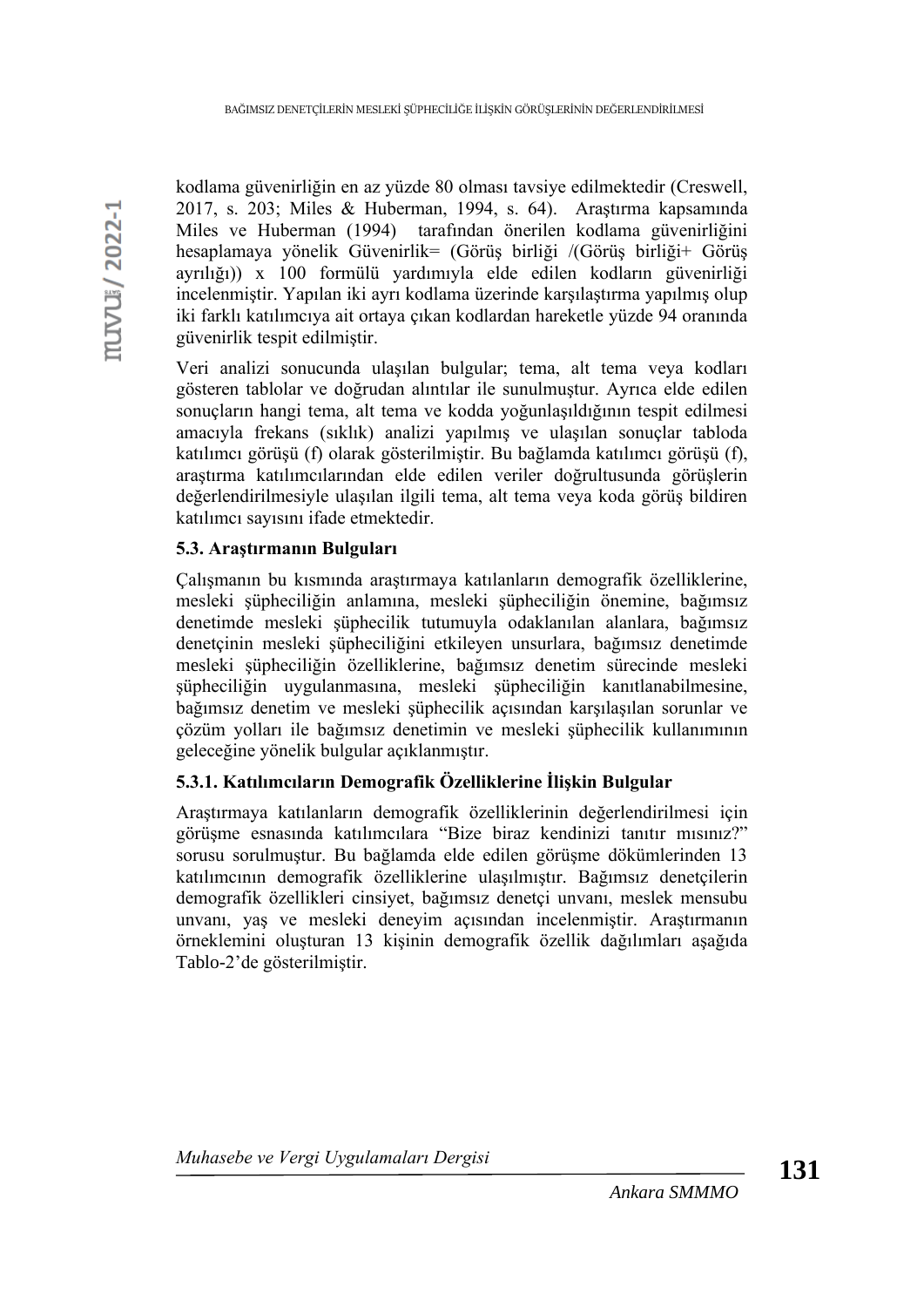| Özellikler                   | Katılımcılar                    | Sayı<br>(n)    | Yüzde<br>(%) | <b>Toplam</b><br>(n) |
|------------------------------|---------------------------------|----------------|--------------|----------------------|
| <b>Cinsiyet</b>              | Kadın                           | $\overline{2}$ | 15           | 13                   |
|                              | Erkek                           | 11             | 85           |                      |
| Bağımsız Denetçi Unvanı      | Denetçi                         | $\mathbf{1}$   | 8            | 13                   |
|                              | Kıdemli Denetçi                 | 1              | 8            |                      |
|                              | Baş Denetçi                     | $\overline{c}$ | 15           |                      |
|                              | Sorumlu Ortak Baş Denetçi       | 9              | 69           |                      |
| <b>Meslek Mensubu Unvanı</b> | Serbest Muhasebeci Mali Müşavir | 8              | 62           | 13                   |
|                              | Yeminli Mali Müşavir            | 5              | 38           |                      |
| Yaş                          | 30-39 yaş                       | 6              | 46           | 13                   |
|                              | 40-49 yaş                       | $\overline{2}$ | 15           |                      |
|                              | 50-59 yaş                       | 1              | 8            |                      |
|                              | 60 ve üzeri yaş                 | $\overline{4}$ | 31           |                      |
| Mesleki Deneyim              | $6-10$ y <sub>1</sub>           | 1              | 8            | 13                   |
|                              | 11-15 yil                       | 3              | 23           |                      |
|                              | 16-20 yil                       | $\overline{c}$ | 15           |                      |
|                              | 21 ve üzeri yıl                 | 7              | 54           |                      |

**Tablo-2:** Katılımcıların demografik özelliklerine ilişkin bulgular

Tablo-2'de görüldüğü üzere; araştırmanın katılımcılarının cinsiyete göre dağılımı incelendiğinde 13 katılımcının 11'inin erkek, 2'sinin kadın olduğu görülmektedir. Katılımcıların bağımsız denetçi yetkisi açısından unvanları değerlendirildiğinde ise 9 kişinin sorumlu ortak baş denetçi, 2 kişinin baş denetçi, 1 kişinin kıdemli denetçi ve 1 kişinin de denetçi olduğu belirlenmiştir. Örneklemin meslek mensubu unvanına göre dağılımları incelendiğinde toplam 13 meslek mensubundan 8'inin SMMM ve 5'inin YMM olduğu anlaşılmaktadır. Bağımsız denetçiler yaş açısından değerlendirildiğinde en fazla katılımcının 6 kişi ile 30-39 yaş aralığında; en az katılımcının ise 1 kişi ile 50-59 yaş aralığında olduğu görülmektedir. Mesleki deneyim açısından inceleme yapıldığında ise en fazla katılımcının 7 kişi ile 21 ve üzeri yıl; en az katılımcının ise 1 kişi ile 6-10 yıl aralığında mesleki deneyimlerinin olduğu tespit edilmiştir.

# **5.3.2. Mesleki Şüpheciliğin Anlamına İlişkin Bulgular**

Araştırma kapsamında bağımsız denetçiler için mesleki şüpheciliğin ne anlam ifade ettiğini belirleyebilme adına katılımcılara "Mesleki şüphecilik sizin için ne ifade ediyor?" sorusu yöneltilmiştir. Anılan soruya verilen cevaplardan elde edilen bulgular *mesleki şüpheciliğin anlamı* teması altında toplanmış olup aşağıda Tablo 3'te gösterilmiştir.

| Muhasebe ve Vergi Uygulamaları Dergisi |  |  |
|----------------------------------------|--|--|
|                                        |  |  |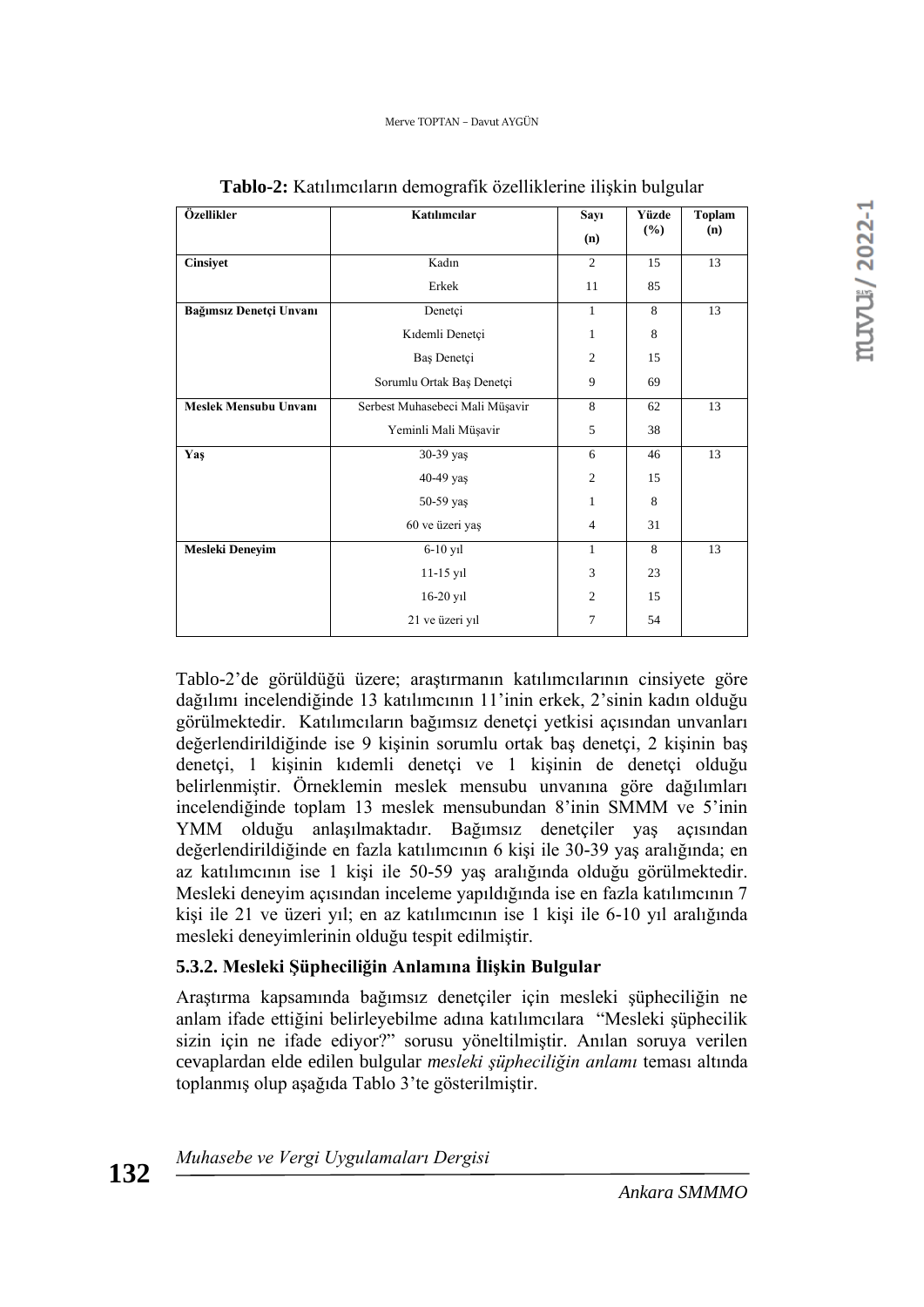| Kodlar                                                                            | Katılımcı      | Yüzde          | <b>Toplam</b> |
|-----------------------------------------------------------------------------------|----------------|----------------|---------------|
|                                                                                   | Görüşü (f)     | (%)            | Görüş (f)     |
| Hata, hile veya suistimal olabilirliğini göz önünde bulundurarak<br>yaklaşmak     | 8              | 19             | 42            |
| Denetimin temel taşlarından biri                                                  | 8              | 19             |               |
| Sorgulayıcı ve eleştirel bir biçimde yaklaşmak                                    | 6              | 14             |               |
| Güven ama kontrol ederek yaklaşmak                                                | 5              | 12             |               |
| Standartların getirmiş olduğu bir görev                                           | 4              | 10             |               |
| Gerçeğe uygun sunumu sağlayan her şey                                             | 3              | 7              |               |
| Teori ve tecrübenin birleşmesiyle oluşan denetimin bir kuralı                     | 3              | 7              |               |
| Erdemlilik/davranış şekli                                                         | $\overline{c}$ | 5              |               |
| Yeterli ve uygun denetim kanıtı toplanana kadar sürdürülmesi<br>gereken bir süreç | 1              | $\overline{2}$ |               |
| Nereye ve nasıl bakılacağını sağlayan bir süzgeç                                  |                |                |               |
| Verilen kararın doğruluğunu hissedebilmek                                         | 1              | $\overline{c}$ |               |
|                                                                                   | 1              | $\overline{2}$ |               |

**Tablo-3:** Mesleki şüpheciliğin anlamı

Tablo-3'te görüldüğü üzere mesleki şüpheciliğin anlamı değerlendirildiğinde karşılaşılan görüşler çoğunlukla hata, hile veya suistimal olabilirliğini göz önünde bulundurarak yaklaşmak (f=8) ve denetimin temel taşlarından biri (f=8) biçiminde belirtilmiştir.

Mesleki şüpheciliğin anlamını hata, hile veya suistimal olabilirliğini göz önünde bulundurarak yaklaşmak olarak ifade eden katılımcılardan K10 görüşünü "*Dolayısıyla biz aslında kendim olarak eğittiğimiz çocuklar olarak da her zaman için dediğim gibi özellikle de işin tarzı, kullanılan tahmin seviyeleri önceden önemli rastlanılan hatalar, müşterinin mevcut durumu, kullandıkları finansal raporlardan beklentiler ışığında her zaman için suistimal riskini göz önünde bulundurması ve şüphecilik için yani her zaman müşteriden gelen bilgilere dair şüpheci bir yaklaşımla yaklaşılması gerektiğini hep bilgilendiriyoruz. Biz suistimalle çok ilişkilendiriyoruz şüpheciliği yani ne kadar şüpheci olursanız gelen verideki olası suistimal vakalarını daha rahat tespit edilmesinde destek olur diye düşünüyoruz.*" biçiminde belirtmiştir. Benzer biçimde K13 görüşünü "*Hata ya da hile riski olabilirliğini belirlemek.*" biçiminde ifade etmiştir.

Mesleki şüpheciliğin anlamını denetimin temel taşlarından biri olarak ifade eden katılımcılardan K11 görüşünü "*Mesleki şüphecilik aslında bağımsız denetimin temel taşlarından bir tanesi*." biçiminde belirtmiştir. Benzer biçimde K12 görüşünü "*Mesleki şüphecilik denetimin temel taşlarından bir tanesi. Çünkü her şey şüpheyle başlar. Her şey şüpheyle başladığı için yani sizin o şüphenin etrafında denetimi şekillendirmeniz gerekmekte. Dolayısıyla bu şüphe olması gerekiyor.*" biçiminde ifade etmiştir.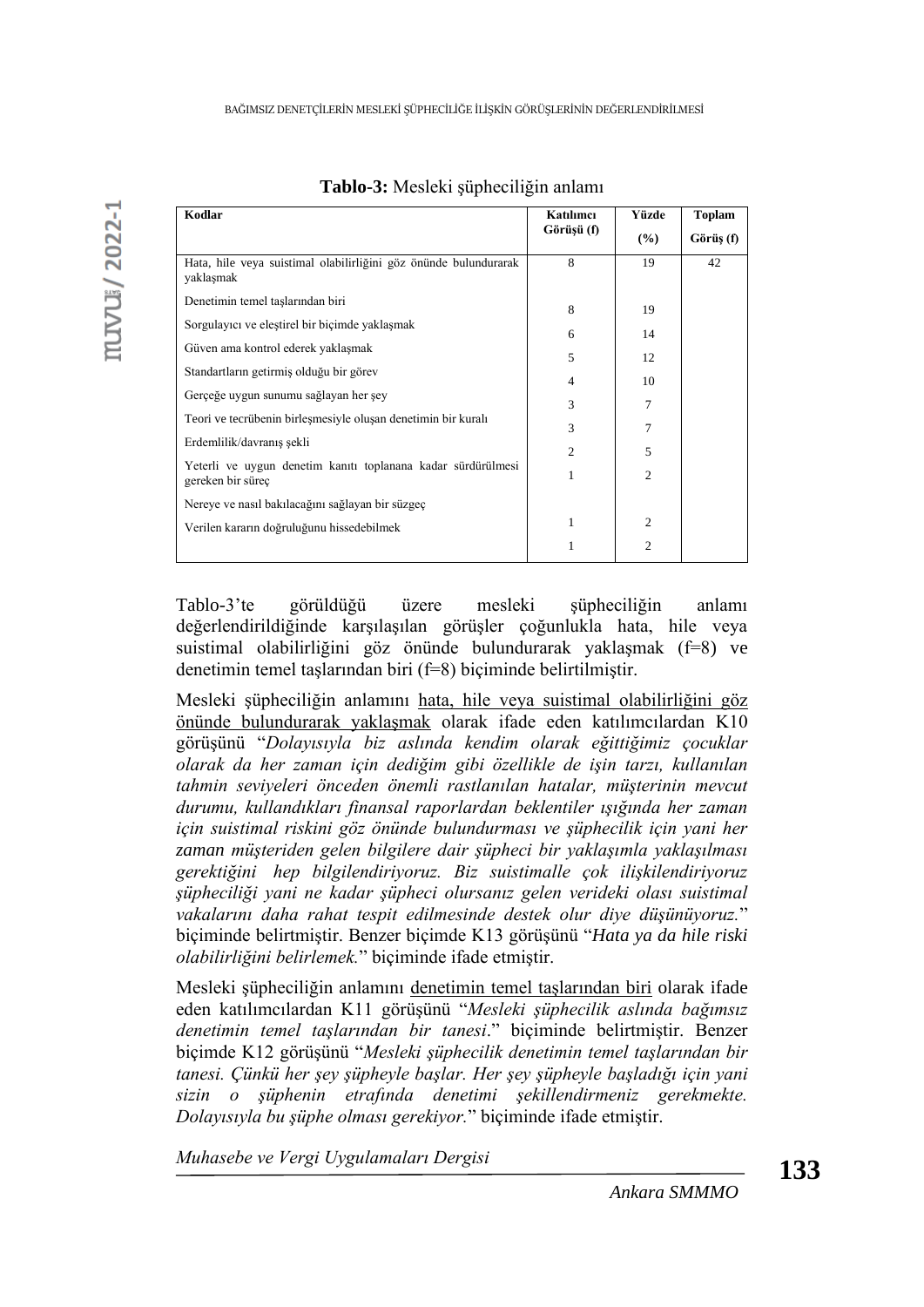#### **5.3.3. Mesleki Şüpheciliğin Önemine İlişkin Bulgular**

Araştırma kapsamında bağımsız denetimde mesleki şüpheciliğin neden önemli olduğunu belirleyebilmek için katılımcılara "Size göre bağımsız denetimde mesleki şüphecilik önemli midir? Neden?" sorusu yöneltilmiştir. Katılımcılarla yapılan görüşmeler sonucunda elde edilen bulgular *mesleki şüpheciliğin önemi* teması altında toplanmış olup aşağıda Tablo-4'te gösterilmiştir.

| Kodlar                                                    | Katılımcı<br>Görüşü (f) | Yüzde<br>(%)   | <b>Toplam</b><br>Görüş (f) |
|-----------------------------------------------------------|-------------------------|----------------|----------------------------|
| Olası hata, hile veya suistimali açığa çıkarabilme        | $\overline{7}$          | 16             | 43                         |
| Yeterli ve uygun denetim kanıtı toplama                   | 7                       | 16             |                            |
| Bilgi kullanıcılarına doğru finansal tablo sunumu sağlama | 6                       | 14             |                            |
| Her şeyi doğru kabul etmeyerek bulgulara ulaşma           | 6                       | 14             |                            |
| Kaliteli bir denetim sağlama                              | 4                       | 9              |                            |
| Makul güvence verme                                       | 4                       | 9              |                            |
| Dürüst resim ilkesini sağlama                             | 4                       | 9              |                            |
| Denetim risklerini belirleme                              | $\mathfrak{D}$          | 5              |                            |
| Sürekliliği sağlama                                       |                         | $\overline{c}$ |                            |
| Yaratıcı muhasebe uygulamalarını inceleme                 |                         | $\overline{2}$ |                            |
| Makinaların dışında işe soyutluk kazandırılması           |                         | $\overline{c}$ |                            |

**Tablo-4:** Mesleki şüpheciliğin önemi

Tablo-4'de görüldüğü üzere mesleki şüpheciliğin önemi değerlendirildiğinde karşılaşılan görüşler çoğunlukla olası hata, hile veya suistimali açığa çıkarabilme (f=7) ve yeterli ve uygun denetim kanıtı toplama (f=7) biçiminde belirtilmiştir.

Mesleki şüpheciliğin önemini olası hata, hile veya suistimali açığa çıkarabilme olarak ifade eden katılımcılardan K1 görüşünü "*Denetim çalışmasının sağlıklı yapılabilmesi için her gruba her hesap grubuna her işleme her vakaya her zaman bir hata ya da hile içerir şüphesi ile yaklaşmak durumundayız. Bunu yapmazsak eğer mevcut hata ya da hileyi ortaya gün yüzüne çıkaramayız*." biçiminde belirtmiştir. Benzer biçimde K8 görüşünü "*Şimdi sizin denetimden geçiyor olmanız bazı insanların hileye teşebbüsünü bile ortadan kaldırır. Yani bir denetlenen şirkette hile ihtimalini düşünün bir de denetlenmeyen bir şirkette hile ihtimalini düşünün. Mesleki şüphecilik ile yaklaşıp sorgulamalar yapmamız veya mesleki şüphecilik riski olabilitesi olayı ile olaylara yaklaşmamız birçok aslında hileyi birçok yanlışı da ortadan kaldırıyor.*" biçiminde ifade etmiştir.

*Muhasebe ve Vergi Uygulamaları Dergisi*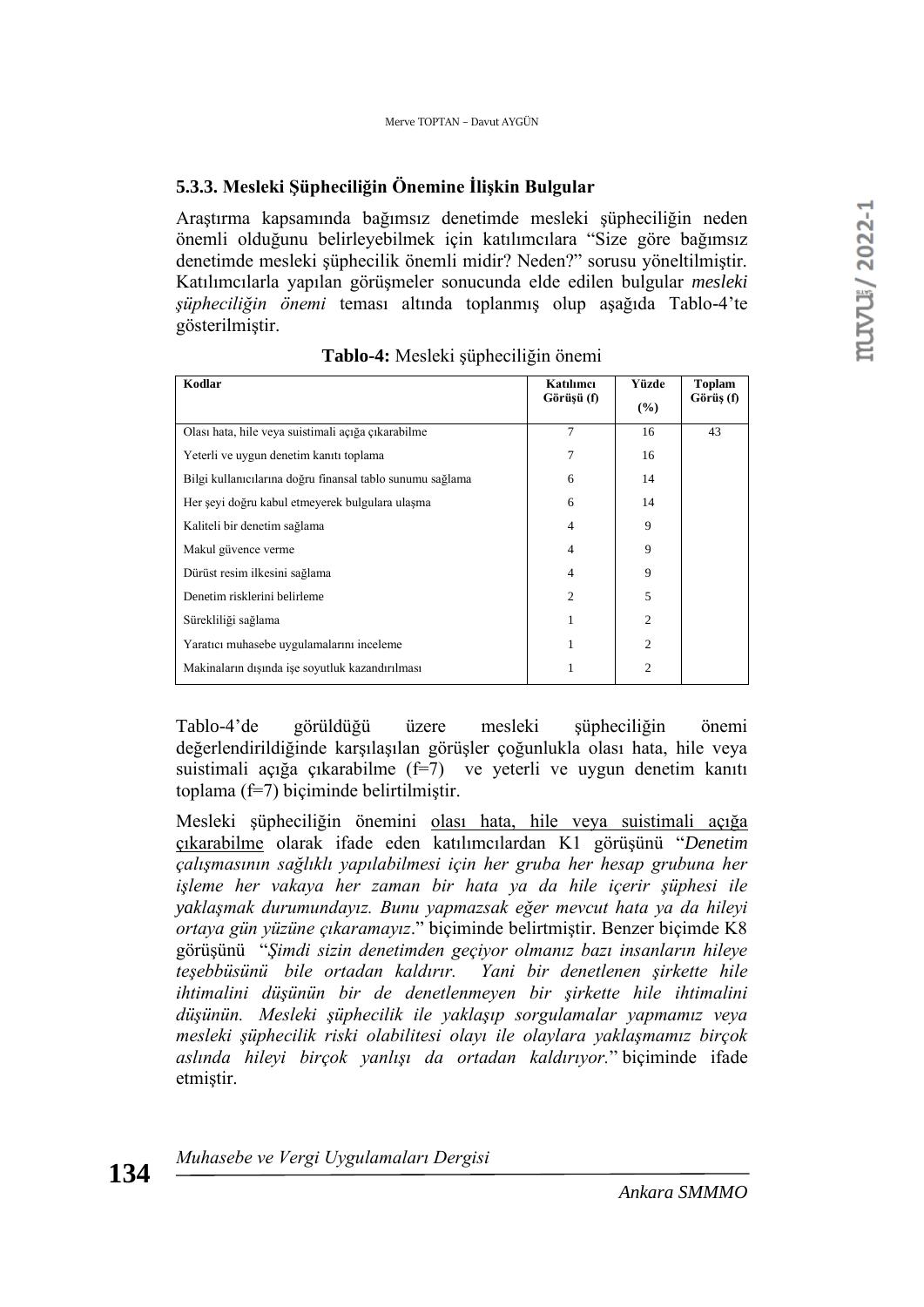Mesleki şüpheciliğin önemini yeterli ve uygun denetim kanıtı toplama olarak ifade eden katılımcılardan K4 görüşünü "*Yeterli ve uygun denetim kanıtı toplamak bağımsız denetimin olmazsa olmazıdır, alfabesidir. Mesleki şüphecilik ile ancak bu kanıtları toplamak durumundadır. İşte bilançonun önümüze sunulan veya mali tabloların içinde yer alan değerlerin gerçekte var olup olmadıklarını test etmek üzere yeterli ve uygun denetim kanıtını hangi seviyeye kadar toplayacağımızı mesleki şüphecilik bakış açınız verir.*" biçiminde belirtmiştir. Benzer biçimde K7 görüşünü "*Yani aslında denetim nedir aslında denetim dinlemekten audit audience dinlemek muhakkak dinlemeniz lazım. Ama dinlerken dinlemekten kasıt sadece yani dinlemek değil müşteriyi dinleyeceksiniz. Kanıt toplayacaksınız. Yani bir şeyler alacaksınız sözlü yazılı neyse ama bunları muhakkak bir işte filtreden geçirmeniz lazım. Tutarlı mı mantıklı mı denetim yapısına uygun mu bir dediği bir dediğine tutuyor mu bir departmanın söylediği öbür departmanın dediği birbirleriyle mantıklı mı? Mesela bir nevi mesleki şey oluyor bizde alışkanlık. Artık insanları normal günlük hayatta dinlerken de üç cümle önce başka bir şey söylemiş falan oluyor.*" biçiminde ifade etmiştir.

## **5.3.4. Bağımsız Denetimde Mesleki Şüphecilik Tutumuyla Odaklanılan Alanlara İlişkin Bulgular**

Araştırma kapsamında bağımsız denetimde mesleki şüphecilik tutumuyla odaklanılan alanları belirleyebilmek için katılımcılara "bağımsız denetim görevinizi yerine getirirken mesleki şüphecilik tutumunuzu kullanarak en çok hangi alanlara odaklanmaktasınız?" sorusu yöneltilmiştir. Katılımcılarla yapılan görüşmeler sonucunda elde edilen bulgular *bağımsız denetimde mesleki şüphecilik tutumuyla odaklanılan alanlar* teması altında toplanmış olup aşağıda Tablo 5'te gösterilmiştir.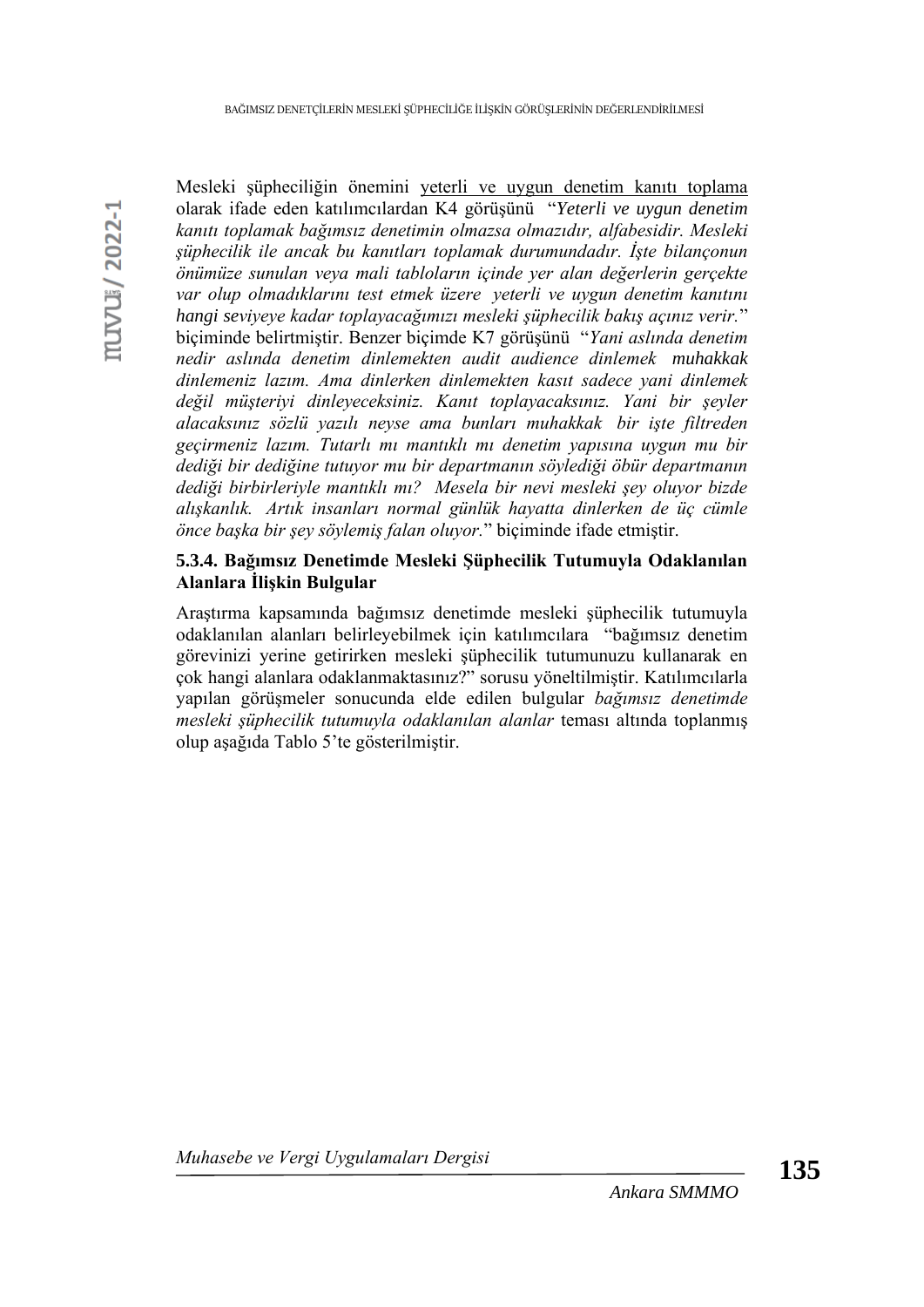| <b>Alt Temalar</b>                                          | Kodlar                                                                         | Katılımcı<br>Görüşü (f) | Yüzde<br>(%)   | <b>Toplam</b><br>Görüş (f) |
|-------------------------------------------------------------|--------------------------------------------------------------------------------|-------------------------|----------------|----------------------------|
| Hesap planı açısından                                       | Gelir tablosu/maliyet hesapları                                                | 10                      | 23             | 44                         |
|                                                             | Stoklar                                                                        | 7                       | 16             |                            |
|                                                             | Ticari alacaklar                                                               | 6                       | 14             |                            |
|                                                             | Maddi/ maddi olmayan duran varlıklar                                           | 5                       | 11             |                            |
|                                                             | İlişkili taraf işlemlerine ilişkin hesaplar                                    | 4                       | 9              |                            |
|                                                             | Ticari borçlar                                                                 | 3                       | $\tau$         |                            |
|                                                             | Hazır değerler                                                                 | 3                       | 7              |                            |
|                                                             | Özkaynaklar                                                                    | 2                       | 5              |                            |
|                                                             | Diğer alacaklar ve borçlar                                                     | $\overline{2}$          | 5              |                            |
|                                                             | Menkul kıymetler                                                               | 1                       | 2              |                            |
|                                                             | Mali borçlar                                                                   | $\mathbf{1}$            | $\overline{2}$ |                            |
| <b>Finansal</b> tablolar                                    | Temel mali tablolar                                                            | $\tau$                  | 39             | 18                         |
| açısından                                                   | Tüm tablolar/ mali tablolara ilişkin<br>genelleme yapmamak lazım               | 6                       | 33             |                            |
|                                                             | Ek mali tablolar                                                               | 3                       | 17             |                            |
|                                                             | Mali tabloların kullanıcılarına bağlı<br>olarak işletmeden işletmeye değişmesi | $\overline{c}$          | 11             |                            |
| Denetim türü açısından                                      | Tüm denetim türleri                                                            | 10                      | 63             | 16                         |
|                                                             | Finansal tablolar denetimi                                                     | 5                       | 31             |                            |
|                                                             | Denetim<br>alanına/<br>konuya<br>özgü<br>şüphecilik                            | 1                       | 6              |                            |
| Denetim süreci açısından                                    | Tüm süreç                                                                      | 9                       | 41             | 22                         |
|                                                             | Müşteri kabulü                                                                 | 7                       | 32             |                            |
|                                                             | Denetim planlaması                                                             | 6                       | 27             |                            |
| Sektör türü açısından                                       | Insaat                                                                         | 8                       | 38             | 21                         |
|                                                             | Tekstil                                                                        | 5                       | 24             |                            |
|                                                             | Aracı kurum şirketleri/ finansal/ türev<br>piyasalar/hedging                   | 3                       | 14             |                            |
|                                                             | Demir-çelik ve maden                                                           | $\sqrt{2}$              | 10             |                            |
|                                                             | Sağlık hizmetleri/hastaneler                                                   | 1                       | 5              |                            |
|                                                             | PPP (yap-işlet-devret)                                                         | $\mathbf{1}$            | 5              |                            |
|                                                             | Lojistik                                                                       | $\mathbf{1}$            | 5              |                            |
| Halka açıklık ve bağlı                                      | Halka açık şirketler                                                           | $\overline{4}$          | 50             | 8                          |
| oldukları düzenleyici<br>kurumlar/düzenlemeler<br>acısından | SPK, TTK,<br><b>BDDK</b><br>vb.<br>kurumlar/<br>düzenlemeleri                  | $\overline{4}$          | 50             |                            |

# **Tablo-5:** Bağımsız denetimde mesleki şüphecilik tutumuyla odaklanılan alanlar

*Muhasebe ve Vergi Uygulamaları Dergisi*

*Ankara SMMMO*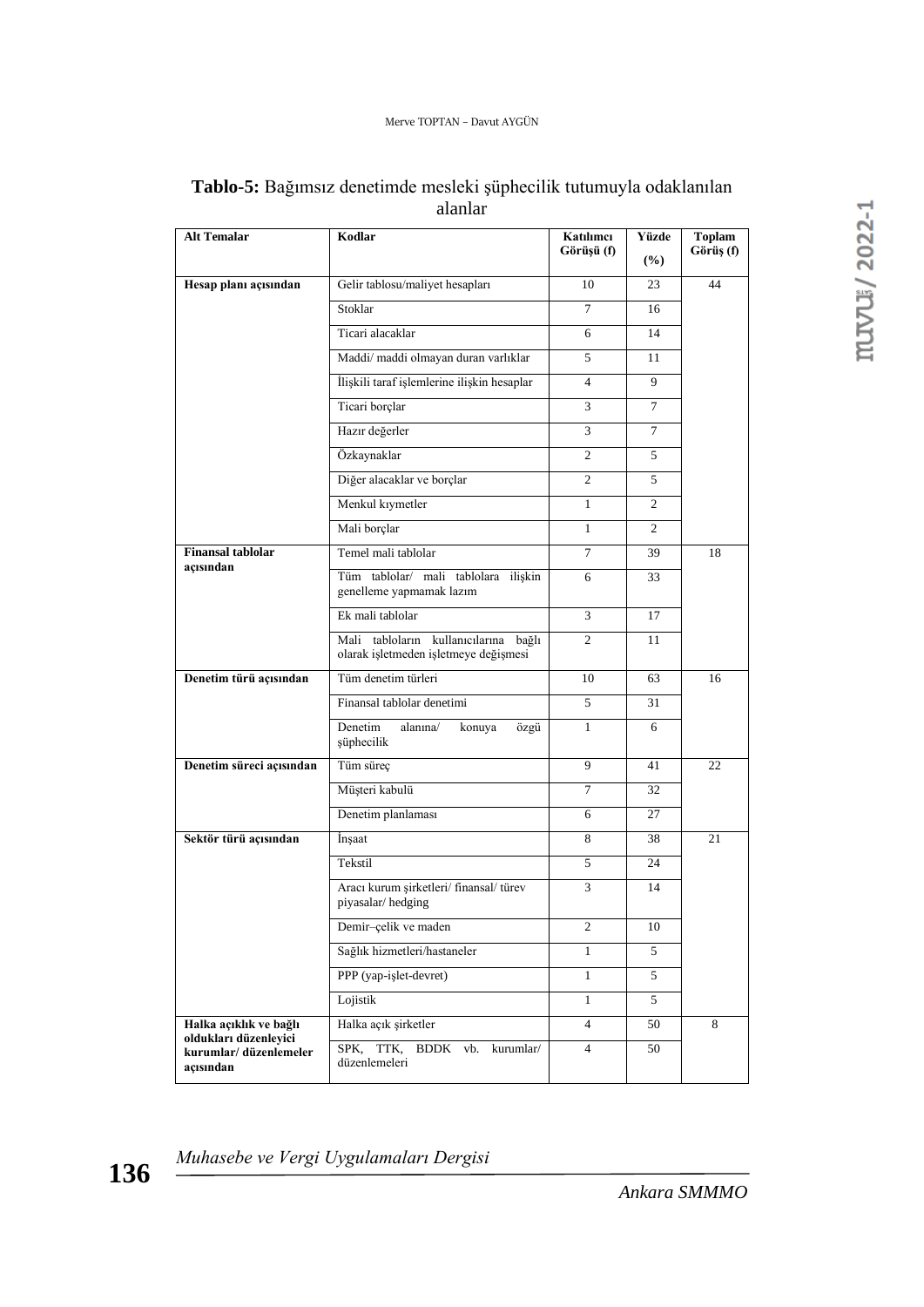Tablo-5'te görüldüğü üzere bağımsız denetimde mesleki şüphecilik tutumuyla odaklanılan alanlar; hesap planı, finansal tablolar, denetim türü, denetim süreci, sektör türü ile halka açıklık ve bağlı oldukları düzenleyici kurumlar/ düzenlemeler açısından olmak üzere altı alt temada sınıflandırılmıştır. Buna göre:

Bağımsız denetimde mesleki şüphecilik tutumuyla odaklanılan alanlar, hesap planı açısından değerlendirildiğinde karşılaşılan görüşler çoğunlukla gelir tablosu/ maliyet hesapları (f=10) biçiminde belirtilmiştir. Mesleki şüphecilik tutumuyla hesap planı açısından odaklanılan alanları gelir tablosu/maliyet hesapları olarak ifade eden katılımcılardan K1 görüşünü "*Herhangi bir şirketi de denetlemeye başladığınızda şirket için bizim için en önemli riski barındıracak nokta hasılat kalemleri*." biçiminde belirtmiştir. Benzer biçimde K10 görüşünü "*Bir hasılatın kaydedilmesine ilişkin alanlarda bir suistimal kaynaklı sıkıntı olabilir.* " biçiminde ifade etmiştir.

Bağımsız denetimde mesleki şüphecilik tutumuyla odaklanılan alanlar, finansal tablolar açısından değerlendirildiğinde karşılaşılan görüşler çoğunlukla temel mali tablolar (f=7) biçiminde belirtilmiştir. Mesleki şüphecilik tutumuyla finansal tablolar açısından odaklanılan alanları temel mali tablolar olarak ifade eden katılımcılardan K4 görüşünü "*Kuşkusuz bilançodur, diğer mali tablolar bilançonun türevidir. Yani gelir tablosu orada yer alır. Nakit akım tablosunun sonuçları oradadır. Özkaynak tablosunun sonuçları oradadır. Bilançodur. Bilançonun aktif ve pasifi varlıklar ve yükümlülükler her birinin teker teker kanıtını toplamak üzere şüphecilik kavramı tek tek her kalemde uygulamak durumundayız.*" olarak belirtmiştir. Benzer biçimde K6 görüşünü "*Bilanço şirket durumunu gösteriyor. Yani o yıl ki kârını göstermiyor. O yıl ki kârını gösteriyor ama ayrıntısını göstermiyor kârın nereden geldiğini falan göstermiyor. Ama sonuçta bilanço şirketin durumunu gösteriyor. O yıl çok kârlı olabiliriz zararlı olabilir ama bilançoda özkaynağı iyidir kötüdür insanlarda ona göre yatırım yapıyor. Şirkete ona göre bakıyor. Alacaklara bankalara ona göre bakıyor. Dolayısıyla gelir tablosu yıllık olduğu için bence bilanço daha önemli.*" biçiminde ifade etmiştir.

# **5.3.5. Mesleki Şüpheciliği Etkileyen Unsurlara İlişkin Bulgular**

Araştırma kapsamında mesleki şüpheciliği etkileyen faktörleri belirleyebilmek için katılımcılara "mesleki şüpheciliğinizi etkileyen faktörler hakkında neler söyleyebilirsiniz?" sorusu yöneltilmiştir. Katılımcılarla yapılan görüşmeler sonucunda elde edilen bulgular *mesleki şüpheciliği etkileyen unsurlar* teması altında toplanmış olup aşağıda Tablo-6'da gösterilmiştir.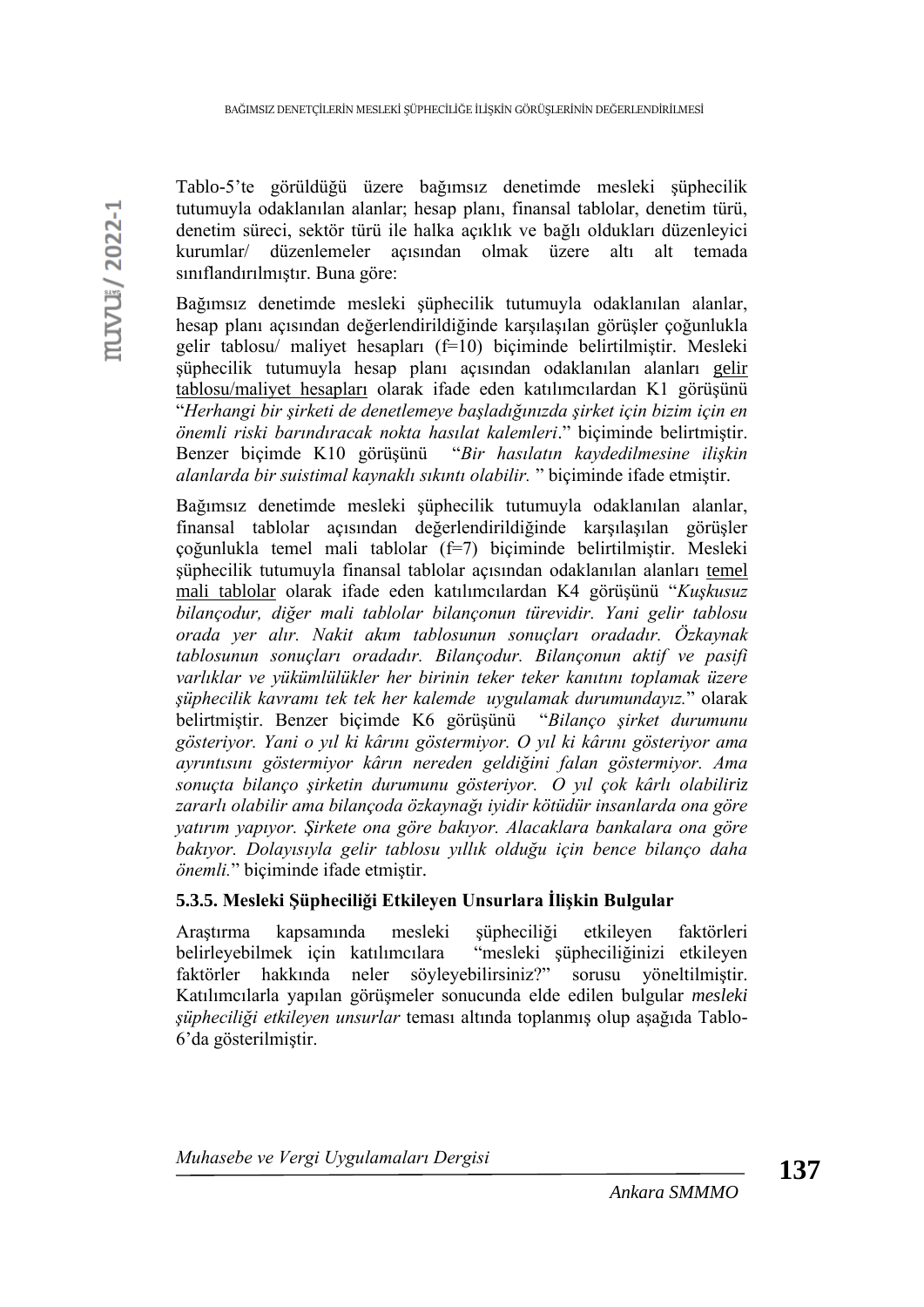| <b>Alt Temalar</b>              | Kodlar                                                                 | Katılımcı      | Yüzde         | <b>Toplam</b> |
|---------------------------------|------------------------------------------------------------------------|----------------|---------------|---------------|
|                                 |                                                                        | Görüsü (f)     | $\frac{9}{6}$ | Görüş (f)     |
| <b>Cevresel</b><br>faktörlerden | Teknolojik faktörler                                                   | 9              | 38            | 24            |
| kaynaklı                        | Kültürel faktörler                                                     | $\tau$         | 29            |               |
| unsurlar                        | Yasal faktörler                                                        | $\overline{4}$ | 17            |               |
|                                 | Ekonomik faktörler                                                     | $\overline{4}$ | 17            |               |
| <b>Denetlenen</b><br>sirketten  | Zaman kısıtı                                                           | 12             | 33            | 36            |
| kaynaklı                        | İç kontrol sisteminin olup olmaması ve etkinliği                       | 8              | 22            |               |
| unsurlar                        | Denetlenen şirketin denetime karşı tutumu/tavrı/ bakış<br>açısı        | 5              | 14            |               |
|                                 | Kurumsallaşma düzeyi                                                   | 5              | 14            |               |
|                                 | Risk seviyesi yüksekliği                                               | 3              | 8             |               |
|                                 | Yönetimin dürüstlüğü konusunda tereddütler                             | $\overline{c}$ | 6             |               |
|                                 | Denetlenen şirketin ilk yıl denetimi                                   | 1              | 3             |               |
| Bağımsız                        | Denetçinin tecrübesi/ Denetçinin sektör tecrübesi                      | 13             | 33            | 40            |
| denetçi/<br>bağımsız            | Denetçinin mesleki bilgisi/ sektör bilgisi                             | 9              | 23            |               |
| denetim<br>sirketinden          | Denetçinin denetlenen şirketteki ilk yıl denetimi                      | $\overline{4}$ | 10            |               |
| kaynaklı<br>unsurlar            | Aynı müşterinin birden fazla yıl denetlenmesiyle<br>sirketin tanınması | $\overline{4}$ | 10            |               |
|                                 | Bağımsız denetçinin kişisel özellikleri                                | $\overline{4}$ | 10            |               |
|                                 | Sosyal sorumluluk bilincinin olması                                    | 3              | 8             |               |
|                                 | Denetim sektöründeki regülatör baskısı                                 | $\overline{2}$ | 5             |               |
|                                 | Denetim şirketinin kalite anlayışı ve muhafazakârlık<br>düzeyi         | 1              | 3             |               |

**Tablo-6:** Mesleki şüpheciliği etkileyen unsurlar

Tablo-6'da görüldüğü üzere mesleki şüpheciliği etkileyen unsurlar; çevresel faktörlerden, denetlenen şirketten, bağımsız denetçi/ bağımsız denetim şirketinden kaynaklı unsurlar olmak üzere üç alt temada sınıflandırılmıştır. Buna göre:

Mesleki şüpheciliği etkileyen çevresel faktörlerden kaynaklı unsurlar değerlendirildiğinde karşılaşılan görüşler çoğunlukla teknolojik faktörler (f=9) biçiminde belirtilmiştir. Mesleki şüpheciliği etkileyen çevresel faktörlerden kaynaklı unsurları teknolojik faktörler olarak ifade eden katılımcılardan K6 görüşünü "*Mesela eğer IT sistemi IT sistemini kullanıyorsa etkin olarak ve bütün finansal raporları oradan çıkıyorsa siz IT sistemini denetliyorsunuz şüpheciliğinizi kullanıp test etmiş oluyorsunuz. Ama IT sistemini kullanmıyorsa riski yüksek demektir. O zaman hata, hile değil sadece hata konusunda da riskiniz yüksek her şeye daha çok bakmamız lazım. Yani bilgi işlem sistemini kontrol kolay. Ama işi aslında her defasında aynı işlemi nasıl kaydettiğini kontrol etmek daha zor.*" olarak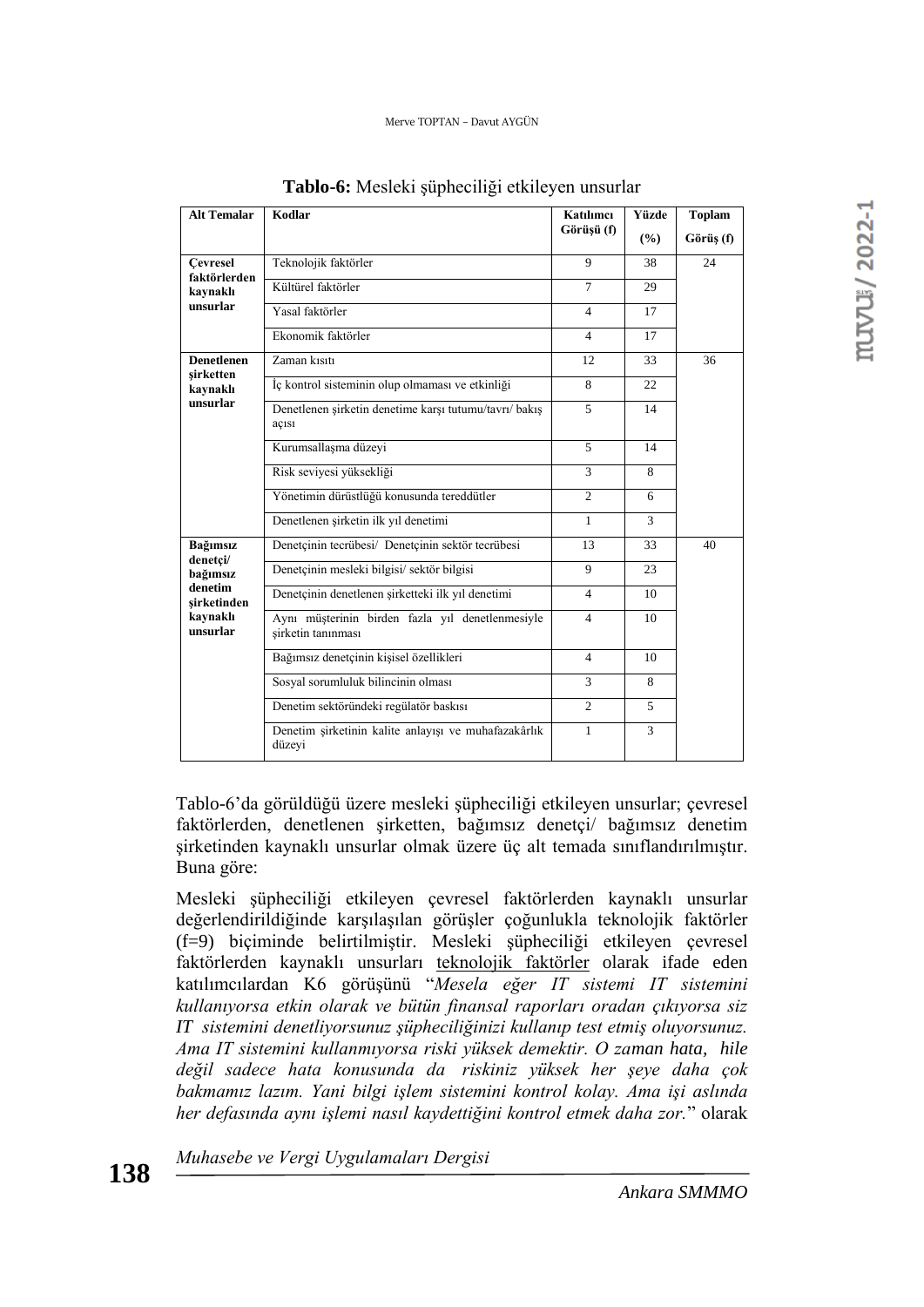muvu / 2022-1

belirtmiştir. Benzer biçimde K11 görüşünü "*Bilgi sistemleri bu genelde bilgi sistemleri güvenilir değilse o zaman bir sisteminde bir açık olup olmadığı konusunda biraz şüpheye kapılabiliyoruz. Ve denetimlerimiz o zaman sisteme dayalı değil de biraz daha detaylı çalışıyoruz. Çünkü sistemine güvenmediğimiz bir şirketin sisteminden alınan raporlara bu sefer güvenemiyorsunuz. Dolayısıyla bilgi sistemleri güvencesi almak çok önemli. Biz bilgi sistemleri uzmanlarını da kullanıyoruz denetimde eğer varsa bir eksiklik ona göre denetim planlıyoruz.*" biçiminde ifade etmiştir.

Mesleki şüpheciliği etkileyen denetlenen şirketten kaynaklı unsurlar değerlendirildiğinde karşılaşılan görüşler çoğunlukla zaman kısıtı (f=12) biçiminde belirtilmiştir. Mesleki şüpheciliği etkileyen denetlenen şirketten kaynaklı unsurları zaman kısıtı olarak ifade eden katılımcılardan K8 görüşünü "*Zamanın fazla olması aslında denetim kapsamınızı da olumlu etkiler. Şimdi o yüzden biz ön denetim yapıyoruz. Yani zaman dar olduğu için ne yapıyoruz ilk 8 ayı ayrı bakıyoruz atıyorum sonra 31 Aralığa kadar bakıyoruz ama 8 ayı tekrardan bakıyoruz ama ilk o ilk gittiğimiz zamanı normalde yılsonuna koysanız bir daralma söz konusu olabileceği için biz ne yapıyoruz. Onu yaymaya çalışıyoruz. Riski de yayıyoruz. Hem bizim boş zamanımız oluyor 11 12. aylar bir kısmında eğitim alıyoruz bir kısmında ön denetim yapıyoruz. Dolayısıyla o şeyi ortadan kaldırmaya çalışıyoruz diyelim. Zaman baskısı ortadan böyle kaldırılıyor. Dediğim gibi kalitesizlik, zaman daralması için söylüyorum dolayısıyla mesleki şüpheciliğinizi etkiliyor. Yani ben işimi mi bitireyim şüphe mi edeyim ikisi arasında kalıyorsunuz. Zaman sizin şüpheciliğinizin sonuna kadar vardıramama, bir kısıt haline geliyor.* " olarak belirtmiştir. Benzer biçimde K10 görüşünü "*Zaman kısıtı her şeyin önünde bir şey engel. Zaman kısıtı olması aslında yapılan testleri ya da testlerin sonuçlanması sürecini daha hızlı tamamlaması sonucunu getiriyor. Daha hızlı yapılması için de bazı şeyler daha ikincil plana atılmış olabilir. O yüzden aslında planlaması çok kritik işin. Şimdi olabildiğince planlamaları ne kadar erken yaparsa bazı öngörülemeyen faktörleri de göz önünde bulundurmuş oluruz. O faktörleri ne kadar önden belirlerse aslında ona göre plan yapıp ona göre insanları işe atayıp böylelikle de hani o kısıtı ne diyeyim o kısıtı daha iyi yönetebiliriz. O yüzden de olabildiğince planlamalarımızı öne çekmeye çalışıyoruz ki önden bazı faktörleri öngörelim. Ona göre hareket alanımız olabilsin. Son ana kalan her zaman bir şey çıkıyor ama biz önden yapabileceğimiz işleri önden yapalım son ana biraz zamanımız kalsın uğraşıyoruz. Ona göre de zaman planlamasını ona göre yapmaya çalışıyoruz. Yani daha riskli işleri daha uzun zamanlar planlıyoruz.*" biçiminde ifade etmiştir.

# **5.3.6. Bağımsız Denetimde Mesleki Şüphecilik Özelliklerine İlişkin Bulgular**

Araştırma kapsamında mesleki şüpheciliğin özelliklerini belirleyebilmek için katılımcılara "bir bağımsız denetçi olarak sizin mesleki şüphecilik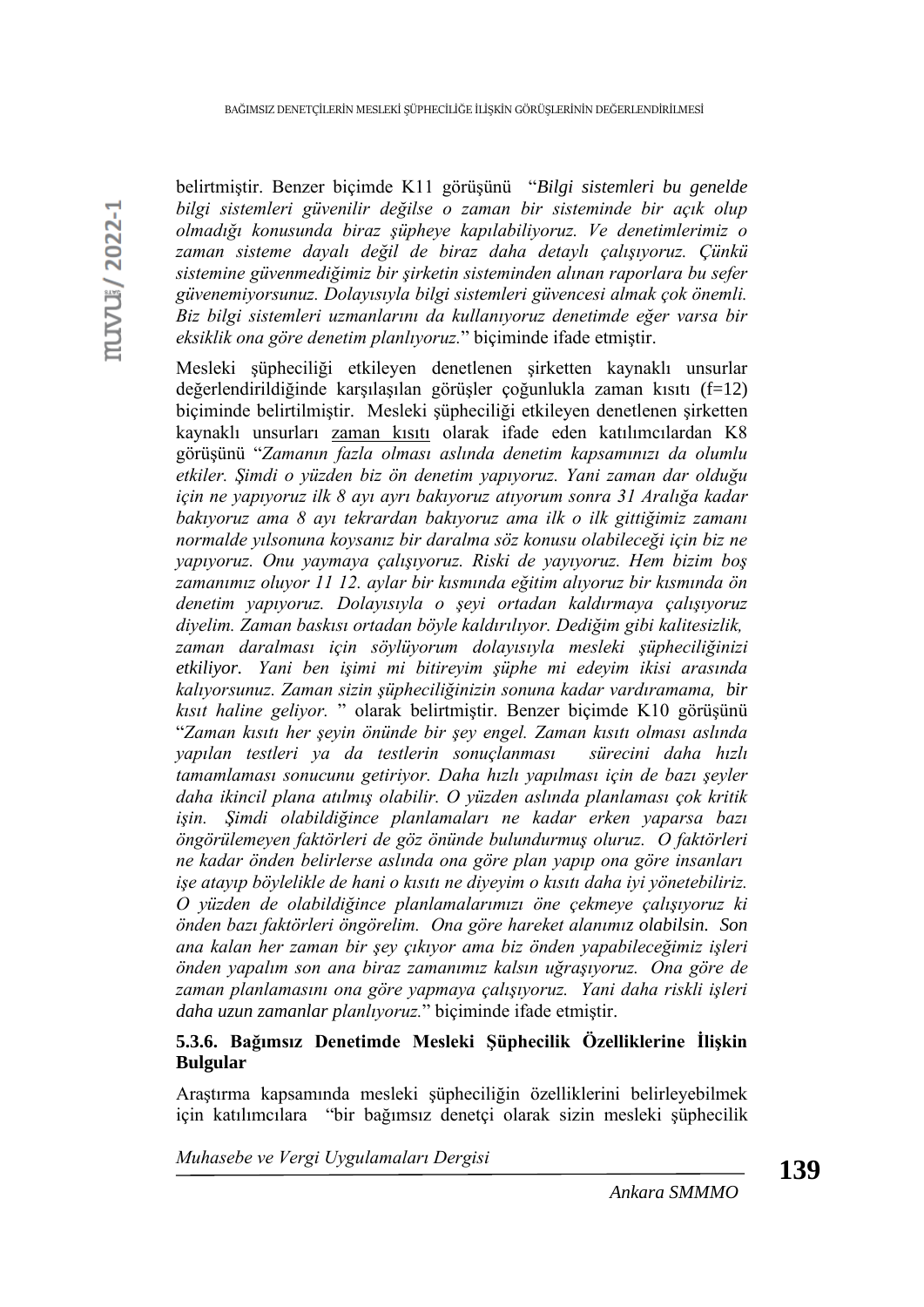özellikleriniz nelerdir?" sorusu yöneltilmiştir. Katılımcılarla yapılan görüşmeler sonucunda elde edilen bulgular *bağımsız denetimde mesleki şüphecilik özellikleri* teması altında toplanmış olup aşağıda Tablo-7'de gösterilmiştir.

| <b>Alt Temalar</b>                                   | Kodlar                              | Katılımcı      | Yüzde  | <b>Toplam</b>  |
|------------------------------------------------------|-------------------------------------|----------------|--------|----------------|
|                                                      |                                     | Görüşü (f)     | $($ %) | Görüş (f)      |
| Denetimin ilkelerine ve<br>kurallara<br>etik<br>göre | Mesleki özen ve titizlik            | 6              | 33     | 18             |
| özellikler                                           | Dürüstlük                           | $\overline{4}$ | 22     |                |
|                                                      | Tarafsızlık/objektiflik             | $\overline{4}$ | 22     |                |
|                                                      | Mesleki Muhakeme                    | $\overline{c}$ | 11     |                |
|                                                      | Mesleki etik                        | 2              | 11     |                |
| Mesleki<br>şüphecilik<br>ölçeğine göre özellikler    | Kararı erteleme-ikna olmayan        | 13             | 20     | 66             |
|                                                      | Bilgiyi arama-merak                 | 12             | 18     |                |
|                                                      | Bağımsızlık                         | 11             | 17     |                |
|                                                      | Bireylerarası anlayış-insan sarrafı | 11             | 17     |                |
|                                                      | Özgüven                             | 10             | 15     |                |
|                                                      | Sorgulayıcı akıl- dikkatli          | 9              | 14     |                |
| Diğer özelliklere göre                               | Makul-mütevazı                      | $\overline{c}$ | 50     | $\overline{4}$ |
|                                                      | Sosyal sorumluluk bilinci           | 2              | 50     |                |

**Tablo-7:** Bağımsız denetimde mesleki şüphecilik özellikleri

Tablo-7'de görüldüğü üzere bağımsız denetimde mesleki şüphecilik özellikleri; denetimin ilkelerine ve etik kurallara göre özellikler, mesleki şüphecilik ölçeğine göre özellikler ve diğer özellikler göre olmak üzere üç alt temada sınıflandırılmıştır. Buna göre:

Bağımsız denetimde mesleki şüphecilik özellikleri, denetimin ilkeleri ve etik kurallar açısından değerlendirildiğinde karşılaşılan görüşler çoğunlukla mesleki özen ve titizlik (f=6) biçiminde belirtilmiştir. Bağımsız denetimde mesleki şüphecilik özelliklerini denetimin ilkeleri ve etik kurallara göre mesleki özen ve titizlik olarak ifade eden katılımcılardan K2 görüşünü "*Birazda işine titiz olman lazım. Titizlik göstermen lazım. Bilgini ortaya koyman lazım. Bunlar hep etkili.*" olarak belirtmiştir. Benzer biçimde K7 görüşünü "*Dolayısıyla ne derler ona mesleki özen dimi özen de önemli. Özen, titizlik falan.*" biçiminde ifade etmiştir.

Bağımsız denetimde mesleki şüphecilik özellikleri, mesleki şüphecilik ölçeği açısından değerlendirildiğinde karşılaşılan görüşler tüm katılımcılar tarafından kararı erteleme-ikna olmayan (f=13) biçiminde belirtilmiştir. Bağımsız denetimde mesleki şüphecilik özelliklerini mesleki şüphecilik ölçeğine göre kararı erteleme-ikna olmayan olarak ifade eden katılımcılardan K1 görüşünü "*Her söylenene gözü kapalı inanmamak,* 

*Muhasebe ve Vergi Uygulamaları Dergisi*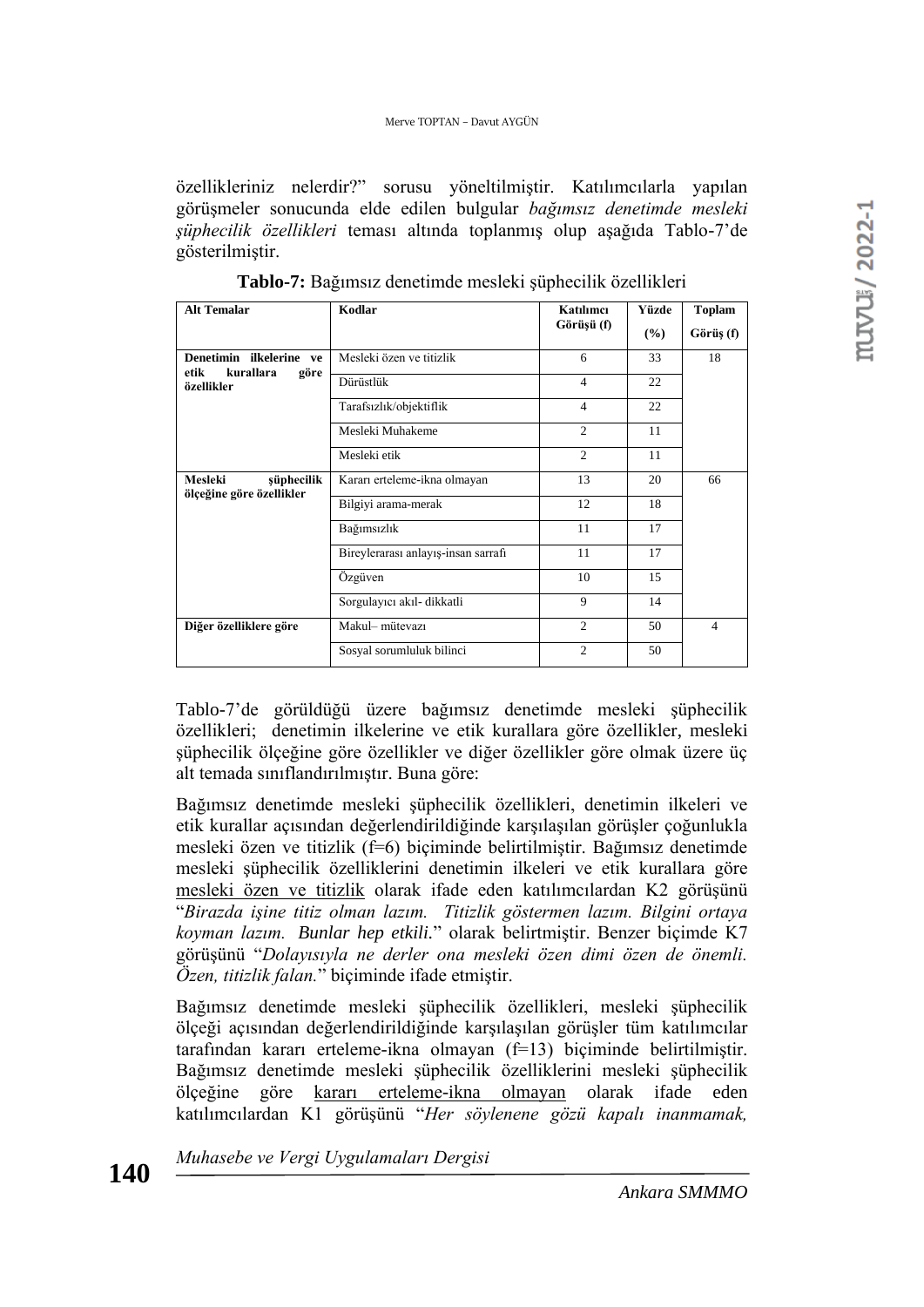*bunlar çok önemli noktalar. Karar vermemek lazım çok süratli karar vermek gibi bir tavrımız yok bizim olmamalı.*" olarak belirtmiştir. Benzer biçimde K10 görüşünü "*Genel olarak şirket içinde desteklenen şeyde o yani yarın son artık bu olduğu kadar gibi değil yani. Doğru kararı verene kadar yeterli denetim kanıtını elde edene kadar işlerin sonlandırılmaması. Bazı doğal deadline olan işler var halka açık şirketlerin belli deadlineları var. Onlar tabi biraz daha sıkışık onlar için de erken işe başlamak hani bizimi şirkette bazı uygulamalar var. Hani bu tip işte özellikle halka açık şirketlerdeki planlama aktivitelerini öne çekilmesini sağlayan mekanizmalar çünkü hani ne kadar erken halka açık olduğu zaman bazı deadlineları olduğu için ötelemek biraz daha problemli bir konu. O yüzden onu deadline ötelemektense işi erken başlayıp o karar almayı destekleyecek dokümanların toplanmasını sağlayabilecek zaman bırakmak.*" biçiminde ifade etmiştir.

# **5.3.7. Bağımsız Denetim Sürecinde Mesleki Şüpheciliğin Uygulanmasına İlişkin Bulgular**

Araştırma kapsamında bağımsız denetimde mesleki şüpheciliğin uygulanmasını belirleyebilmek için katılımcılara "bağımsız denetim sürecinde mesleki şüpheciliğinizi uygulamaya nasıl aktarıyorsunuz?" sorusu yöneltilmiştir. Katılımcılarla yapılan görüşmeler sonucunda elde edilen bulgular *bağımsız denetim sürecinde mesleki şüpheciliğin uygulanması* teması altında toplanmış olup aşağıda Tablo 8'de gösterilmiştir.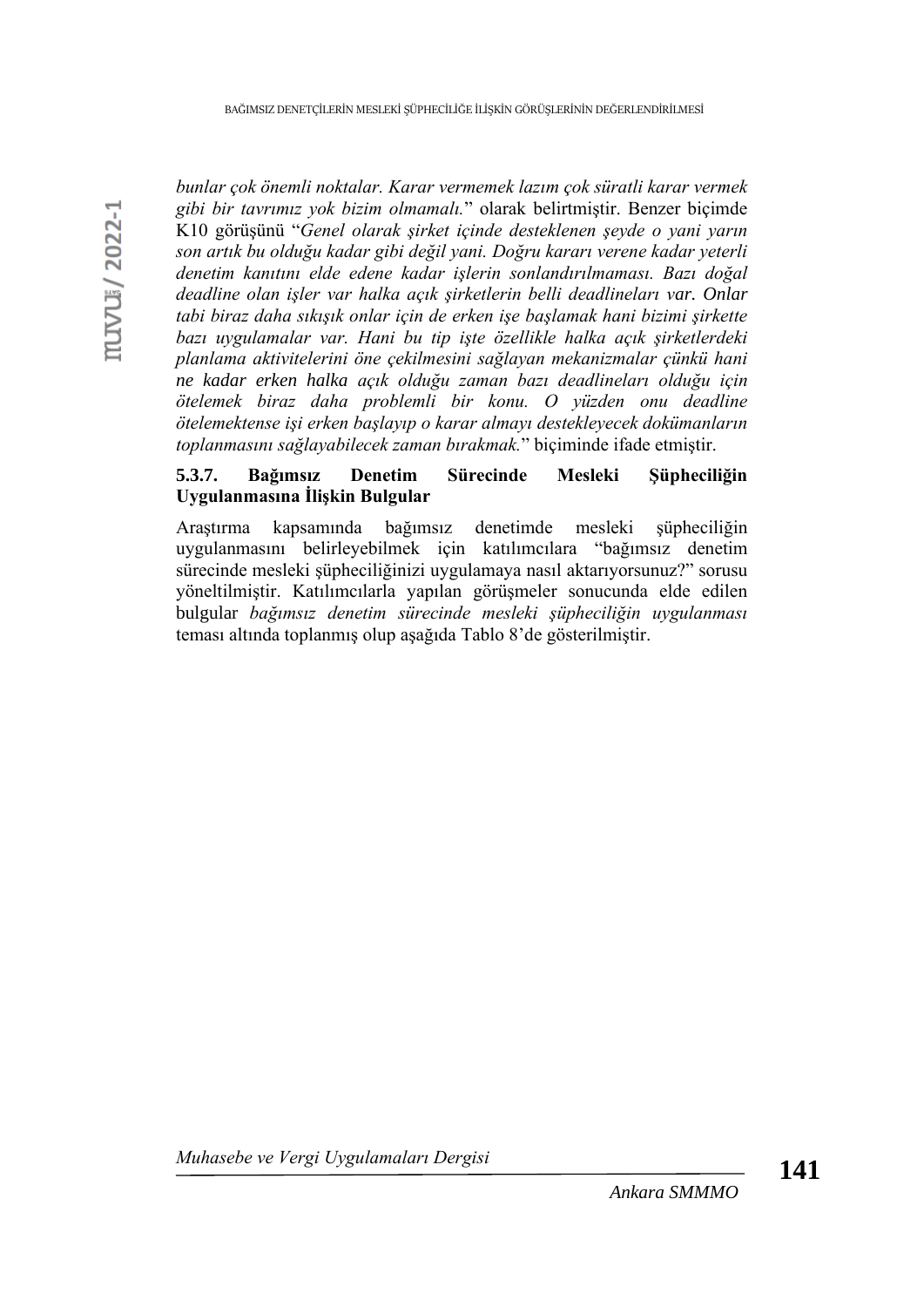| <b>Alt Temalar</b>         | Kodlar                                                                                                                         | Katılımcı<br>Görüşü (f)  | Yüzde<br>(%) | <b>Toplam</b><br>Görüş (f) |
|----------------------------|--------------------------------------------------------------------------------------------------------------------------------|--------------------------|--------------|----------------------------|
| Müşteri                    | Müşteri kabulünde seçici davranma                                                                                              | 10                       | 71           | 14                         |
| Secimi ve<br>İşin Alınması | Müşteri kabul rehberi                                                                                                          | 4                        | 29           |                            |
| Denetim                    | Önemlilik düzeyinin belirlenmesi                                                                                               | 10                       | 45           | 22                         |
| Planlaması                 | Denetim risklerini saptama                                                                                                     | $\overline{7}$           | 32           |                            |
|                            | Denetlenecek şirkete ilişkin bilgilerin toplanması                                                                             | $\overline{2}$           | 9            |                            |
|                            | Denetlenen şirketle etkin iletişimde bulunmak                                                                                  | $\overline{c}$           | 9            |                            |
|                            | Riskli işlerde deneyimlilerin görevlendirilmesi                                                                                | 1                        | 5            |                            |
| Denetim                    | Yeterli ve uygun kanıt toplama                                                                                                 | 5                        | 25           | 20                         |
| Programının<br>Yürütülmesi | Denetim<br>çeşitlendirilmesi<br>tekniğinin<br>ve<br>şüphelenilen noktada farklı denetim kanıtı toplama<br>tekniklerine yönelme | $\overline{\mathcal{L}}$ | 20           |                            |
|                            | Üçüncü taraflardan elde edilen kanıtlara güvenmek                                                                              | $\overline{4}$           | 20           |                            |
|                            | Uzmana danışma                                                                                                                 | $\overline{4}$           | 20           |                            |
|                            | Denetim ekibinde birinin yaptığı işi diğer ekip<br>elemanının yeniden gözden geçirmesi                                         | 1                        | 5            |                            |
|                            | Denetim esnasında çalışma kâğıtlarını doldurma                                                                                 | 1                        | 5            |                            |
|                            | Riskli hesaplara odaklanma                                                                                                     | $\mathbf{1}$             | 5.           |                            |
| Kanıt<br>Toplama           | Doğrulama/teyit/mutabakat                                                                                                      | 10                       | 26           | 38                         |
| Teknikleri                 | Sorgulamak/soruşturmak                                                                                                         | $\tau$                   | 18           |                            |
|                            | Gözlem                                                                                                                         | 5                        | 13           |                            |
|                            | Belge inceleme                                                                                                                 | 5                        | 13           |                            |
|                            | Analitik inceleme                                                                                                              | $\overline{4}$           | 11           |                            |
|                            | Yeniden hesaplama                                                                                                              | 3                        | 8            |                            |
|                            | Fiziki inceleme                                                                                                                | $\overline{2}$           | 5            |                            |
|                            | Tekniklerin hesaba göre değişmesi                                                                                              | $\overline{c}$           | 5            |                            |

**Tablo-8:** Bağımsız denetim sürecinde mesleki şüpheciliğin uygulanması

Tablo-8'de görüldüğü üzere bağımsız denetim sürecinde mesleki şüpheciliğin uygulanması; müşteri seçimi ve işin alınması, denetim planlaması, denetim programının yürütülmesi ve kanıt toplama teknikleri olmak üzere dört alt temada sınıflandırılmıştır. Buna göre:

Bağımsız denetim sürecinde mesleki şüpheciliğin uygulanması, müşteri seçimi ve işin alınması açısından değerlendirildiğinde karşılaşılan görüşler çoğunlukla müşteri kabulünde seçici davranma (f=10) belirtilmiştir. Bağımsız denetim sürecinde mesleki şüpheciliğin uygulanması müşteri seçimi ve işin alınması açısından müşteri kabulünde seçici davranma olarak ifade eden katılımcılardan K12 görüşünü "*Şartlı rapor vermiştir müşteri bırakmıştır bana şartlı rapor verdiler. Bazen onunla da karşılaşıyoruz teklif* 

*Muhasebe ve Vergi Uygulamaları Dergisi*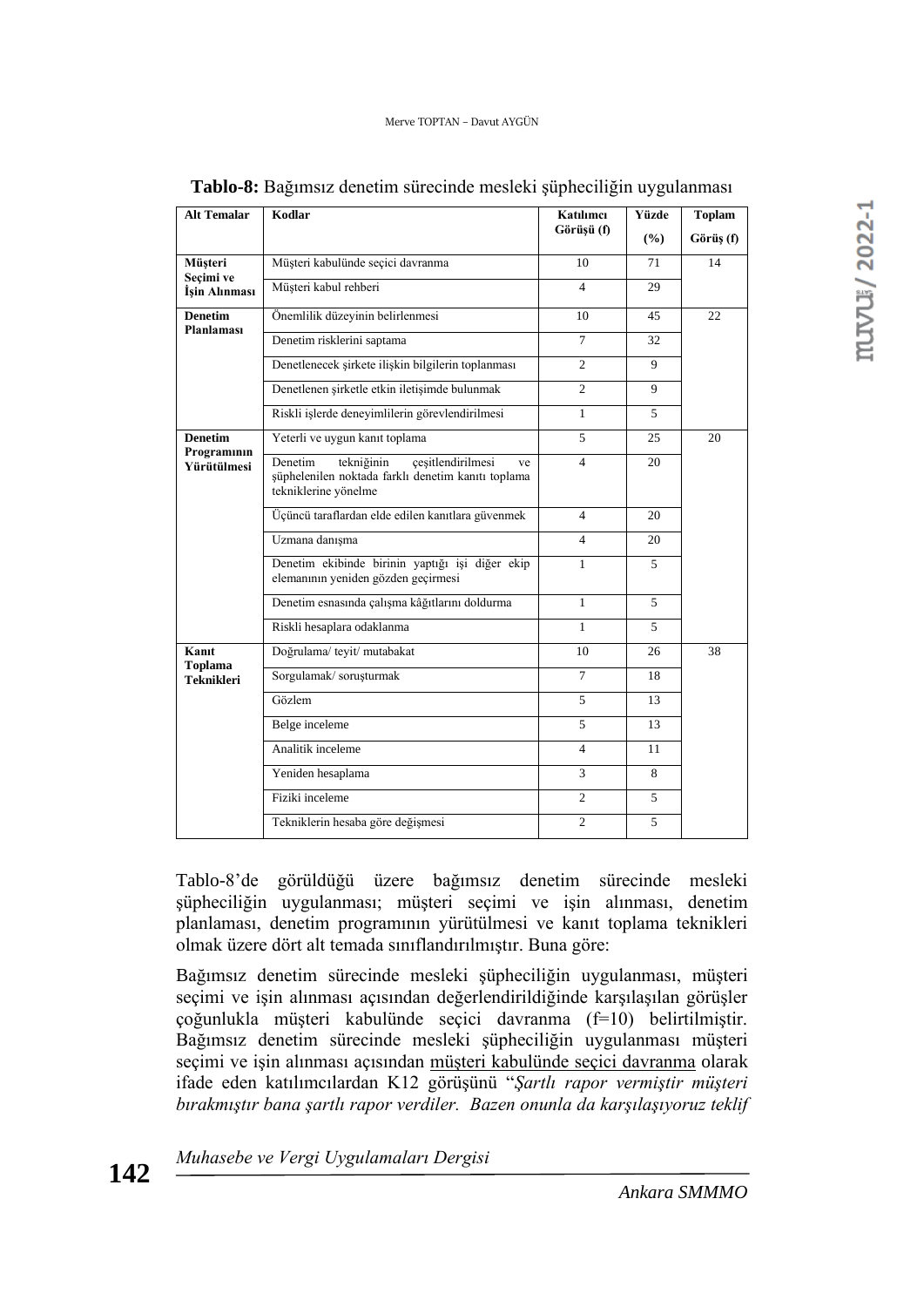*aşamasında. İşte bize şartlı rapor istemiyoruz biz. Allah Allah şartlı rapor istemiyorsun düzgünsen şartlı rapor çıkmaz zaten. Ya baştan konuşalım ki diyor yok teklif vermiyoruz o zaman zaten. Vermeye gerek yok o da bir şüphecilik aslında. Ben bu firmadan çok aşırı derecede şüpheleniyorum ve bu riske denetçi olarak girmek istemiyorum. Altına da imza atmak istemiyorum. Şartlı bile versem raporu altına imza atmak istemiyorum diyorum yani ve almıyorum firmayı. Çünkü ben müşteriye vereceğim şartı daha denetlemeden söylersem ben bağımsızlığımı yitirmiş olurum. Şüphecilikte de olsa ne olacak olmasa ne olacak ondan sonra.*" olarak belirtmiştir. Benzer biçimde K13 görüşünü "*İlk aşamada müşteri kabulünde zaten bir yeni müşteri aldığımızda da onunla ilişkili şeyleri yani şirketin eski denetçisi ile görüşme gibi bu şeyleri konuşmaları mülakatları yapıyoruz. Onları dokümante ediyoruz ki onlardan da elde ettiğimiz bilgiler veya şirketi bir araştırma şey süreci kapsamında orada şüpheci yaklaşım zaten olası kötü sonuçlar doğurmak tabii ki ilk kabul sürecinde oluyor.*" biçiminde ifade etmiştir.

Bağımsız denetim sürecinde mesleki şüpheciliğin uygulanması, kanıt toplama teknikleri açısından değerlendirildiğinde karşılaşılan görüşler çoğunlukla doğrulama/ teyit/ mutabakat (f=10) biçiminde belirtilmiştir. Bağımsız denetim sürecinde mesleki şüpheciliğin uygulanması kanıt toplama teknikleri açısından doğrulama/ teyit/ mutabakat olarak ifade eden katılımcılardan K2 görüşünü "*Şüphelenirsem bankadan teyit alıyorum. Gidiyorum banka müdürü ilen konuşuyorum. Yazı yazıyorum. Gidip orada araştırma yapıyorum. Birazcık da dedektiflik yapacaksın yani. Adam diyor ki şey diyor kapattı gitti yok ortada diyor. Yani nasıl yok adam kaybolmaz ki. Hâlbuki 2 sokak arkaya taşınmış diyelim. Nasıl bulacaksın nasıl anlayacaksın. Araştırıyorsun gidiyorsun soruyorsun komşusuna soruyorsun yanına soruyorsun. Bu adam nedir kimdir işte ticari sicilden şey çıkartıyorsun. Bilmem nereye bakıyorsun vergi dairesinden gidip şey çıkarttırıyorum beyanname veriyor mu vermiyor mu nereden veriyor adres değişikliği var mı? Buluyorum adamı yani. Kimse bulamıyor diyelim veya ilgilenmiyor bakmıyor. Daha doğrusu araştırdıktan sonra bulunmaz diye bir şey yok. Dünyada her şey bulunur. Onun için ne yapıyorsun böyle işlerde şeyini kullanacaksın. Bir yerde şüpheciliğin yanında böyle bir araştırma yapmak, bir dedektiflik gibi bir şey yapmak da gerekiyor yani.*" olarak belirtmiştir. Benzer biçimde K10 görüşünü "*En basitinden aklıma gelen mesela yaşanan tecrübelerden ortaya çıkan bir şey. Gelen teyitlerin doğruluğunu test etmek için sadece teyit geldi third partydan rakamlar birbirini tutuyor mu deyip geçmiyoruz. O teyidi kim yollamış ona bakıyoruz. Yollayan kişiyi telefonla arıyoruz. Tek kişi aramıyor yanında biri daha duruyor. İşte o da ona şahitlik ediyor. Ama bu kişiyi aradım o kişi bu testi yapmaya bu cevabı bu teyidi yazmaya yazıp yollamaya muktedir bir insan mı böyle bir yetkisi var mı onu teyit ediyoruz. Yani işte bu yönetimden verilen veriler de özellikle en kritik şey orası*." biçiminde ifade etmiştir.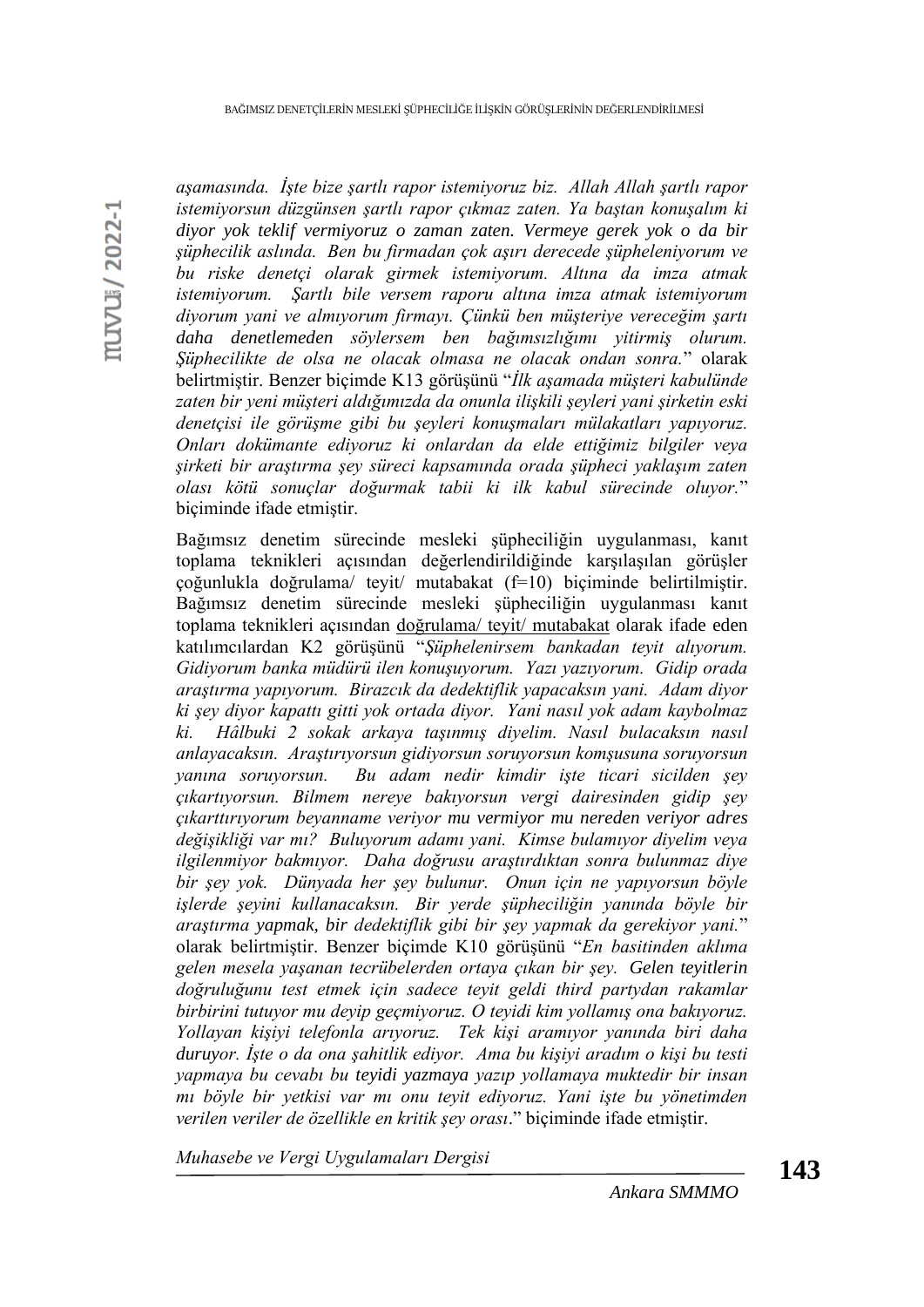# **5.3.8. Mesleki Şüpheciliğin Kanıtlanabilmesine İlişkin Bulgular**

Araştırma kapsamında mesleki şüphecilik kanıtlanabilirliğini belirleyebilmek için katılımcılara "Mesleki şüphecilik sizce nasıl kanıtlanabilir?" sorusu yöneltilmiştir. Katılımcılarla yapılan görüşmeler sonucunda elde edilen bulgular *mesleki şüpheciliğin kanıtlanabilmesi* teması altında toplanmış olup aşağıda Tablo 9'da gösterilmiştir.

| <b>Alt Temalar</b>                      | Kodlar                                                                        | Katılımcı<br>Görüşü (f) | Yüzde<br>(%)   | Toplam<br>Görüş (f) |
|-----------------------------------------|-------------------------------------------------------------------------------|-------------------------|----------------|---------------------|
| Kanıtlanabilirliğe<br>ilişkin Görüşler  | Çalışma kâğıtları                                                             | 9                       | 35             | 26                  |
|                                         | Denetimin planlanması                                                         | 6                       | 23             |                     |
|                                         | Regülatör kurumların incelemesi                                               | 3                       | 12             |                     |
|                                         | Denetim kanıtı toplama                                                        | 2                       | 8              |                     |
|                                         | Kalite kontrol biriminin incelemesi/<br>üçüncü taraf kontrollerinin kullanımı | $\mathfrak{D}$          | 8              |                     |
|                                         | Makul bir denetim ücretinin, makul<br>zamanın ve bağımsızlığın olması         | $\mathbf{1}$            | $\overline{4}$ |                     |
|                                         | Yapılan testlerin seviyesi                                                    | 1                       | 4              |                     |
|                                         | Uzman görüşü alma                                                             | 1                       | $\overline{4}$ |                     |
|                                         | Sorumlu ortakların ve deneyimli<br>personelin rolü                            | 1                       | $\overline{4}$ |                     |
| Kanıtlanamayacağına<br>İlişkin Görüşler | Süphenin araştırılması sonucu bulgu<br>elde edilmesi                          | 1                       | 33             | 3                   |
|                                         | KGK' nin dosyanizi incelemesi                                                 | 1                       | 33             |                     |
|                                         | Soyut bir durum                                                               | 1                       | 33             |                     |

**Tablo-9:** Mesleki şüpheciliğin kanıtlanabilmesi

Tablo-9'da görüldüğü üzere mesleki şüpheciliğin kanıtlanabilmesi; kanıtlanabilirliğe ilişkin görüşler ve kanıtlanamayacağına ilişkin görüşler olmak üzere iki alt temada sınıflandırılmıştır. Buna göre:

Mesleki şüpheciliğin kanıtlanabilirliğe ilişkin görüşler değerlendirildiğinde karşılaşılan görüşler çoğunlukla çalışma kâğıtları (f=9) biçiminde belirtilmiştir. Mesleki şüpheciliğin kanıtlanabilirliğe ilişkin görüşler açısından çalışma kâğıtları olarak ifade eden katılımcılardan K7 görüşünü "*Dokümantasyonla onu zaten. Muhakkak onu orada dokümante etmeniz lazım. Tabi çalışma kâğıtlarında neyi nasıl değerlendirdiğinizi, hangi işte atıyorum mutabakat mektubu aldığımızda gidip telefonla aradığınızda oraya şu kişi ile görüştüm diye yazmanız. Dokümantasyon çalışma kâğıtlarında iz bırakılması. Oraya bakan kişinin mesleki şüpheciliğin uygulandığını anlaması lazım. Çünkü benim orada anlatsam anlar zaten. Ama ben olmayabilirim. Orada işte çalışma kâğıtları dosya dediğimiz dijital ya da hardcopy de muhakkak o işi nasıl yapıldığını hangi işin süreçlerin neden*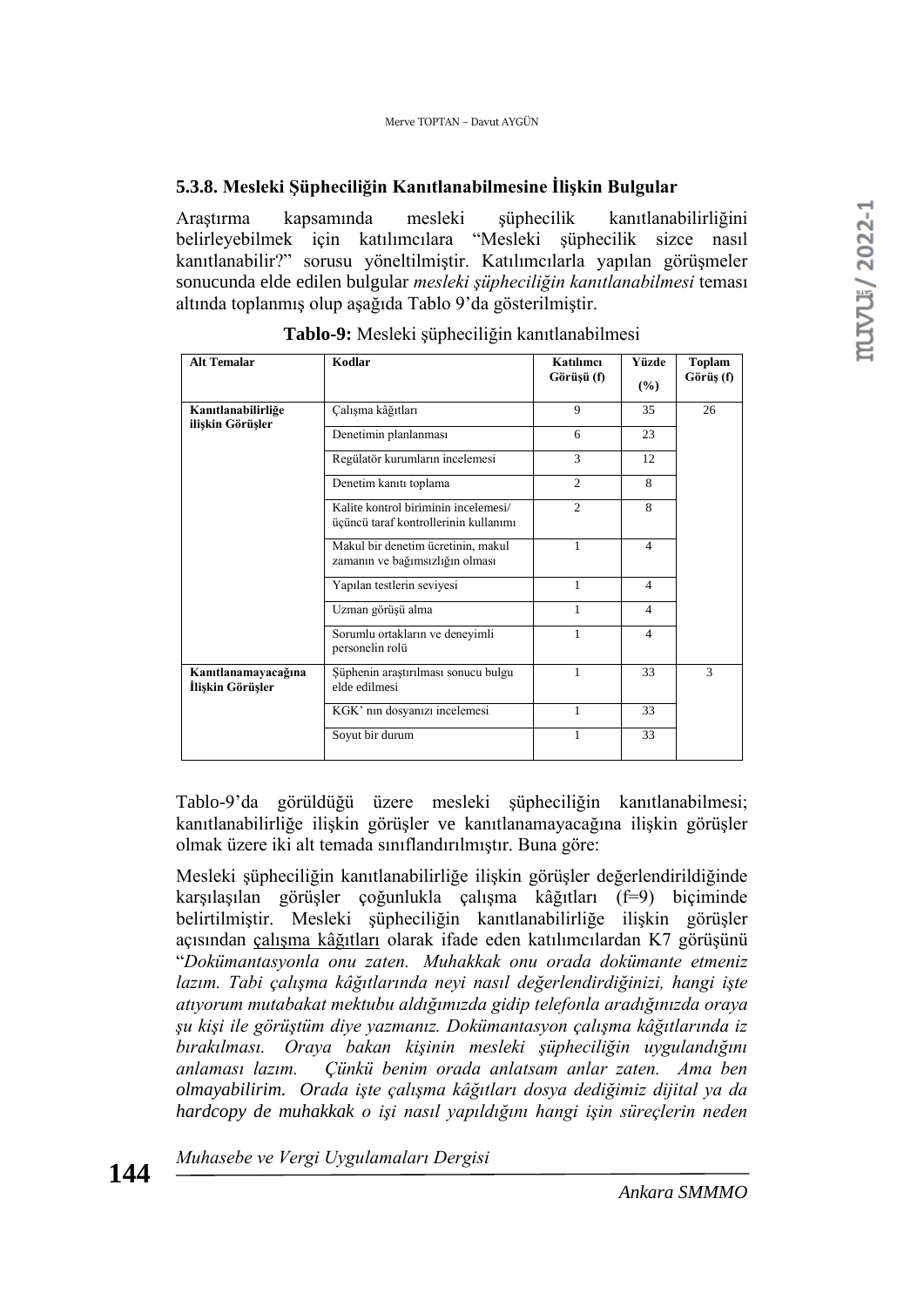*yapıldığını sonuçta alınan kanıtların niteliği, niceliği, sayısı, tutarı sayısı, muhasebe kayıtlarıyla uyumu vesaire anlatıp en sonunda biz böyle anlatıp planladık. Çünkü şurda şurda şu olabilir.*" olarak belirtmiştir. Benzer biçimde K13 görüşünü "*Yani belgelediğimiz şeyler dediğim gibi kendi içsel raporlamamız var. Burada hani mesleki şüphecilikle yaklaşıp yaklaşmadığımıza ilişkin dokümantasyon yapıyoruz. Biz şu riskleri gördük. Bunları gördük.*" biçiminde ifade etmiştir.

Mesleki şüpheciliğin kanıtlanamayacağına ilişkin görüşler değerlendirildiğinde karşılaşılan görüşler şüphenin araştırılması sonucu bulgu elde edilmesi (f=1), KGK' nin dosyanızı incelemesi (f=1) ve soyut bir durum (f=1) biçiminde belirtilmiştir. Mesleki şüpheciliğin kanıtlanamayacağına ilişkin görüşler açısından şüphenin araştırılması sonucu bulgu elde edilmesi olarak ifade eden katılımcılardan K2 görüşünü "*Bak, mesleki şüphecilik sana kaldığı için kanıtlanamaz. Ama sen yapıyorsun ya sen şüpheleniyorsun ya o zaman ne yapıyorsun? Sen şüphelendiğin için araştırıyorsun. Ama başkası gitmeyebilir, görmeyebilir. Şimdi burada kanıtlama diye bir şey yok. Sen şüphelendiğin bir şeyi araştırıyorsun. Sonucunda tabi ki bir şey kanıtlıyorsan, çıkıyorsa ortaya kanıtlıyorsun. Eğer çıkmıyorsa da herhangi bir problem olmuyor. Yani bu şey bir şey, göreceli bir* şey." olarak belirtmiştir. Mesleki şüpheciliğin kanıtlanamayacağına ilişkin görüşler açısından soyut bir durum olarak ifade eden katılımcılardan K10 görüşünü "*Yani bilemiyorum. Mesleki şüpheciliğin kanıtlanması yani çok soyut bir şey. Yani hani bunda şüpheciydim bunda şüpheci değildim diye işte ona harcadığımız zaman bu kadar gibi kontrollü bir deney yapmak da mümkün değil. Ama hani direkt elle tutulur kanıt çok zor aslında yani.*" olarak belirtmiştir.

## **5.3.9. Bağımsız Denetim ve Mesleki Şüphecilik Açısından Karşılaşılan Sorunlar ve Çözümlerine İlişkin Bulgular**

Araştırma kapsamında bağımsız denetim ve mesleki şüphecilik açısından karşılaşılan sorunları ve çözümleri belirleyebilmek için katılımcılara "Mesleki şüphecilik açısından bağımsız denetimde karşılaştığınız sorunlar hakkında neler söyleyebilirsiniz? Karşılaştığınız sorunları çözmek için neler yaparsınız? Bu konudaki deneyimlerinizi bizimle paylaşır mısınız?" sorusu yöneltilmiştir. Katılımcılarla yapılan görüşmeler sonucunda elde edilen bulgular *bağımsız denetim ve mesleki şüphecilik açısından karşılaşılan sorunlar ve çözüm yolları* teması altında toplanmış olup aşağıda Tablo-10'da gösterilmiştir.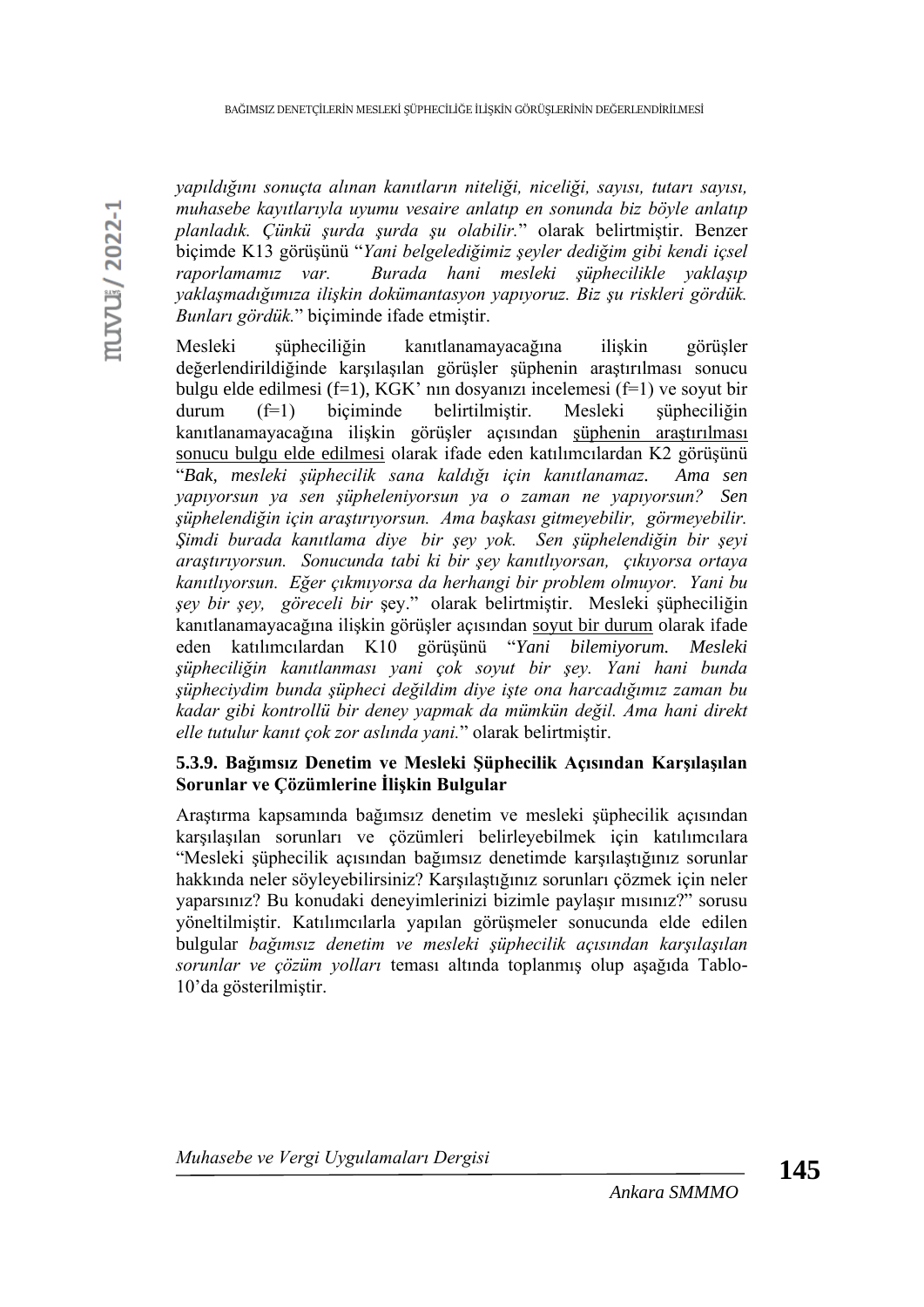| Alt<br><b>Temalar</b>                       | Kodlar                                                                                                           | Katılımcı<br>Görüşü (f) | Yüzde<br>(%)   | <b>Toplam</b><br>Görüş (f) |  |
|---------------------------------------------|------------------------------------------------------------------------------------------------------------------|-------------------------|----------------|----------------------------|--|
| <b>Denetlenen</b>                           | Finansal raporlama, standartlar, muhasebe ve denetim                                                             | 8                       | 33             | 24                         |  |
| Sirket                                      | bilgisi konusundaki yetersizlik ile finansal tabloların<br>doğru hazırlanamaması                                 |                         |                |                            |  |
| Kaynaklı<br><b>Sorunlar</b>                 |                                                                                                                  |                         |                |                            |  |
|                                             | Denetim kültürünün olmayışı                                                                                      | 5                       | 21             |                            |  |
|                                             | Denetlenen şirketin tavrı/ belge, bilgi, beyan sunmada<br>direnç gösterilmesi                                    | $\overline{4}$          | 17             |                            |  |
|                                             | Denetlenen sirketin kendisinin isveren olması                                                                    | 3                       | 13             |                            |  |
|                                             | Muhasebe departmanlarına önem verilmemesi                                                                        | $\overline{c}$          | 8              |                            |  |
|                                             | IT alt yapılarının/ kontrol mekanizmalarının yeterince<br>gelişmemiş olması                                      | $\mathbf{1}$            | $\Delta$       |                            |  |
|                                             | Sosyal sorumluluk anlayışının gelişmemesi                                                                        | $\mathbf{1}$            | $\overline{4}$ |                            |  |
| Bağımsız<br>Denetçi/                        | Beşeri ilişkiler- ahbap çavuş ilişkisi                                                                           | 6                       | 20             | 30                         |  |
| Bağımsız                                    | İşletme içindeki körlük                                                                                          | 5                       | 17             |                            |  |
| <b>Denetim</b>                              | Aynı düzeyde denetim yapılmaması                                                                                 | 5                       | 17             |                            |  |
| Sirketi<br>Kaynaklı<br><b>Sorunlar</b>      | Denetimle beraber farklı işlerinde aynı denetim firması<br>tarafından yapılması- bağımsızlığı zedeleyen durumlar | $\overline{4}$          | 13             |                            |  |
|                                             | Denetçinin kendi hazırlattığı finansal tabloları<br>denetliyor durumuna düşmesi                                  | $\overline{c}$          | 7              |                            |  |
|                                             | Kaliteli eleman ihtiyacı                                                                                         | $\overline{2}$          | 7              |                            |  |
|                                             | Becayis sisteminin oluşması                                                                                      | $\overline{c}$          | 7              |                            |  |
|                                             | Yeni müşterilere ilişkin tanıma ve şüpheci olma ikilemi                                                          | $\mathbf{1}$            | 3              |                            |  |
|                                             | İlk kez uygulanan standartlara uyum                                                                              | $\mathbf{1}$            | 3              |                            |  |
|                                             | Psikolojik eğilimler                                                                                             | $\mathbf{1}$            | 3              |                            |  |
|                                             | Denetçinin sürekli gelişime direnç göstermesi                                                                    | $\mathbf{1}$            | 3              |                            |  |
| Yasal<br>Cerçeveden                         | Ücret tarifesinin ve asgari denetim saatlerinin<br>belirlenmemiş olması                                          | $\overline{7}$          | 78             | 9                          |  |
| Kaynaklı<br><b>Sorunlar</b>                 | Rotasyonun Türkiye'de farklı yorumlanması                                                                        | $\overline{2}$          | 22             |                            |  |
| Karsılasılan<br><b>Sorunlara</b><br>Yönelik | Finansal tabloların doğru hazırlanamamasına karşı eğit-<br>düzelt-getir yaklaşımı                                | 6                       | 50             | 12                         |  |
| Cözüm                                       | Denetçi körlüğüne karşı rotasyon                                                                                 | 3                       | 25             |                            |  |
| Yolları                                     | Psikolojik eğilimlere karşı eğitim                                                                               | $\mathbf{1}$            | 8              |                            |  |
|                                             | Müşterinin tavrına karşı ona kaliteli bulgu sunmak                                                               | $\mathbf{1}$            | 8              |                            |  |
|                                             | Doğru insanların denetim sürecine dâhil edilmesi                                                                 | $\mathbf{1}$            | 8              |                            |  |

# **Tablo-10:** Bağımsız denetim ve mesleki şüphecilik açısından karşılaşılan sorunlar ve çözüm yolları

Tablo-10'da görüldüğü üzere bağımsız denetim ve mesleki şüphecilik açısından karşılaşılan sorunlar ve çözüm yolları; denetlenen şirket kaynaklı sorunlar, bağımsız denetçi/bağımsız denetim şirketi kaynaklı sorunlar, yasal

*Muhasebe ve Vergi Uygulamaları Dergisi*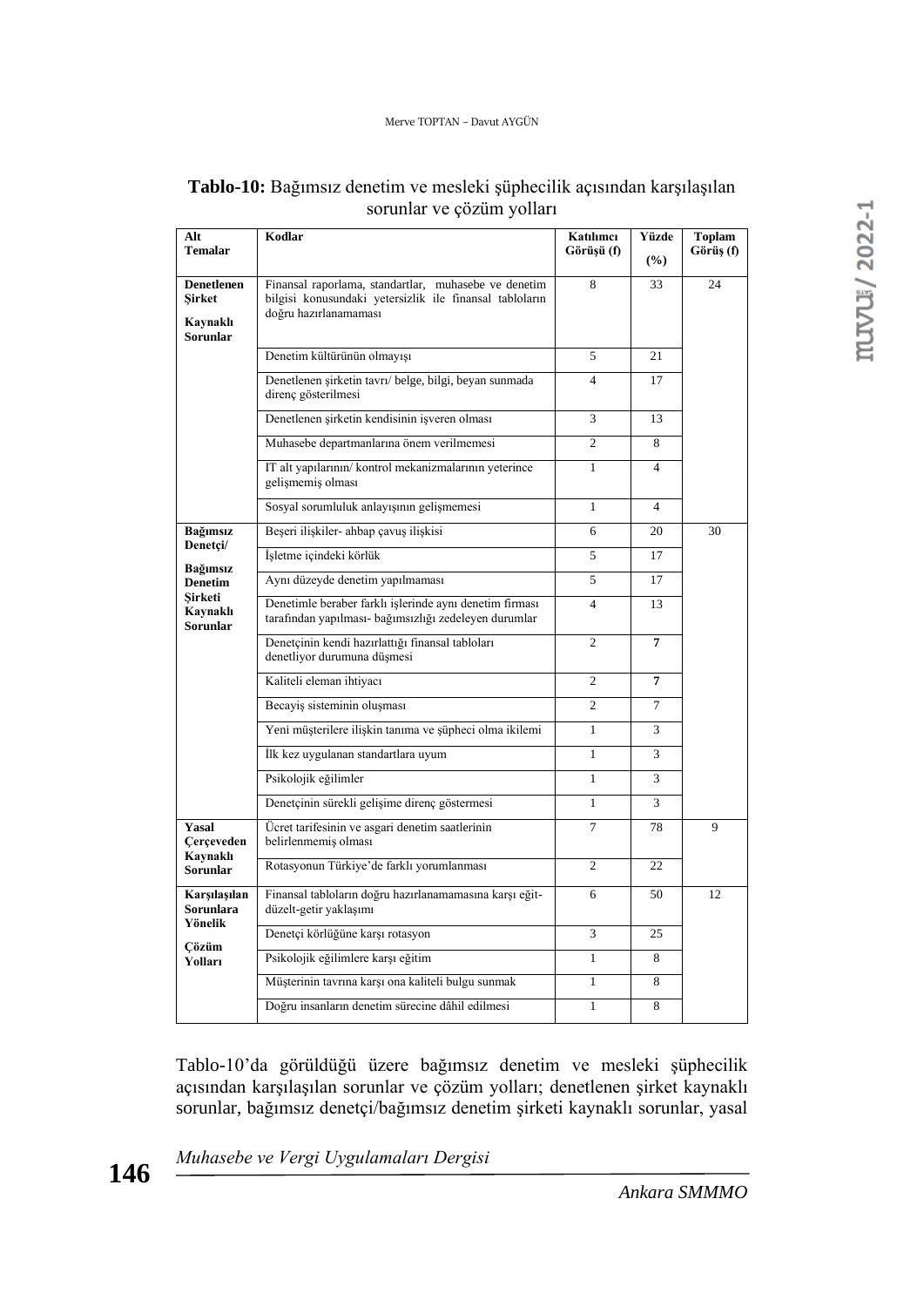çerçeveden kaynaklı sorunlar ve karşılaşılan sorunlara yönelik çözüm yolları olmak üzere dört alt temada sınıflandırılmıştır. Buna göre:

Bağımsız denetim ve mesleki şüphecilik açısından karşılaşılan denetlenen şirket kaynaklı sorunlar değerlendirildiğinde görüşler çoğunlukla finansal raporlama, standartlar, muhasebe ve denetim bilgisi konusundaki yetersizlik ve finansal tabloların doğru hazırlanamaması (f=8) biçiminde belirtilmiştir. Bağımsız denetim ve mesleki şüphecilik açısından karşılaşılan denetlenen şirket kaynaklı sorunlardan finansal raporlama, standartlar, muhasebe ve denetim bilgisi konusundaki yetersizlik ve finansal tabloların doğru hazırlanamaması olarak ifade eden katılımcılardan K4 görüşünü "*Bu bilgi ve belge gizlenmesi mevzuata yeteri kadar hâkim olamamaktan olabilir işletme açısından. Çünkü TFRS' ye ve BOBİ FRS' ye uygun tablo sunmak onların görevidir. Ben o tabloların doğruluğunu denetleyeceğim. Yeteri kadar mevzuata hâkim olamamış olabilir. İlişkili kişiler nedir anlamamıştır sunmamıştır. Şimdi anlamadığı için mi sunmadı yoksa benden bizden gizlemek için mi sunmadı bunun analizini yapmak isterim. Bunun içinde BDS 580'e göre kendilerinden yönetim teyit mektubu zaten bu yüzden alıyoruz. İki, yeni sisteme giren şirketlerin muhasebe teşkilatları, muhasebe müdürleri veya mali işler müdürleri TFRS veya BOBİ FRS konusunda yeterli bilgi sahibi değiller. Onları sunmakta mutlaka bir desteğe ihtiyaç duyuyorlar.*" olarak belirtmiştir. Benzer biçimde K8 görüşünü "*Biz şirket olarak şöyle yaptık. BOBİ FRS gelmeden önce özel kurumlardan işte üniversitelerden ve kendi içimizde BOBİ FRS ile ilgili olarak eğitimler düzenledik. Bunların nasıl uygulanması gerektiği ile ilgili çalışmalar yaptık. Ayrıca BOBİ FRS' ye göre hazırlayıp yeni bağımsız denetime tabi olan şirketlere de bunlar konularında bizimle anlaşma yaptıklarında içlerinde yetkin kişileri barındırmaları gerektiğini veyahut bu raporlama hizmetlerini bizim yapamayacağımızı bizim sadece denetim yapabileceğimizi çünkü onlar bilgisizler bu konuda. Risk şu bilmemenin geçirdiği bir hata riski var. Hile demeyelim de, hata riski var. Bununla ilgili de tabii bilmediğinden dolayı o personelin mesleki yeterliliğe sahip olmamasının da getirdiği riskle mesleki şüpheciliğimizi ciddi yönde etkiledi.*" biçiminde ifade etmiştir.

Bağımsız denetim ve mesleki şüphecilik açısından karşılaşılan sorunlar ve bu sorunlara yönelik çözüm yolları değerlendirildiğinde görüşler çoğunlukla finansal tabloların doğru hazırlanmamasına karşı eğit-düzelt-getir yaklaşımı (f=6) biçiminde belirtilmiştir. Bağımsız denetim ve mesleki şüphecilik açısından karşılaşılan sorunlar ve bu sorunlara yönelik çözüm yollarından finansal tabloların doğru hazırlanmamasına karşı eğit-düzelt-getir yaklaşımı olarak ifade eden katılımcılardan K1 görüşünü "*Siz denetçi olarak mecburen tutuyorsunuz müşteriyi eğitmek durumunda kalıyorsunuz. Bak sen VUK' a göre amortismanı böyle hesaplıyorsun ama BOBİ' ye göre böyle hesaplama lazım. İşte BOBİ FRS' ye göre ya da Türkiye Finansal Raporlama*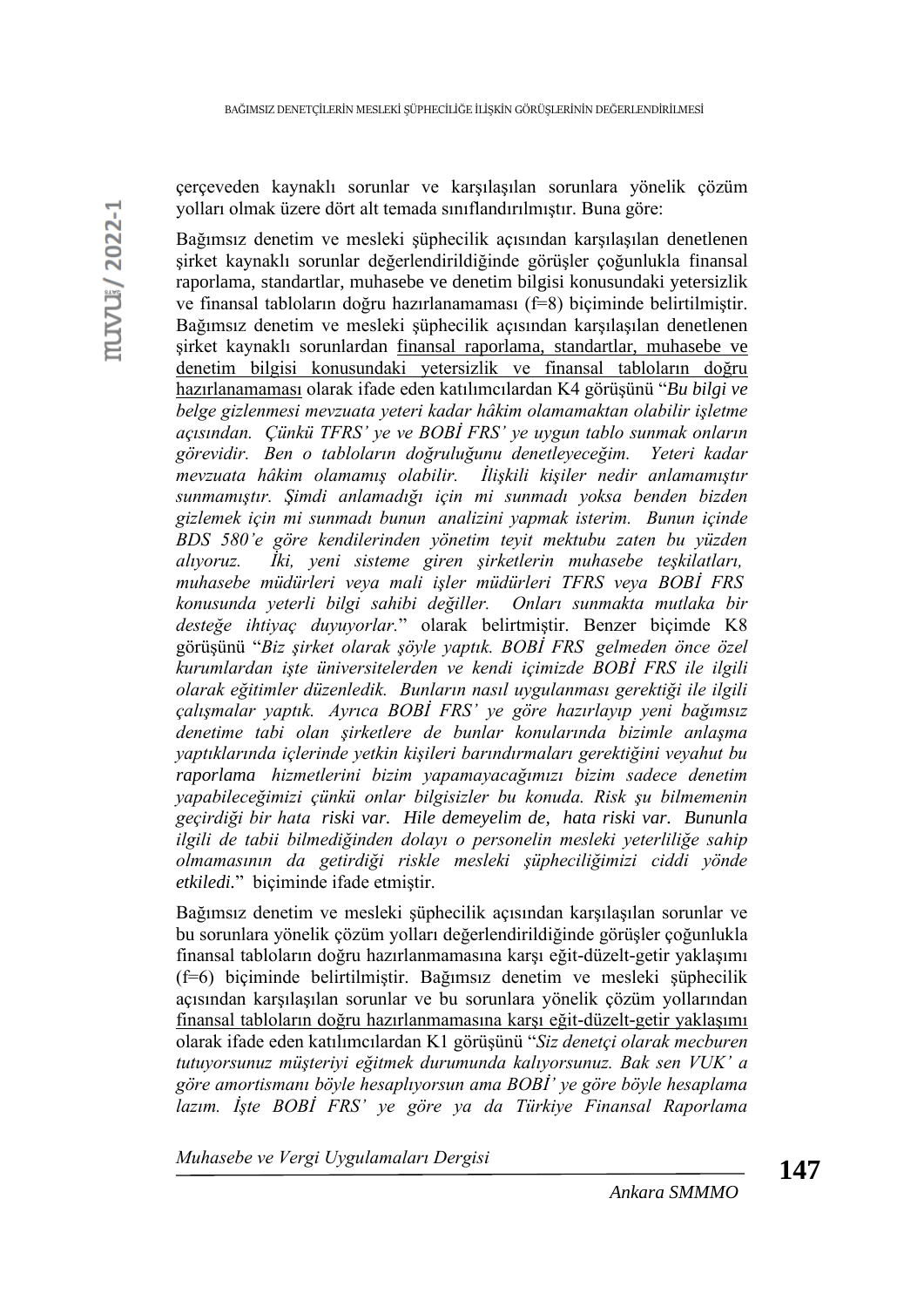*Standartları çerçevesine göre böyle yapman lazım.*" olarak belirtmiştir. Benzer biçimde K2 görüşünü "*Şey siz işte buluyorsunuz bir şey diyorsun ki bunu düzelt, bunu böyle yap işte bu olmamış falan o zaman da sen yapmış gibi oluyorsun yani. Benim görevim olmadığı halde ama bende mecburen de bulduğum bir şeyi söylemek zorundasın. Söyleyince de ne oluyor sen adama empoze ediyorsun düzelttiriyorsun yaptırıyorsun*." biçiminde ifade etmiştir.

### **5.3.10. Bağımsız Denetimin ve Mesleki Şüphecilik Kullanımının Geleceğine İlişkin Bulgular**

Araştırma kapsamında bağımsız denetim mesleği ve mesleki şüpheciliğin kullanımı konusunda geleceğe dair görüşleri öğrenebilmek için katılımcılara "Bağımsız denetim mesleğinin geldiği noktayı ve mesleki şüphecilik tutumunuzu değerlendirdiğinizde hem mesleğin hem de mesleki şüpheciliğin kullanımı konusunda geleceğe ilişkin görüşleriniz nelerdir?" sorusu yöneltilmiştir. Katılımcılarla yapılan görüşmeler sonucunda elde edilen bulgular *bağımsız denetimin ve mesleki şüphecilik kullanımının geleceği* teması altında toplanmış olup aşağıda Tablo-11'de gösterilmiştir.

| Kodlar                                                                                                         | Katılımcı      | <b>Yüzde</b>                     | <b>Toplam</b> |
|----------------------------------------------------------------------------------------------------------------|----------------|----------------------------------|---------------|
|                                                                                                                | Görüşü (f)     | (%)                              | Görüş (f)     |
| Bağımsız denetimin geleceğine ilişkin olumlu beklenti                                                          | 6              | 12                               | 51            |
| Bağımsız denetçinin mesleki eğitimi                                                                            | 5              | 10                               |               |
| KGK' nın bağımsız denetçileri denetlemesi                                                                      | 5              | 10                               |               |
| Teknolojiyle süpheciliğin daha önemli ve detaylı incelenebilir<br>hale gelmesi                                 | 5              | 10                               |               |
| Bağımsız denetimin denetlenen şirketlerce faydasının<br>anlaşılırlığıyla karşılıklı olarak kaliteyi arttırması | $\overline{4}$ | 8                                |               |
| Denetim standartlarının gelişimi ve uygulanması                                                                | $\overline{4}$ | 8                                |               |
| Sürekli gelişim                                                                                                | $\overline{c}$ | $\overline{4}$                   |               |
| Bağımsız denetimin geleceğine ilişkin olumsuz beklenti                                                         | $\mathfrak{2}$ | $\overline{4}$                   |               |
| Teknolojik gelişmelerin zaman tasarrufuna etkisi                                                               | $\overline{2}$ | $\overline{4}$                   |               |
| Ücret tarifesinin ve denetim saatlerinin belirlenmesi                                                          | $\mathfrak{2}$ | $\overline{4}$                   |               |
| Yapay zekânın etkisi                                                                                           | $\overline{2}$ | $\overline{4}$                   |               |
| Teknolojik gelişmelerin mesleğin varoluşuna etkisi                                                             | $\overline{c}$ | $\overline{4}$                   |               |
| Denetlenen şirketin eğitimi                                                                                    |                |                                  |               |
| Teknolojiye uyum                                                                                               | 1              | $\overline{c}$<br>$\overline{c}$ |               |
| Risk odaklı denetimlerin gelişmesi                                                                             | 1              |                                  |               |
| Tüm şirketlerin bağımsız denetime tabi tutulması gerekliliği                                                   | 1              | $\overline{c}$                   |               |
| Belli limitler üzerindeki müşteri şirketlerde KGK yetkilisi veya<br>mesleki anlamda yetkin kişi barındırma     | 1<br>1         | $\overline{c}$<br>$\overline{c}$ |               |
| Büyük verinin (big datanın) incelenmesi                                                                        |                |                                  |               |
| Denetimin ekonomiye gelişme sağlaması                                                                          | $\mathbf{1}$   | $\overline{c}$                   |               |
| Finansal tabloları kullanan paydaş sayısının artması                                                           | 1              | $\mathfrak{2}$                   |               |
| Finansal tablolara verilen önemin artması                                                                      | 1              | $\overline{c}$                   |               |
| Şüpheci yaklaşımın öncelikli hale gelmesi                                                                      | 1              | $\mathfrak{2}$                   |               |
|                                                                                                                | 1              | $\overline{c}$                   |               |

| Tablo-11: Bağımsız denetimin ve mesleki şüphecilik kullanımının geleceği |  |  |  |
|--------------------------------------------------------------------------|--|--|--|
|                                                                          |  |  |  |

*Muhasebe ve Vergi Uygulamaları Dergisi*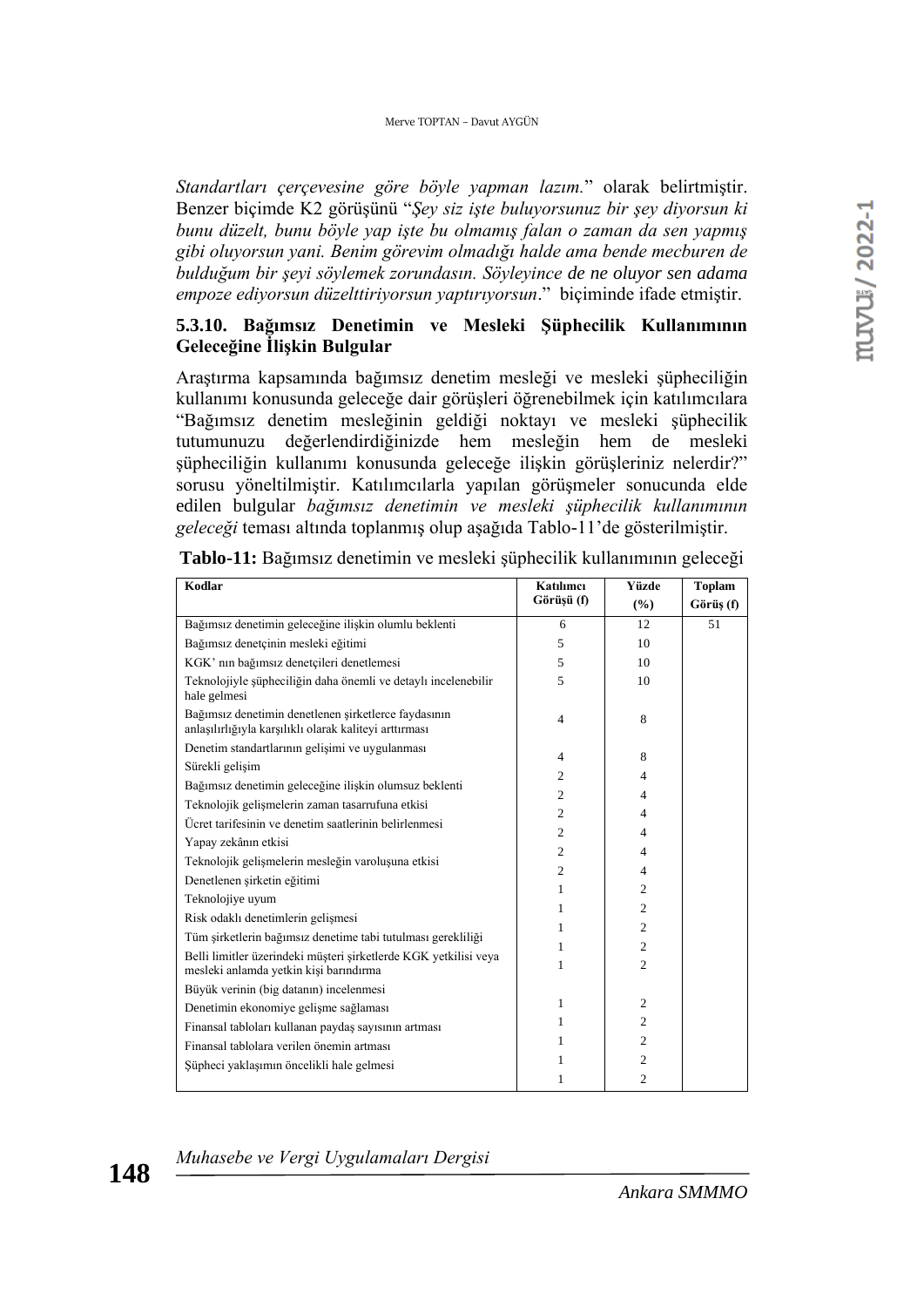Tablo-11'de görüldüğü üzere bağımsız denetimin ve mesleki şüphecilik kullanımının geleceği değerlendirildiğinde karşılaşılan görüşler çoğunlukla bağımsız denetimin geleceğine ilişkin olumlu beklenti (f=6) biçiminde belirtilmiştir.

Bağımsız denetimin ve mesleki şüphecilik kullanımının geleceğini bağımsız denetimin geleceğine ilişkin olumlu beklenti olarak ifade eden katılımcılardan K3 görüşünü "*Bağımsız denetim tabii bizim mesleğimiz önemli bir aşamada, aşamada zannediyorum.* "olarak belirtmiştir. Benzer biçimde K7 görüşünü "*Valla görüşlerim çok olumlu gittikçe daha iyiye gittiğini görüyorum.*" biçiminde ifade etmiştir.

# **6. SONUÇ**

Günümüzde yaşanan değişmeler bağımsız denetimin ve bağımsız denetçilik mesleğinin gelişmesine duyulan ihtiyacı artmıştır. Çünkü bağımsız denetim hem bilgi kullanıcılarına ihtiyaca ve gerçeğe uygun sunumu hem de bağımsız denetime tabi şirketlerin eksikliklerini, hata veya hile olasılıklarını ortaya çıkarmayı amaçlamaktadır. Bağımsız denetimin amacının yerine getirilebilmesi ve ilgili taraflara fayda sağlanabilmesi için bağımsız denetim faaliyetlerini yerine getiren bağımsız denetçilerin denetim sürecinde mesleki şüphecilik tutumunu sergilemeleri gerekmektedir.

Çalışmada bağımsız denetim şirketlerinde görev yapan bağımsız denetçilerin mesleki şüpheciliğe ilişkin bakış açılarını keşfetmek amaçlanmıştır. Araştırmada bağımsız denetçilerin mesleki şüphecilikle ilgili deneyimlerinin ve görüşlerinin derinlemesine bir analizle ortaya konulması ve konuya daha geniş bir bakış açısıyla yaklaşılabilmesi için nitel araştırma yöntemi tercih edilmiş olup bağımsız denetçilerle görüşme yapılarak veriler elde edilmiştir. Çalışmada elde edilen verilerin analizi sonucunda bağımsız denetçilerin mesleki şüpheciliğe ilişkin görüşlerinin 9 tema altında açıklanabileceği ortaya konulmuştur. Buna göre:

- Mesleki şüpheciliğin anlamı değerlendirildiğinde; en sık karşılaşılan görüşler "hata, hile veya suistimal olabilirliğini göz önünde bulundurarak yaklaşmak" ve "denetimin temel taşlarından biri" biçiminde ifade edilmiştir.
- Mesleki şüpheciliğin önemi değerlendirildiğinde; en sık karşılaşılan görüşler "olası hata, hile veya suistimali açığa çıkarabilme" ve "yeterli ve uygun denetim kanıtı toplama" biçiminde ifade edilmiştir.
- Bağımsız denetimde mesleki şüphecilik tutumuyla odaklanılan alanlar; hesap planı, finansal tablolar, denetim türü, denetim süreci, sektör türü ile halka açıklık ve bağlı oldukları düzenleyici kurumlar/ düzenlemeler açısından sınıflandırılmıştır. Buna göre, bağımsız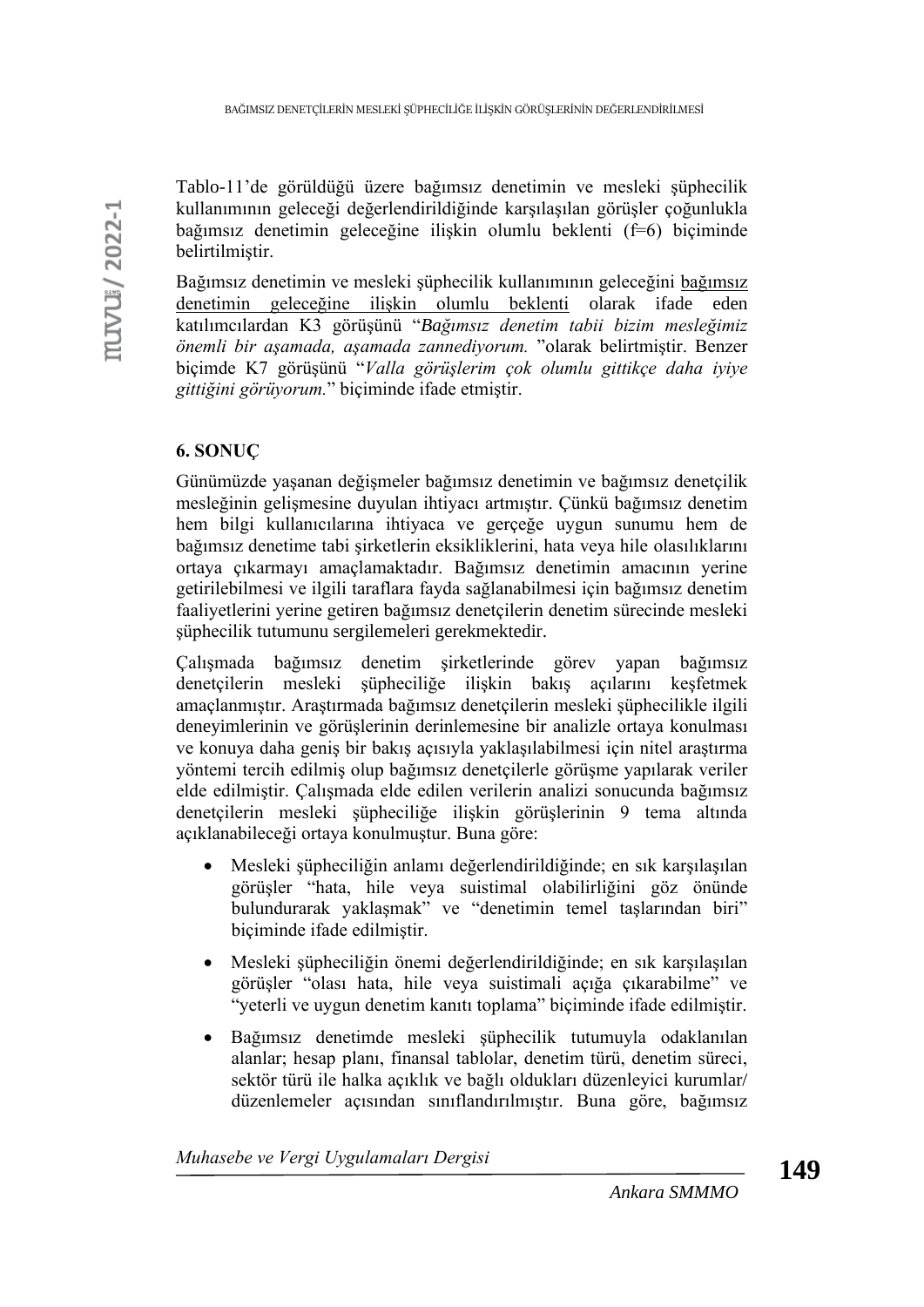denetimde mesleki şüphecilik tutumuyla odaklanılan alanlar değerlendirildiğinde; en sık karşılaşılan görüşler "gelir tablosu/ maliyet hesapları" ve "tüm denetim türleri" biçiminde ifade edilmiştir.

- Mesleki şüpheciliği etkileyen unsurlar; çevresel faktörlerden, denetlenen şirketten, bağımsız denetçi/ bağımsız denetim şirketinden kaynaklı unsurlar açısından sınıflandırılmıştır. Buna göre, mesleki şüpheciliği etkileyen unsurlar değerlendirildiğinde; en sık karşılaşılan görüş "denetçinin tecrübesi/ denetçinin sektör tecrübesi" biçiminde ifade edilmiştir.
- Bağımsız denetimde mesleki şüphecilik özellikleri; denetimin ilkelerine ve etik kurallara göre özellikler, mesleki şüphecilik ölçeğine göre özellikler ve diğer özellikler açısından sınıflandırılmıştır. Buna göre, bağımsız denetimde mesleki şüphecilik özellikleri değerlendirildiğinde; en sık karşılaşılan görüş "kararı erteleme-ikna olmayan" biçiminde ifade edilmiştir.
- Bağımsız denetim sürecinde mesleki şüpheciliğin uygulanması; müşteri seçimi ve işin alınması, denetim planlaması, denetim programının yürütülmesi ve kanıt toplama teknikleri açısından sınıflandırılmıştır. Buna göre, bağımsız denetim sürecinde mesleki şüpheciliğin uygulanması değerlendirildiğinde; en sık karşılaşılan görüşler "müşteri kabulünde seçici davranma", "önemlilik düzeyinin belirlenmesi" ve "doğrulama/ teyit/ mutabakat" biçiminde ifade edilmiştir.
- Mesleki şüpheciliğin kanıtlanabilmesi; kanıtlanabilirliğe ilişkin görüşler ve kanıtlanamayacağına ilişkin görüşler açısından sınıflandırılmıştır. Buna göre, mesleki şüpheciliğin kanıtlanabilmesi değerlendirildiğinde; en sık karşılaşılan görüş "çalışma kâğıtları" biçiminde ifade edilmiştir.
- Bağımsız denetim ve mesleki şüphecilik açısından karşılaşılan sorunlar ve çözüm yolları; denetlenen şirket kaynaklı sorunlar, bağımsız denetçi/bağımsız denetim şirketi kaynaklı sorunlar, yasal çerçeveden kaynaklı sorunlar ve karşılaşılan sorunlara yönelik çözüm yolları açısından sınıflandırılmıştır. Buna göre, bağımsız denetim ve mesleki şüphecilik açısından karşılaşılan sorunlar ve çözüm yolları değerlendirildiğinde; en sık karşılaşılan görüş "finansal raporlama, standartlar, muhasebe ve denetim bilgisi konusundaki yetersizlik ile finansal tabloların doğru hazırlanamaması" biçiminde ifade edilmiştir.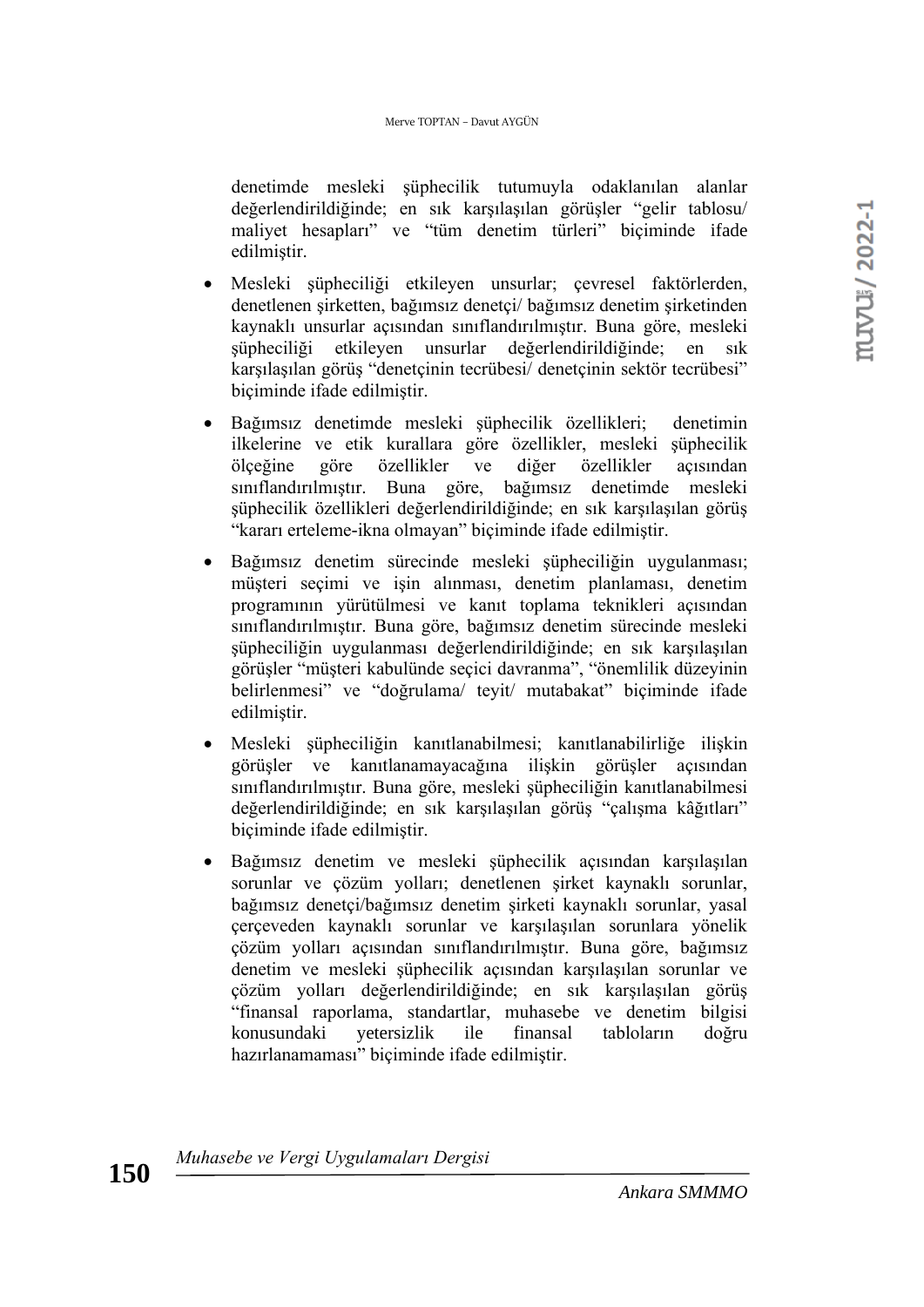• Bağımsız denetimin ve mesleki şüphecilik kullanımının geleceği değerlendirildiğinde; en sık karşılaşılan görüş "bağımsız denetimin geleceğine ilişkin olumlu beklenti" biçiminde ifade edilmiştir.

Öte yandan çalışmada elde edilen ve yukarıda açıklanan sonuçlardan bazıları Aschauer vd. (2017), AUASB (2012), Azgın (2018), BDS 200, BDS 240, Ciolek (2017), Çetinkaya (2017), Dalkılıç ve Oktay (2011), Erdoğan (2015), Hurtt (2010), IAASB (2012), IAASB (2015), Karahan (2018), Khaligova (2019), PCAOB (2012) ve Pretnar Abičić (2014) tarafından yapılmış olan çalışmalardaki çeşitli açıklamalar veya sonuçlarla benzerlik göstermektedir.

Sonuç olarak, Türkiye'de yapılmış bağımsız denetimde mesleki şüphecilik tutumunu kapsamlı olarak inceleyen çalışmaların sayıca az olduğu görülmektedir. Bu bağlamda, bağımsız denetimde mesleki şüpheciliği çeşitli yönlerden değerlendirebilecek daha spesifik ve özellikle nitel araştırma yöntemlerini de içeren uygulamalı çalışmaların yapılmasının yararlı olacağı ifade edilebilir.

# **KAYNAKÇA**

Altunakar O. (2015). *Finansal Tabloların Denetiminde Mesleki Şüphecilik*. Çevrimiçi [https://tr.linkedin.com/pulse/finansal-tablolar%C4%B1n](https://tr.linkedin.com/pulse/finansal-tablolar%C4%B1n-denetiminde-mesleki-%C5%9F%C3%BCphecilik-okan-altunakar)[denetiminde-mesleki-%C5%9F%C3%BCphecilik-okan-altunakar](https://tr.linkedin.com/pulse/finansal-tablolar%C4%B1n-denetiminde-mesleki-%C5%9F%C3%BCphecilik-okan-altunakar)

Aschauer, E., Fink, M., Moro, A., Van Bakel-Auer. K. & Warming-Rasmussen, B. (2017). Trust and Professional Skepticism in the Relationship between Auditors and Clients: Overcoming the Dichotomy Myth. *Behavioral Research in Accounting- American Accounting Association*, *29*(1), 19-42. DOI: 10.2308/bria-51654

AUASB (2012). *Professional Scepticism in an Audit of a Financial Report, Australian Government Auditing and Assurance Standards Board*, AUASB Bulletin. Cevrimici

https://www.auasb.gov.au/admin/file/content102/c3/Aug12\_AUASB\_Bullet in Professional Scepticism in an Audit of a Financial Report.pdf

Azgın N. (2018). *Denetçinin Mesleki Şüpheciliğinin Denetim Kalitesine Etkisi.* Doktora Tezi, Anadolu Üniversitesi Sosyal Bilimler Enstitüsü.

Bağımsız Denetim Standartları. Çevrimiçi [https://www.kgk.gov.tr/DynamicContentDetail/5167/Bag%CC%86%C4%B](https://www.kgk.gov.tr/DynamicContentDetail/5167/Bag%CC%86%C4%B1ms%C4%B1z-Denetim-Standartlar%C4%B1) [1ms%C4%B1z-Denetim-Standartlar%C4%B1](https://www.kgk.gov.tr/DynamicContentDetail/5167/Bag%CC%86%C4%B1ms%C4%B1z-Denetim-Standartlar%C4%B1)

Bağımsız Denetim Standardı 200, (2020). *Bağımsız Denetçinin Genel Amaçları ve Bağımsız Denetimin Bağımsız Denetim Standartlarına Uygun Olarak Yürütülmesi*, Resmi Gazete, 31350 (2.M), 30 Aralık 2020,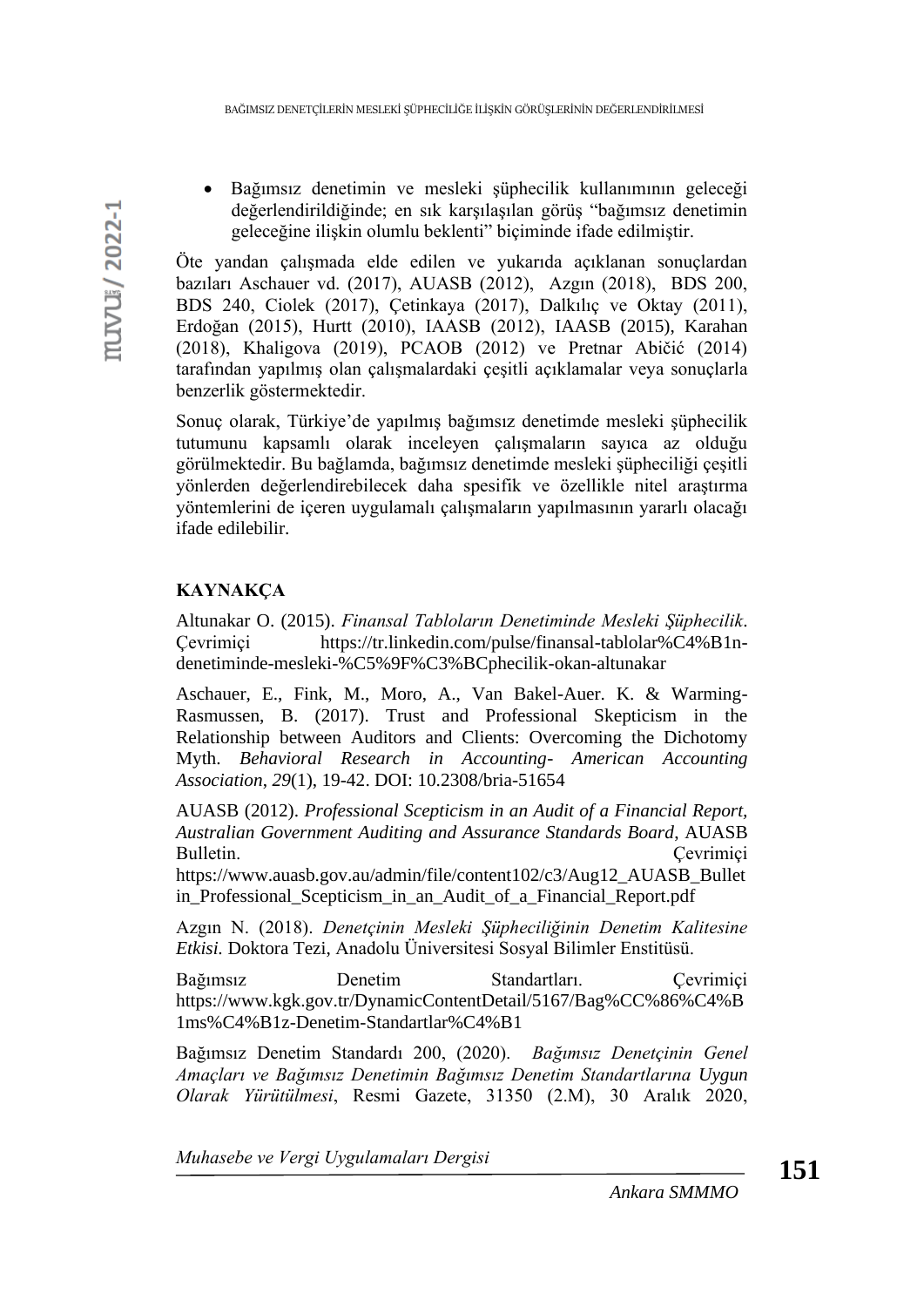[https://www.kgk.gov.tr/Portalv2Uploads/files/Duyurular/v2/TDS/TDS\\_202](https://www.kgk.gov.tr/Portalv2Uploads/files/Duyurular/v2/TDS/TDS_2021_Seti/BDS%20200.pdf) [1\\_Seti/BDS%20200.pdf](https://www.kgk.gov.tr/Portalv2Uploads/files/Duyurular/v2/TDS/TDS_2021_Seti/BDS%20200.pdf)

Bağımsız Denetim Standardı 240, (2020). *Finansal Tabloların Bağımsız Denetiminde Bağımsız Denetçinin Hileye İlişkin Sorumlulukları*, Resmi Gazete Sayısı: 31350 (2.M), 30 Aralık 2020, https://www.kgk.gov.tr/Portalv2Uploads/files/Duyurular/v2/TDS/TDS\_202 1\_Seti/BDS%20240.pdf

Bağımsız Denetim Yönetmeliği, Resmî Gazete Sayısı: 28509, 26 Aralık 2012[,https://www.mevzuat.gov.tr/mevzuat?MevzuatNo=16907&MevzuatT](https://www.mevzuat.gov.tr/mevzuat?MevzuatNo=16907&MevzuatTur=7&MevzuatTertip=5) [ur=7&MevzuatTertip=5](https://www.mevzuat.gov.tr/mevzuat?MevzuatNo=16907&MevzuatTur=7&MevzuatTertip=5)

Bozkurt, N. (2018). *Muhasebe Denetimi* (8. Baskı). İstanbul: Alfa Yayınları.

Ciołek, M. (2017). Professional Skepticism In Auditing and Its Characteristics. *Research Papers of the Wroclaw University of Economics/ Prace Naukowe Uniwersytetu Ekonomicznego we Wroclawiu,* (474), 33–40. https://doi.org/10.15611/pn.2017.474.03

Creswell, J. W. (2017). *Araştırma Deseni: Nitel, Nicel ve Karma Yöntem Yaklaşımları* (Çev. S. B. Demir), (3. Baskı). Ankara: Eğiten Kitap.

Çetinkaya, N. (2017). Risk Odaklı Denetimde Denetim Kanıtının Kalitesinin Önemi ve Bir Araştırma. *Muhasebe Bilim Dünyası Dergisi*, *19*(1), 109-133.

Dalkılıç, A. F. & Oktay, S. (2011). Uluslararası Denetim ve Güvence Standartlarında Mesleki Şüphecilik. *Mali Çözüm*, Yıl 21 (103), 63–78.

Endrawes, M. (2010). *Professional Scepticism of Auditors: A Cross-Cultural Experiment*. Doctoral Dissertation, University of Western Sydney.

Erdoğan, S. (2015). Finansal Skandalların Bağımsız Denetim Boyutu. *Mali Çözüm*, (128), 15–32.

Glover, S. M. & Prawitt, D. F. (2013). *Enhancing Auditor Professional Skepticism*. Çevrimiçi https://www.thecaq.org/enhancing-auditorprofessional-skepticism/ https://doi.org/10.2308/ciia-50895

Güredin, E. (2014). *Denetim ve Güvence Hizmetleri SMMM Ve YMM'lere Yönelik İlkeler ve Teknikler* (14. Baskı). İstanbul: Türkmen Kitabevi.

Hançerlioğlu, O. (2013). *Felsefe Sözlüğü* (21. Baskı). İstanbul: Remzi Kitabevi.

Holley, S. C. (2016). *The Relationship Between Professional Skepticism and Critical Thinking of Accounting Managers: A Quantitative Study*. Doctoral Dissertation, Capella University.

*Muhasebe ve Vergi Uygulamaları Dergisi*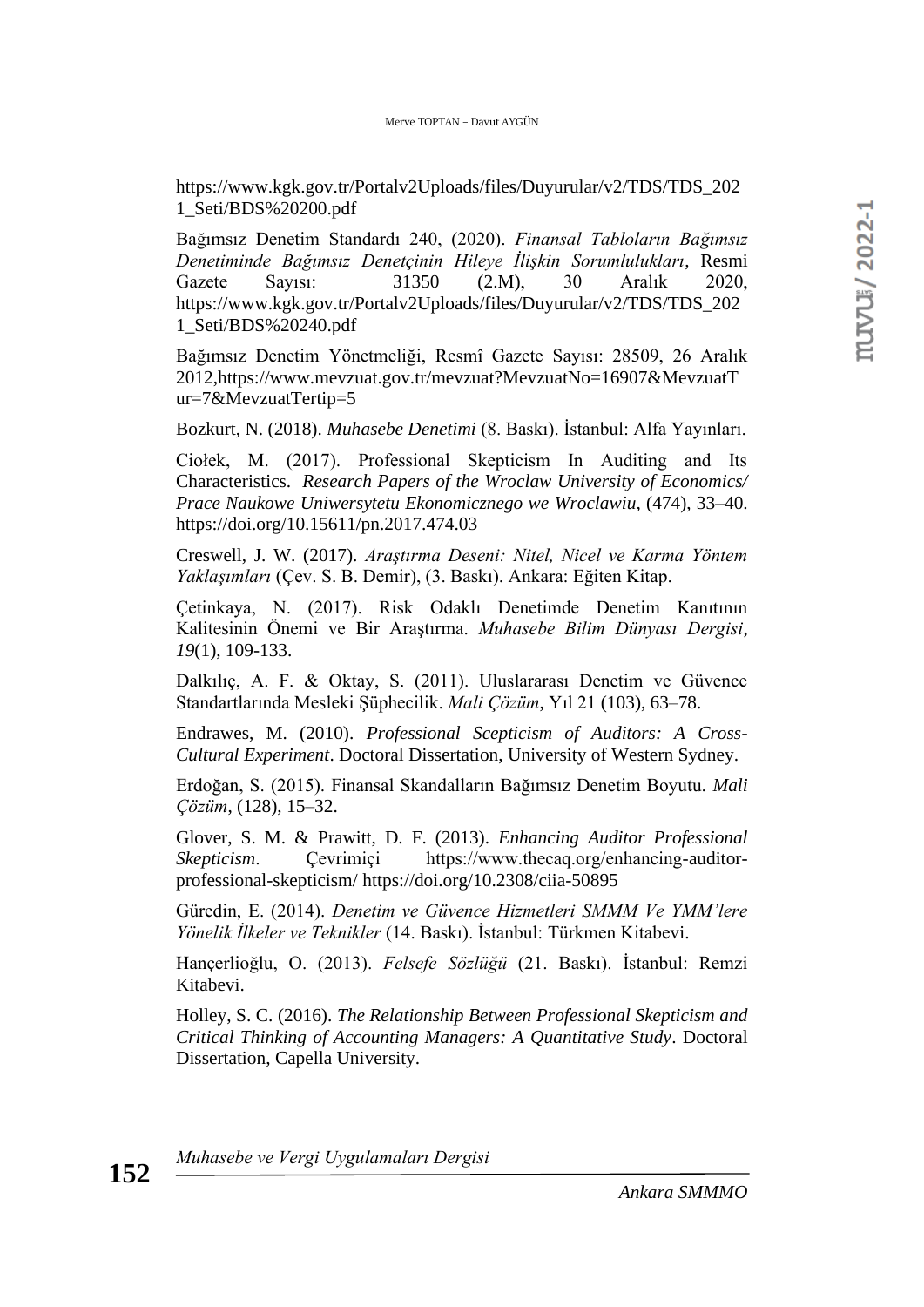Hurtt, R. K. (2010). Development of a Scale to Measure Professional Skepticism. *American Accounting Association- Auditing: A Journal of Practice & Theory*, *29*(1), 149-171. DOI: 10.2308/aud.2010.29.1.149

Hurtt, R. K., Brown-Liburd, H., Earley, C. E. & Krishnamoorthy, G. (2013). Research on Auditor Professional Skepticism: Literature Synthesis and Opportunities for Future Research. *Auditing: A Journal of Practice & Theory- American Accounting Association*, *32*, 45–97. DOI: 10.2308/ajpt-50361

Hussın, S. A. H. S. & Iskandar, T. M. (2013). Exploratory Factor Analysis on Hurtt's Professional Skepticism Scale: A Malaysian Perspective. *Asian Journal of Accounting and Governance, 4*, 11-19. DOI: http://dx.doi.org/10.17576/ajag-2013-4-5771

IAASB (2012). *Professional Skepticism in an Audit of Financial Statements, Staff Questions and Answers*, Published by: International Federation of Accountants (IFAC). Çevrimiçi https://www.ifac.org/system/files/publications/files/IAASB%20Professional %20Skepticism%20QandA-final.pdf

IAASB (2015*). Enhancing Audit Quality in The Public Interest: A Focus on Professional Skepticism, Quality Control and Group Audits*, Published by: International Federation of Accountants (IFAC)*.* Çevrimiçi https://www.ifac.org/system/files/publications/files/IAASB-Invitation-to-Comment-Enhancing-Audit-Quality.pdf

IAASB, IAESB *&* IESBA (2017). *Toward Enhanced Professional Skepticism, Observations of the IAASB-IAESB-IESBA Professional Skepticism Working Group*, Published by: International Federation of Accountants (IFAC), Cevrimiçi https://www.ifac.org/system/files/publications/files/Toward-Enhanced-Professional-Skepticism-IAASB-IAESB-IESBA.pdf

Karahan, A. (2018). *Bağımsız Denetçinin Mesleki Şüpheciliğinin Denetim Standartları Bağlamında Denetim Kalitesine Etkisi ve Bir Araştırma*. Doktora Tezi, İnönü Üniversitesi Sosyal Bilimleri Enstitüsü.

Kardeş Selimoğlu, S. (2017). Bağımsız Denetimin Genel Çerçevesi. S. Kardeş Selimoğlu, M. Özbirecikli & Ş. Uzay, (Ed.), *Bağımsız Denetim* içinde (s. 1-17), (2. Basım). Ankara: Nobel Akademik Yayıncılık.

Khaligova, J. (2019). *Hileli Finansal Raporlama ve Bağımsız Denetçilerin Mesleki Şüpheciliği Üzerine Bir Araştırma*. Yüksek Lisans Tezi, Ankara Hacı Bayram Veli Üniversitesi Lisansüstü Eğitim Enstitüsü.

Leung, E. Y. W. (2017). *Professional Scepticism: Its Implications on Audits of Financial Statements*, Hong Kong Institute of CPA, (110). Çevrimiçi [https://www.hkicpa.org.hk/-](https://www.hkicpa.org.hk/-/media/HKICPAWebsite/HKICPA/QPLC/Technical-articles/Techsource_January-2017_audit.pdf)